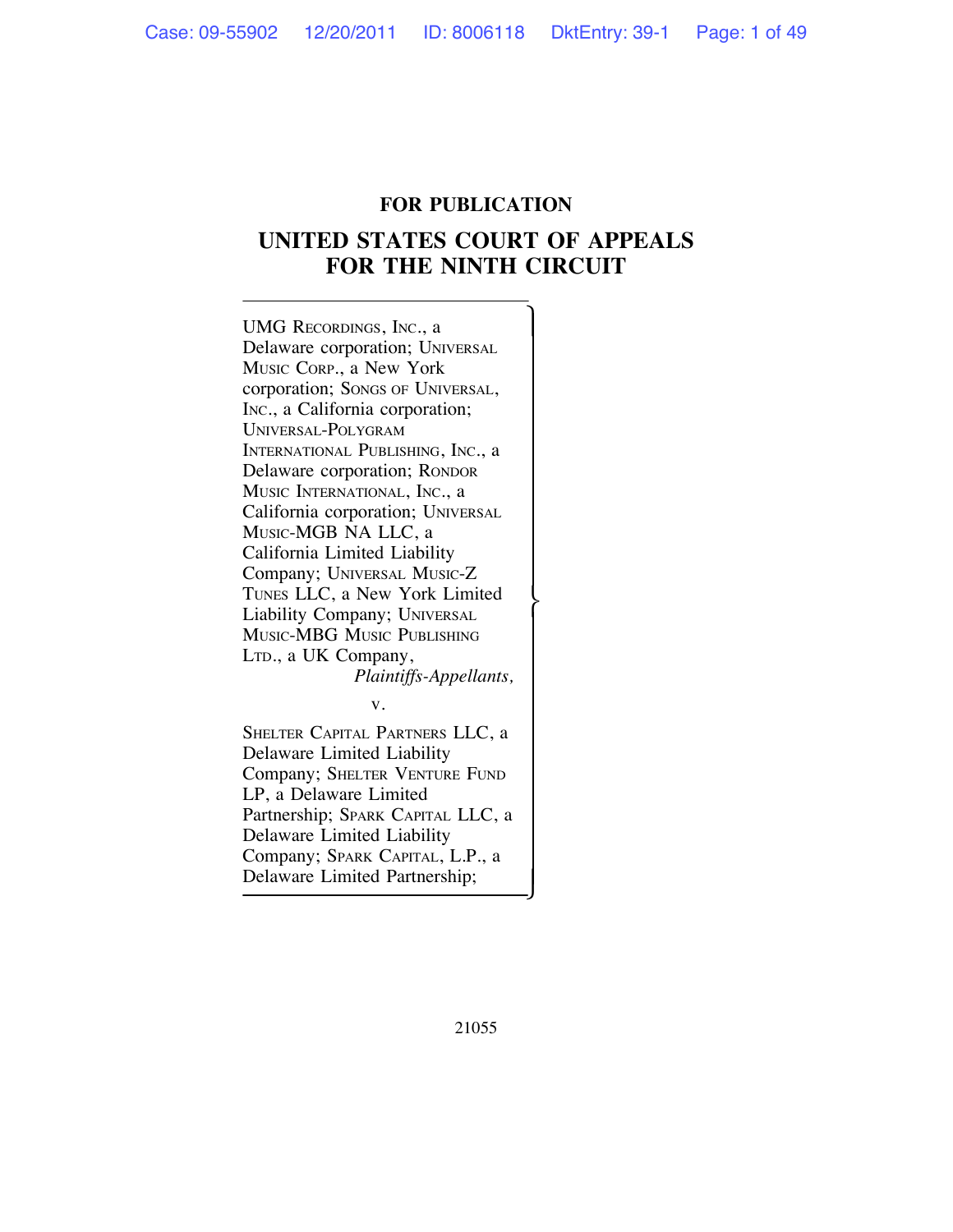TORNANTE COMPANY, LLC, a ! Delaware Limited Liability Company, No. 09-55902 *Defendants-Appellees,*<br>and  $\left\{\n\begin{array}{c}\n\text{D.C. No.} \\
2.07-\text{cv-05744-}\n\end{array}\n\right\}$ VEOH NETWORKS, INC., a California | AHM-AJW corporation,  $Define$ UMG RECORDINGS, INC., a Delaware corporation; UNIVERSAL MUSIC CORP., a New York corporation; SONGS OF UNIVERSAL, INC., a California corporation; UNIVERSAL-POLYGRAM

INTERNATIONAL PUBLISHING, INC., a Delaware corporation; RONDOR MUSIC INTERNATIONAL, INC., a California corporation; UNIVERSAL MUSIC-MGB NA LLC, a California Limited Liability Company; UNIVERSAL MUSIC-Z TUNES LLC, a New York Limited Liability Company; UNIVERSAL MUSIC-MBG MUSIC PUBLISHING LTD., a UK Company, *Plaintiffs-Appellants,* v. VEOH NETWORKS, INC., a California corporation,

 $Define that$ -Appellee,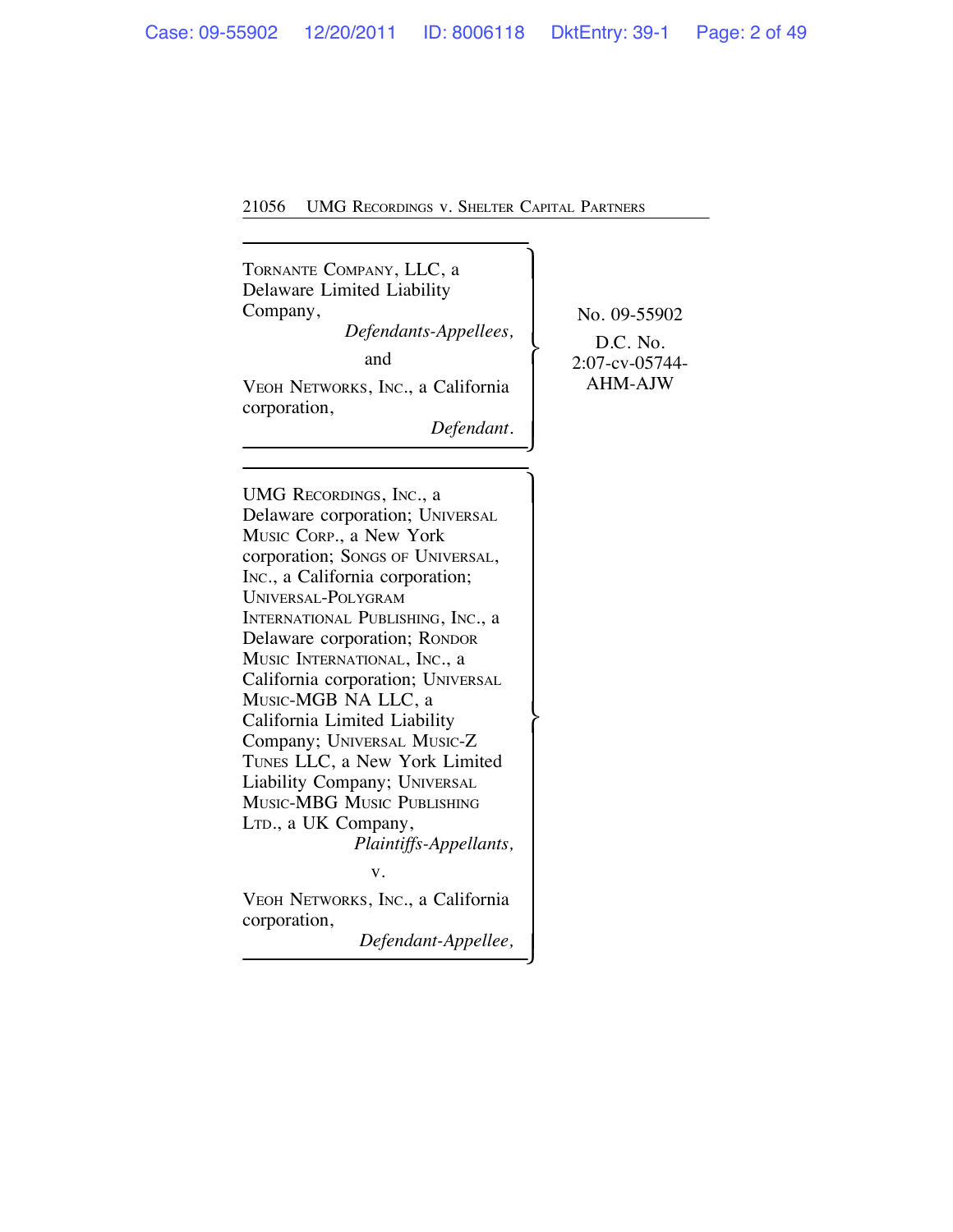# and  $\qquad \qquad \begin{array}{c} \end{array}$

SHELTER CAPITAL PARTNERS LLC, a Delaware Limited Liability Company; SHELTER VENTURE FUND LP, a Delaware Limited<br>Partnership; SPARK CAPITAL LLC, a Partnership; SPARK CAPITAL LLC, a D.C. No.<br>
Delaware Limited Liability 2:07-cv-05744-<br>
Delaware Limited Partnership; AHM-AJW TORNANTE COMPANY, LLC, a Delaware Limited Liability Company,  $Defendants.$ 

UMG RECORDINGS, INC., a Delaware corporation; UNIVERSAL MUSIC CORP., a New York corporation; SONGS OF UNIVERSAL, INC., a California corporation; UNIVERSAL-POLYGRAM INTERNATIONAL PUBLISHING, INC., a Delaware corporation; RONDOR MUSIC INTERNATIONAL, INC., a California corporation; UNIVERSAL<br>MUSIC-MGB NA LLC, a California Limited Liability company; UNIVERSAL MUSIC-Z TUNES LLC, a New York Limited Liability company; UNIVERSAL MUSIC-MBG MUSIC PUBLISHING LTD., a UK company, *Plaintiffs-Appellees,*

 $\begin{bmatrix} v. & & & \\ & & & & \\ & & & & \end{bmatrix}$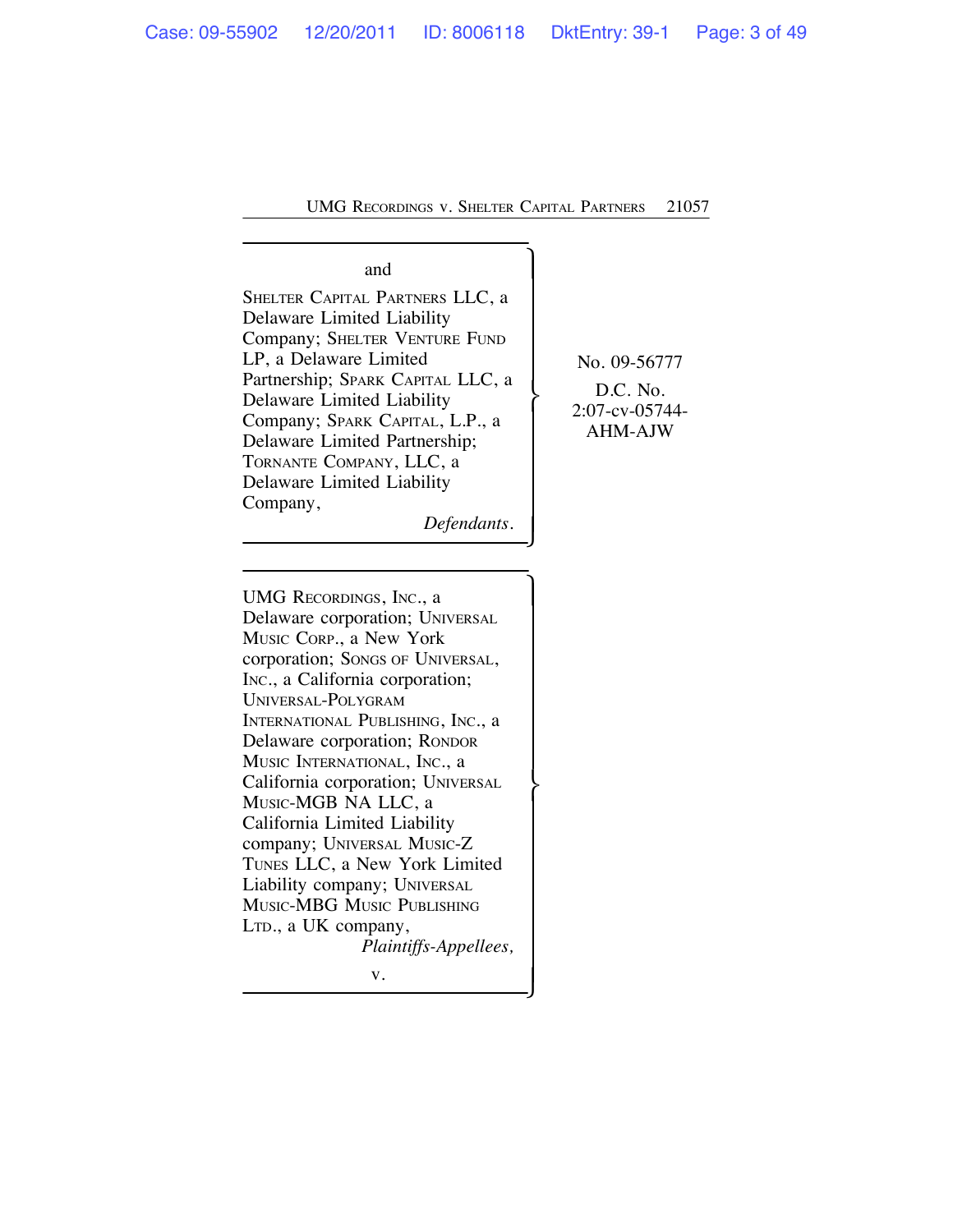VEOH NETWORKS, INC., a California | No. 10-55732 corporation,<br>Defendant-Appellant. D.C. No.<br>2:07-cv-05744-

 $Defendant-Appellant.$ 

AHM-AJW **OPINION** 

Appeals from the United States District Court for the Central District of California A. Howard Matz, District Judge, Presiding

> Argued and Submitted May 6, 2011—Pasadena, California

> > Filed December 20, 2011

Before: Harry Pregerson, Raymond C. Fisher and Marsha S. Berzon, Circuit Judges.

Opinion by Judge Fisher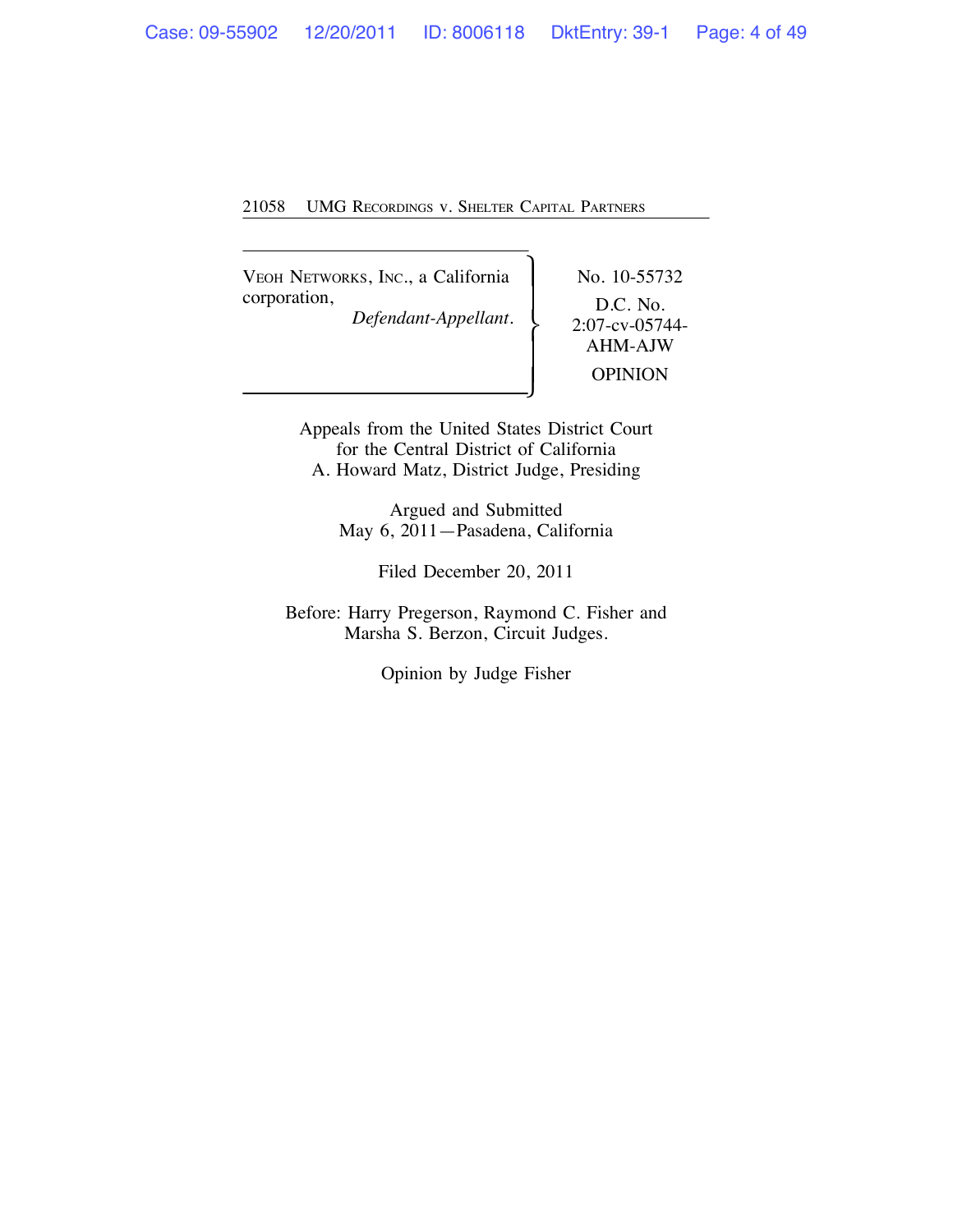# **COUNSEL**

Steven A. Marenberg (argued), Brian D. Ledahl and Carter Batsell, Irell & Manella LLP, Los Angeles, California, for the plaintiffs-appellants-cross-appellees.

Michael S. Elkin (argued), Thomas P. Lane (argued), Jennifer A. Golinveaux and Erin R. Ranahan, Winston & Strawn LLP, Los Angeles, California, for the defendant-appellee-crossappellant.

Robert G. Badal (argued), Joel S. Cavanaugh and Emily S. Churg, Wilmer Cutler Pickering Hale and Dorr LLP, Los Angeles, California; Glen L. Kulik (argued) and Alisa S. Edelson, Kulik, Gottesman, Mouton & Siegel, LLP, Sherman Oaks, California, for the defendants-appellees.

Jeffrey G. Knowles and Julia D. Greer, Coblentz, Patch, Duffy & Bass LLP, San Francisco, California; Eric J. Schwartz, Mitchell Silberberg & Knupp LLP, Washington, D.C., for amici curiae Broadcast Music, Inc., and American Society of Composers, Authors and Publishers.

Ronald L. Johnston, Sean Morris and Emilia P.E. Morris, Arnold & Porter LLP, Los Angeles, California; Robert Garrett, Arnold & Porter LLP, Washington, D.C., for amici curiae Recording Industry Association of America, National Music Publishers' Association, NBC Universal Inc., and American Federation of Musicians.

Daniel J. Popeo and Cory L. Andrews, Washington Legal Foundation, Washington, D.C.; Clifford M. Sloan, Mary E. Rasenberger and Christopher G. Clark, Skadden, Arps, Slate, Meager & Flom LLP, Washington, D.C., for amicus curiae Washington Legal Foundation.

Corynne McSherry and Michael Barclay, Electronic Frontier Foundation & Internet Archive, San Francisco, California, for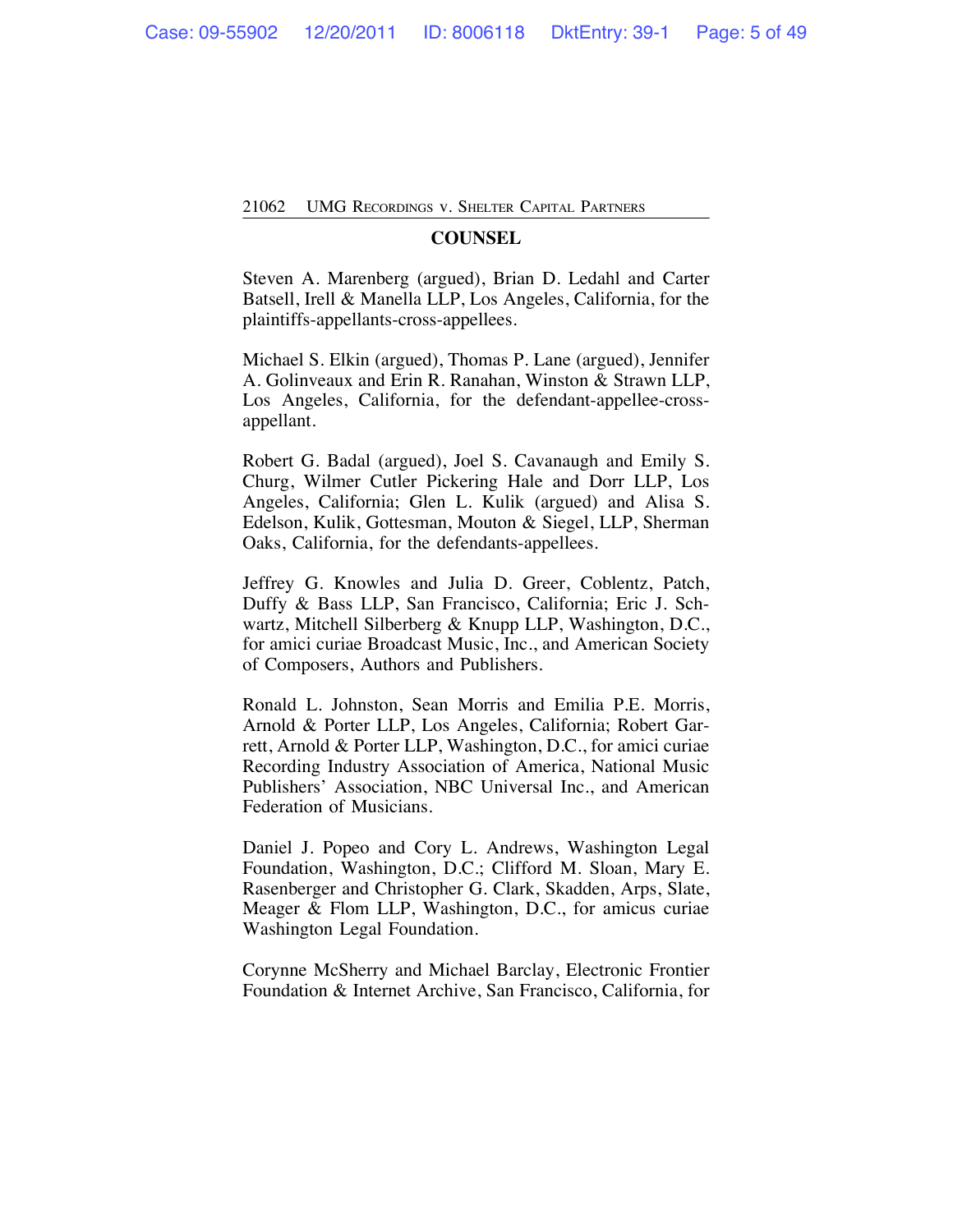amici curiae Electronic Frontier Foundation, Internet Archive, American Library Association, Association of College and Research Libraries, Association of College and Research Libraries, Computer and Communications Industry Association, Public Knowledge, Center for Democracy and Technology and Netcoalition.

Matthew M. Werdegar, Michael S. Kwun and Benjamin Berkowitz, Keker & Van Nest LLP, San Francisco, California, for amici curiae eBay Inc., Facebook, Inc., Google Inc., IAC/InterActiveCorp., and Yahoo! Inc.

### **OPINION**

FISHER, Circuit Judge:

Veoh Networks (Veoh) operates a publicly accessible website that enables users to share videos with other users. Universal Music Group (UMG) is one of the world's largest recorded music and music publishing companies, and includes record labels such as Motown, Def Jam and Geffen. In addition to producing and distributing recorded music, UMG produces music videos. Although Veoh has implemented various procedures to prevent copyright infringement through its system, users of Veoh's service have in the past been able, without UMG's authorization, to download videos containing songs for which UMG owns the copyright. UMG responded by filing suit against Veoh for direct and secondary copyright infringement. The district court granted summary judgment to Veoh after determining that it was protected by the Digital Millennium Copyright Act (DMCA) "safe harbor" limiting service providers' liability for "infringement of copyright by reason of the storage at the direction of a user of material that resides on a system or network controlled or operated by or for the service provider." 17 U.S.C. § 512(c). We agree, and accordingly affirm.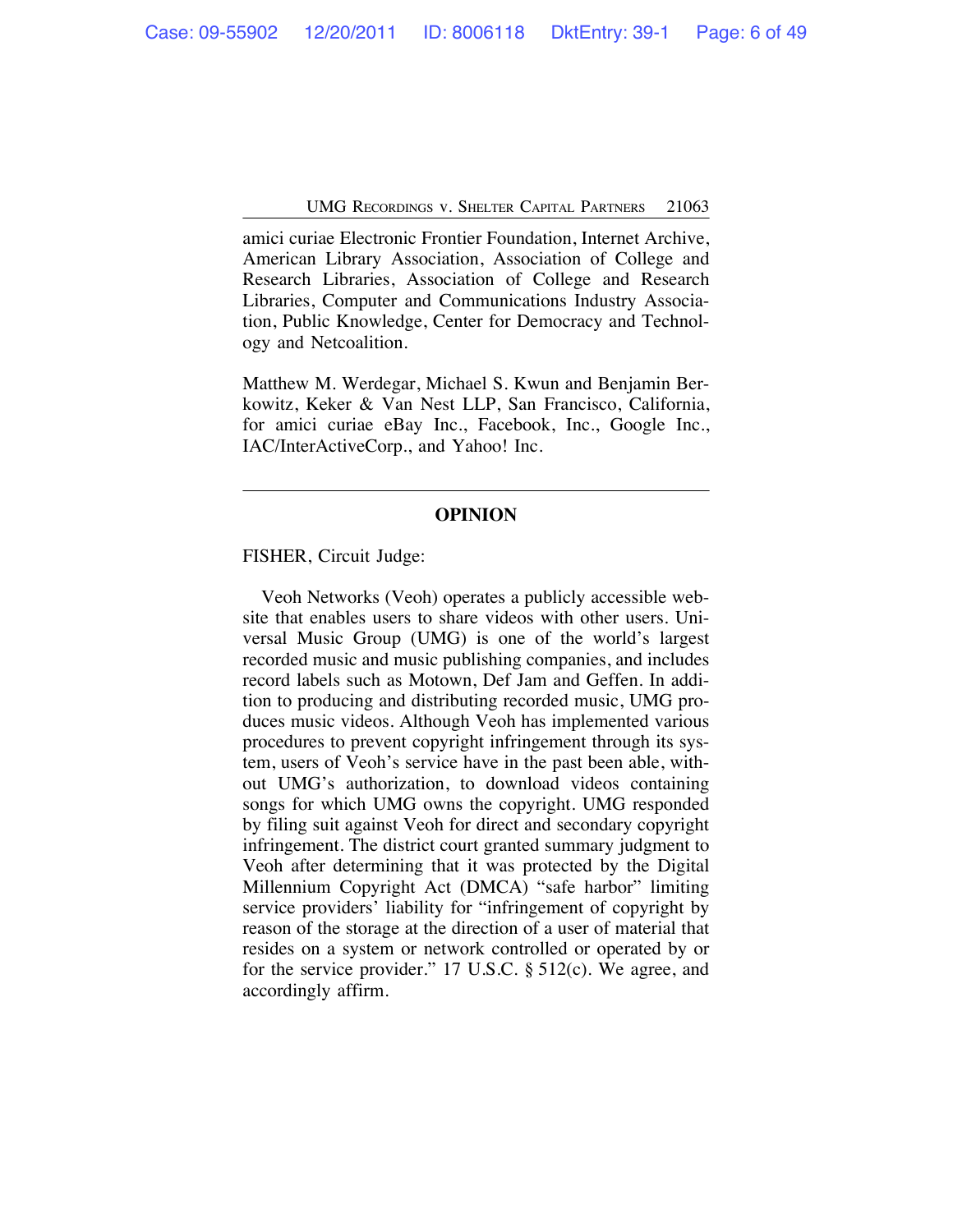#### **BACKGROUND<sup>1</sup>**

Veoh allows people to share video content over the Internet. Users can view videos uploaded by other users as well as authorized "partner content" made available by major copyright holders such as SonyBMG, ABC and ESPN. There are two ways to use Veoh's service: through a standalone software client application launched in late 2005, or through the veoh.com website launched in early 2006 that users access via a standard web browser. Both services are provided free of charge. Veoh generates revenue from advertising displayed along with the videos. "As of April 2009, Veoh had well over a million videos available for viewing, and users had uploaded more than four million videos to Veoh."

Before a user may share a video through Veoh, he must register at veoh.com by providing an email address, user name and password. He must then state that he has read and agreed to Veoh's "Publisher Terms and Conditions" (PTC). The PTC instructs users that they "may not submit [material] . . . that contains any . . . infringing . . . or illegal content" and directs that they "may only upload and publish [material] on the Veoh Service to which [they] have sufficient rights and licenses to permit the distribution of [their] [material] via the Veoh Services." The PTC agreement also gives Veoh a license to "publicly display, publicly perform, transmit, distribute, copy, store, reproduce and/or provide" the uploaded video "through the Veoh Service, either in its original form, copy or in the form of an encoded work."

A user who wants to share a video must also agree to Veoh's "Terms of Use," which give Veoh a license "to use, reproduce, modify, distribute, prepare derivative works of, display, publish, perform and transmit" the video. The Terms of Use provide that "you expressly represent and warrant that you own or have the necessary licenses, rights, consents, and

<sup>&</sup>lt;sup>1</sup>The facts are undisputed unless otherwise noted.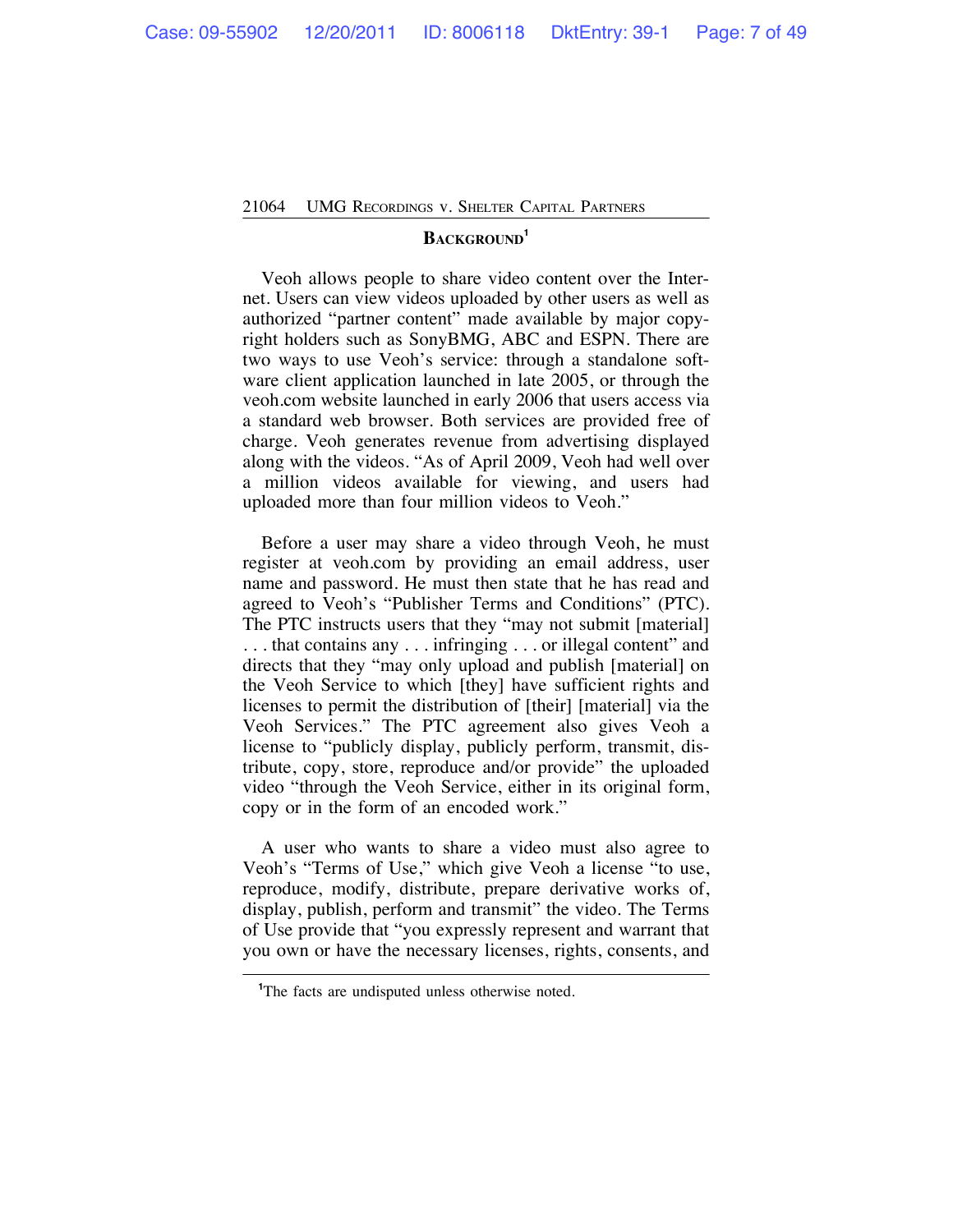permissions to use and authorize Veoh to use all . . . copyright or other proprietary rights in and to any and all [material shared on Veoh]." Users must agree "not to (a) take any action or (b) upload, download, post, submit or otherwise distribute or facilitate distribution of any [material] . . . through the Veoh Service, that . . . infringes any . . . copyright." Once a user agrees to the PTC and Terms of Use, he may upload a video. Each time a user begins to upload a video to Veoh's website, a message appears stating, "Do not upload videos that infringe copyright, are pornographic, obscene, violent, or any other videos that violate Veoh's Terms of Use."

When a video is uploaded, various automated processes take place. Veoh's software automatically breaks down the video file into smaller 256-kilobyte "chunks," which facilitate making the video accessible to others. Veoh's software also automatically converts, or "transcodes," the video file into Flash 7 format. This is done because "the vast majority of internet users have software that can play videos" in this format. Veoh presets the requisite settings for the Flash conversion. If the user is a "Pro" user, Veoh's software also converts the uploaded video into Flash 8 and MPEG-4 formats, which are playable on some portable devices. Accordingly, when a Pro user uploads a video, Veoh automatically creates and retains four copies: the chunked file, the Flash 7 file, the Flash 8 file and the MPEG-4 file. None of these automated conversions affects the content of the video.

Veoh's computers also automatically extract metadata from information users provide to help others locate the video for viewing. Users can provide a title, as well as tags or keywords that describe the video, and can also select pre-set categories describing the video, such as "music," "faith" or "politics." The Veoh system then automatically assigns every uploaded video a "permalink," or web address, that uniquely identifies the video and makes it available to users. Veoh employees do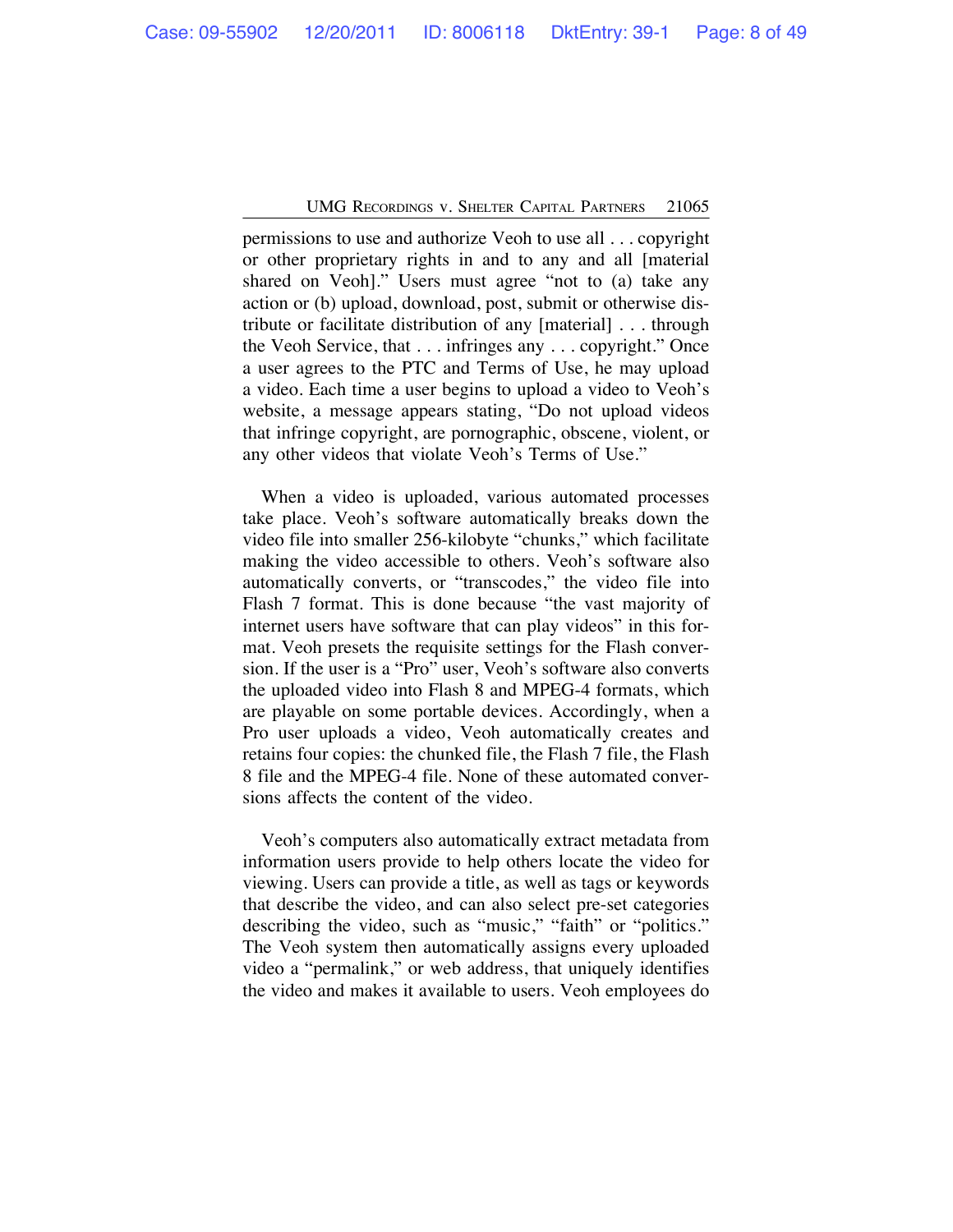not review the user-submitted video, title or tags before the video is made available.**<sup>2</sup>**

Veoh's system allows users to access shared videos in two ways. First, the video may be "streamed" from a server, whereby the user's web browser begins displaying the video almost immediately, before the entire file has been transmitted to the user's computer. Depending on whether the user stops his web browser from streaming the full video, a partial or full copy of the video is stored temporarily on the user's computer. Second, the user can download a copy of the video through Veoh's website or client software application. Veoh transfers a "chunked" copy of the file to the user's computer, and the software reassembles the chunks into a viewable copy. The downloaded file is stored on the user's computer in a Veoh directory, which gives Veoh the ability to terminate access to the files.

Veoh employs various technologies to automatically prevent copyright infringement on its system. In 2006, Veoh adopted "hash filtering" software. Whenever Veoh disables access to an infringing video, the hash filter also automatically disables access to any identical videos and blocks any subsequently submitted duplicates. Veoh also began developing an additional filtering method of its own, but in 2007 opted instead to adopt a third-party filtering solution produced by a company called Audible Magic. Audible Magic's technology takes audio "fingerprints" from video files and compares them to a database of copyrighted content provided by copyright holders. If a user attempts to upload a video that matches a fingerprint from Audible Magic's database of forbidden material, the video never becomes available for viewing. Approximately nine months after beginning to apply the Audible Magic filter to all newly uploaded videos, Veoh

**<sup>2</sup>** Veoh employees do monitor already accessible videos for pornography, which is removed, using a "porn tool" to review thumbnail images of uploaded videos tagged as "sexy."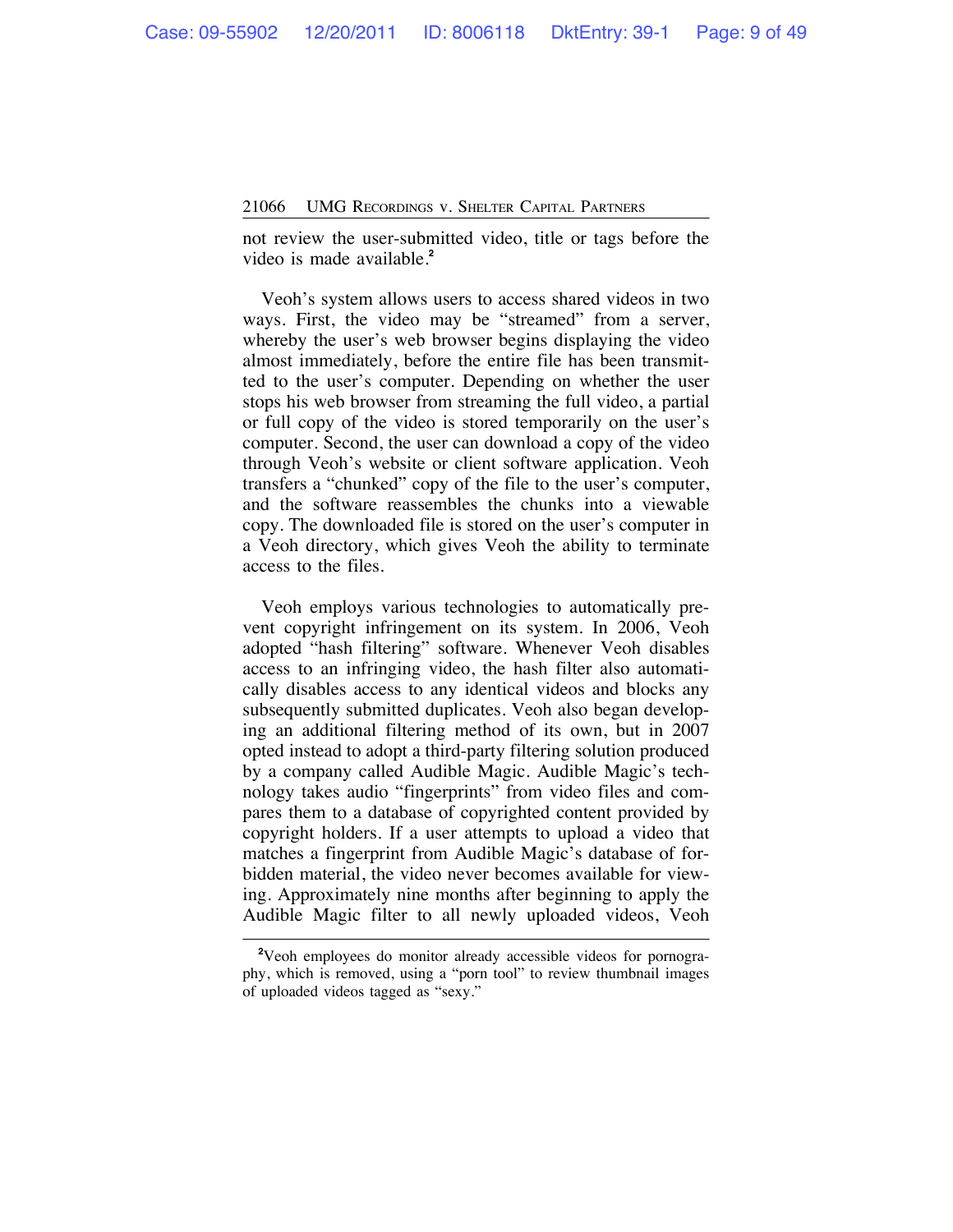applied the filter to its backlog of previously uploaded videos. This resulted in the removal of more than 60,000 videos, including some incorporating UMG's works. Veoh has also implemented a policy for terminating users who repeatedly upload infringing material, and has terminated thousands of user accounts.

Despite Veoh's efforts to prevent copyright infringement on its system, both Veoh and UMG agree that some of Veoh's users were able to download unauthorized videos containing songs for which UMG owns the copyright. The parties also agree that before UMG filed its complaint, the only notices Veoh received regarding alleged infringements of UMG's works were sent by the Recording Industry Association of America (RIAA). The RIAA notices listed specific videos that were allegedly infringing, and included links to those videos. The notices did not assert rights to all works by the identified artists, and did not mention UMG. UMG does not dispute that Veoh removed the material located at the links identified in the RIAA notices.

In September 2007, UMG filed suit against Veoh for direct, vicarious and contributory copyright infringement, and for inducement of infringement. UMG contended that Veoh's efforts to prevent copyright infringement on its system were "too little too late" because Veoh did not adopt filtering technology until "after Veoh harbored infringing material for its own benefit," and initially it ran the filters only on newly uploaded videos. UMG also argued that Veoh "remove[d] copyrighted material only if identified specifically in a notice of infringement," and "[e]ven then, Veoh would only remove the video associated with the particular URL and bit-for-bit copies of that same video."

In UMG's first amended complaint (FAC), it added three of Veoh's investors as defendants on theories of secondary liability.**<sup>3</sup>** The Investor Defendants sought dismissal of UMG's

**<sup>3</sup>** The three investors, Shelter Capital LLC, Spark Capital LLC and the Tornante Company are referred to collectively as "the Investor Defendants."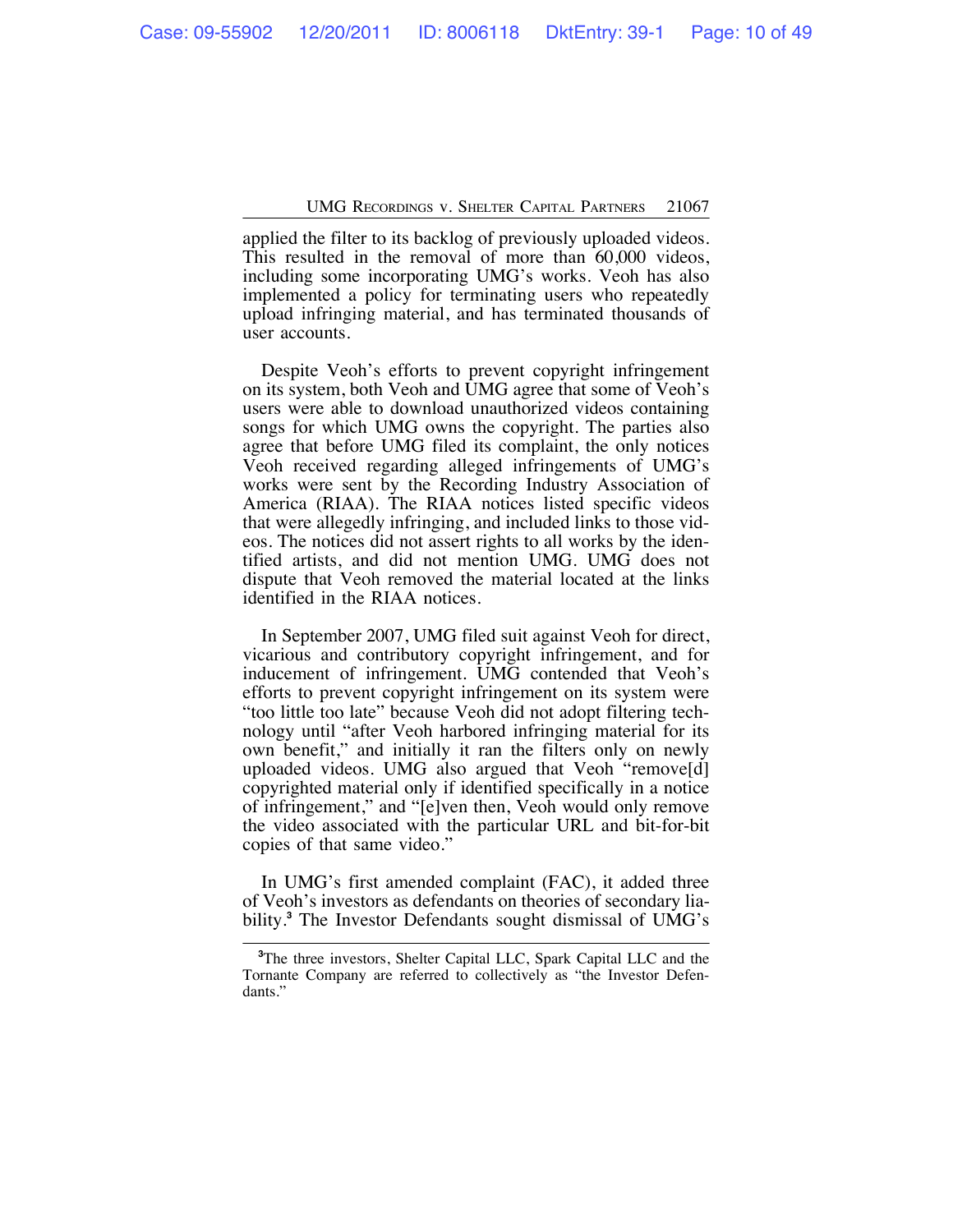FAC for failure to state a claim against them under Federal Rule of Civil Procedure 12(b)(6). The district court granted the motion to dismiss without prejudice and UMG filed a Second Amended Complaint (SAC). The Investor Defendants again moved to dismiss, and the district court dismissed the claims against the Investor Defendants with prejudice, holding that UMG's "allegations amounted to little more than what is legally and customarily required of corporate board members." Final judgment on that ground was entered on June 1, 2009.

Veoh asserted as an affirmative defense that it is protected by the DMCA safe harbor provisions. UMG moved for partial summary judgment that Veoh is not entitled to protection under the 17 U.S.C. § 512(c) safe harbor because the alleged infringement did not qualify as "by reason of the storage [of material] at the direction of a user." The district court disagreed and denied UMG's motion. *See UMG Recordings, Inc. v. Veoh Networks Inc.* (*UMG I*), 620 F. Supp. 2d 1081, 1092 (C.D. Cal. 2008). Veoh then moved for summary judgment on the basis that it satisfied the remaining requirements of § 512(c). Judge Matz granted the motion in a careful and comprehensive decision holding that Veoh met all the § 512(c) requirements and was thus entitled to DMCA safe harbor protection. *See UMG Recordings, Inc. v. Veoh Networks Inc.* (*UMG II*), 665 F. Supp. 2d 1099, 1118 (C.D. Cal. 2009). The parties thereafter stipulated to final judgment, which was entered on November 3, 2009.

Veoh moved for an award of costs and attorney's fees under Federal Rule of Civil Procedure 68 and the Copyright Act, 17 U.S.C. § 505. Although the district court found that Veoh was the prevailing party "on the core issue in the litigation," the court declined to exercise its discretion to award Veoh fees under § 505 because Veoh "failed to demonstrate that UMG's legal challenge was improper, in bad faith, or contrary to the purposes of the Copyright Act." Because the court concluded fees were not "properly awardable" under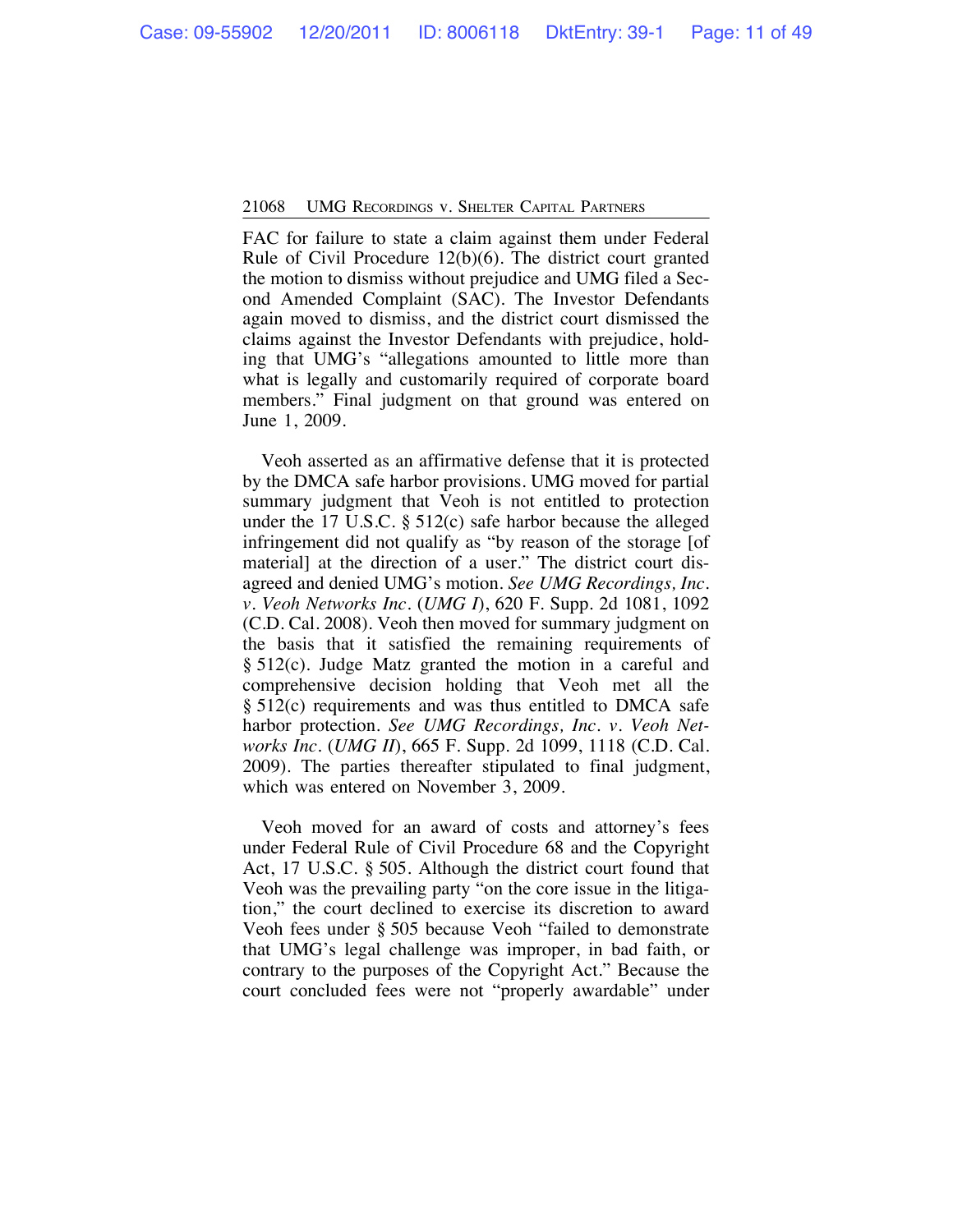§ 505, it also denied Veoh fees and costs under Rule 68. Veoh does not challenge the denial of fees under § 505, but appeals the denial of Rule 68 costs and fees. UMG appeals the entry of summary judgment in Veoh's favor and the dismissal of its complaint against the Investor Defendants.

#### **DISCUSSION**

#### **I.**

The district court had jurisdiction over these matters under 28 U.S.C. § 1331, and we have jurisdiction over the appeals under 28 U.S.C. § 1291. We review de novo a district court's summary judgment ruling. *See Rossi v. Motion Picture Ass'n of Am. Inc.*, 391 F.3d 1000, 1002 (9th Cir. 2004). "Viewing the evidence in the light most favorable to the non-moving party," the moving party has the "burden to show that there are no genuine issues of material fact," and that it is entitled to judgment as a matter of law. *Kennedy v. Allied Mut. Ins. Co.*, 952 F.2d 262, 265 (9th Cir. 1991). Review of a dismissal for failure to state a claim under Rule 12(b)(6) is likewise de novo. *See Balistreri v. Pacifica Police Dep't*, 901 F.2d 696, 699 (9th Cir. 1990). "On a motion to dismiss, the court accepts the facts alleged in the complaint as true," and "[d]ismissal can be based on the lack of a cognizable legal theory or the absence of sufficient facts alleged." *Id.* We also review de novo the district court's interpretation of the Copyright Act, *see Rossi*, 391 F.3d at 1002-03, and of Rule 68, *see Champion Produce, Inc. v. Ruby Robinson Co.*, 342 F.3d 1016, 1020 (9th Cir. 2003).

# **II.**

"Difficult and controversial questions of copyright liability in the online world prompted Congress to enact Title II of the DMCA, the Online Copyright Infringement Liability Limitation Act (OCILLA)." *Ellison v. Robertson*, 357 F.3d 1072, 1076 (9th Cir. 2004). Congress recognized that "[i]n the ordi-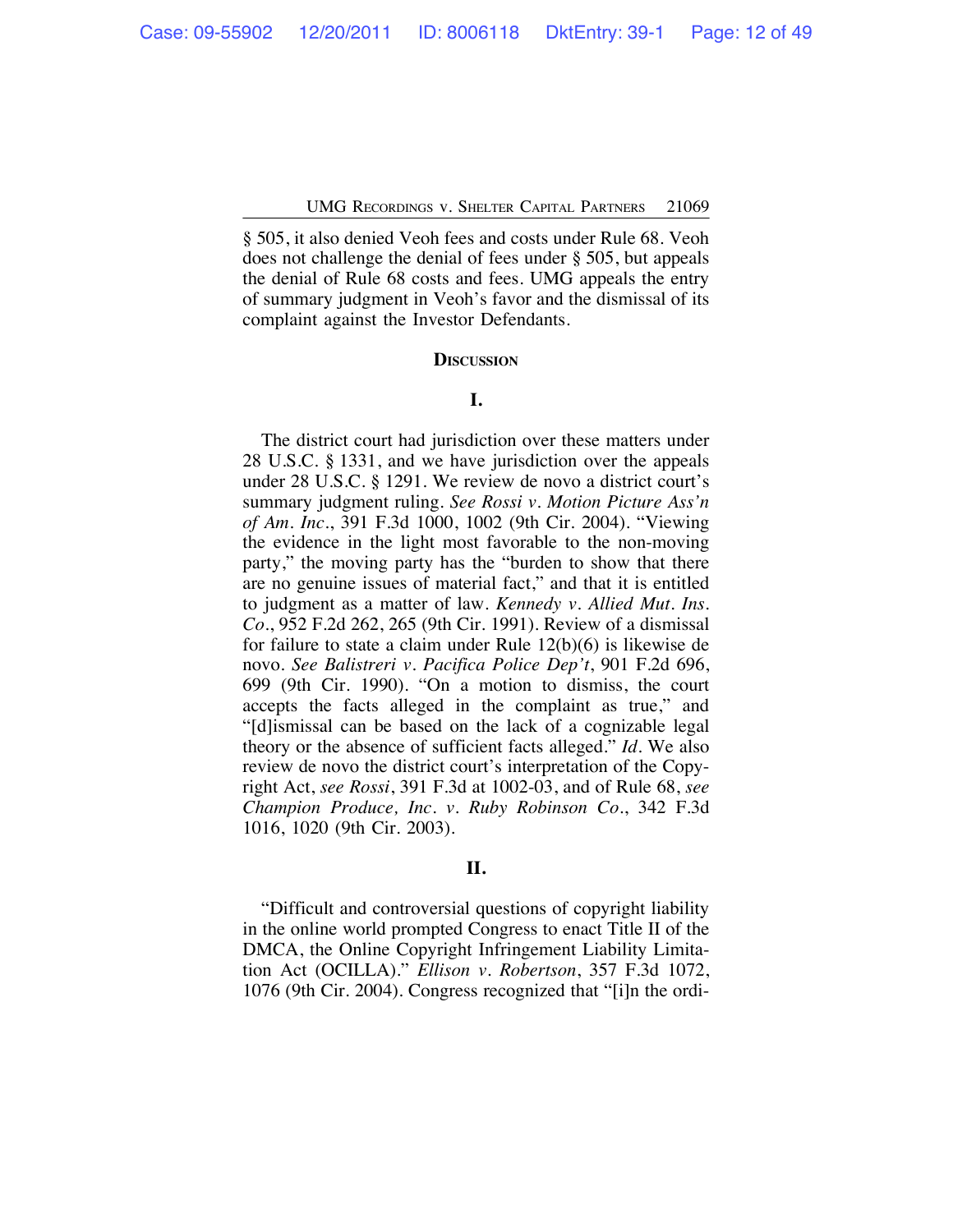nary course of their operations service providers must engage in all kinds of acts that expose them to potential copyright infringement liability." S. Rep. No. 105-190, at 8 (1998). Although Congress was aware that the services provided by companies like Veoh are capable of being misused to facilitate copyright infringement, it was loath to permit the specter of liability to chill innovation that could also serve substantial socially beneficial functions. Congress decided that "by limiting [service providers'] liability," it would "ensure[ ] that the efficiency of the Internet will continue to improve and that the variety and quality of services on the Internet will continue to expand." *Id.* To that end, OCILLA created four safe harbors that preclude imposing monetary liability on service providers for copyright infringement that occurs as a result of specified activities. The district court concluded that Veoh qualified for one such safe harbor, under 17 U.S.C. § 512(c). UMG challenges that determination and the consequent entry of summary judgment in Veoh's favor.

**[1]** There are a number of requirements that must be met for a "service provider" like Veoh to receive  $\S 512(c)$  safe harbor protection.**<sup>4</sup>** Section 512(c) provides in relevant part:

(c) Information residing on systems or networks at direction of users. —

(1) In general.  $-$  A service provider shall not be liable for monetary relief, or, except as provided in subsection (j), for injunctive or other equitable relief, for infringement of copyright by reason of the storage at the direction of a user of material that resides on a system or network controlled or operated by or for the service provider, if the service provider —

<sup>&</sup>lt;sup>4</sup>We assume without deciding that Veoh qualifies as a "service provider" because UMG does not contend otherwise.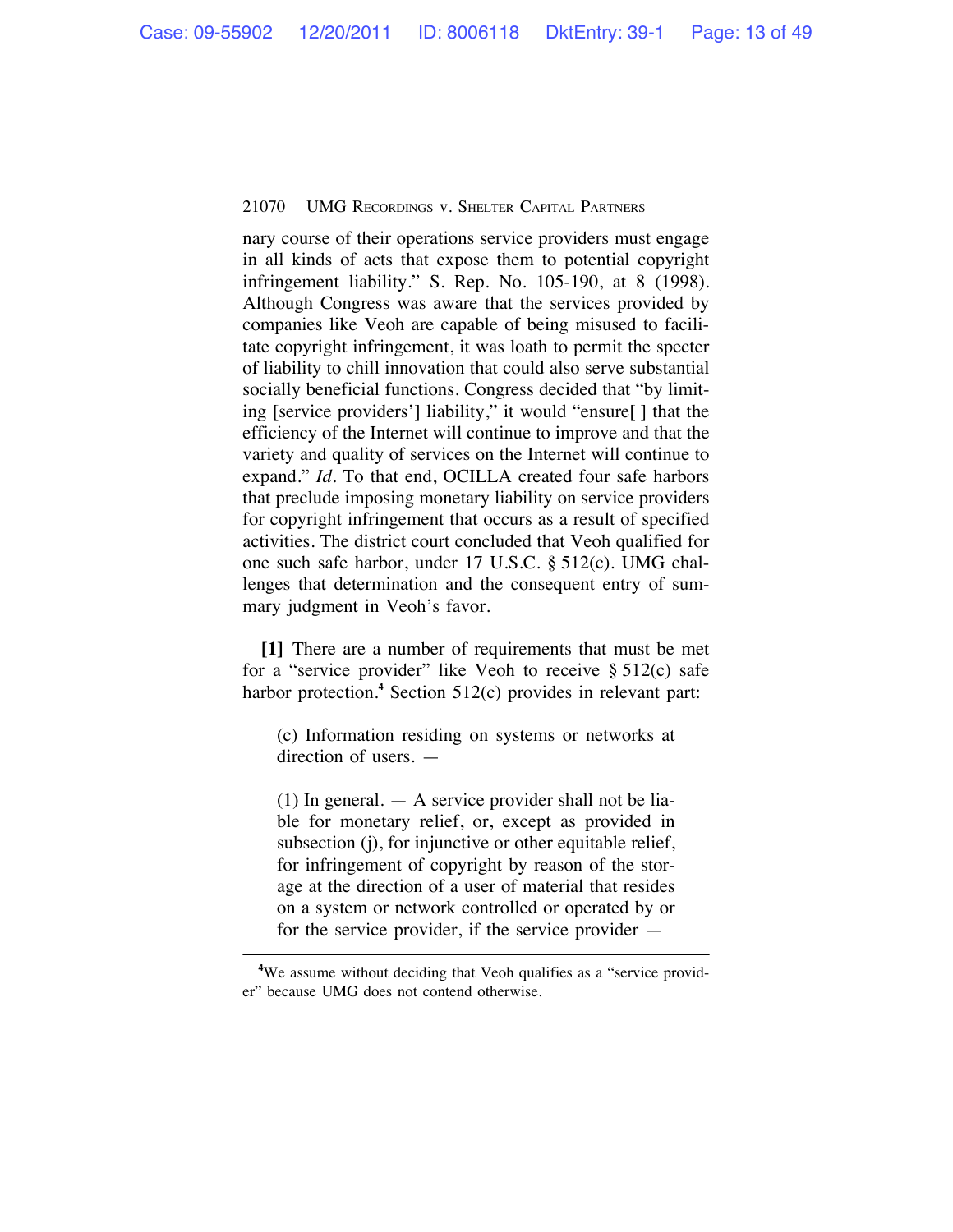(A)(i) does not have actual knowledge that the material or an activity using the material on the system or network is infringing;

(ii) in the absence of such actual knowledge, is not aware of facts or circumstances from which infringing activity is apparent; or

(iii) upon obtaining such knowledge or awareness, acts expeditiously to remove, or disable access to, the material;

(B) does not receive a financial benefit directly attributable to the infringing activity, in a case in which the service provider has the right and ability to control such activity; and

(C) upon notification of claimed infringement as described in paragraph (3), responds expeditiously to remove, or disable access to, the material that is claimed to be infringing or to be the subject of infringing activity.

On appeal, UMG contends that three of these requirements were not met. First, UMG argues that the alleged infringing activities do not fall within the plain meaning of "infringement of copyright by reason of the storage [of material] at the direction of a user," a threshold requirement under § 512(c)(1). Second, UMG argues that genuine issues of fact remain about whether Veoh had actual knowledge of infringement, or was "aware of facts or circumstances from which infringing activity [wa]s apparent" under  $\S 512(c)(1)(A)$ . Finally, UMG argues that it presented sufficient evidence that Veoh "receive[d] a financial benefit directly attributable to . . . infringing activity" that it had the right and ability to con-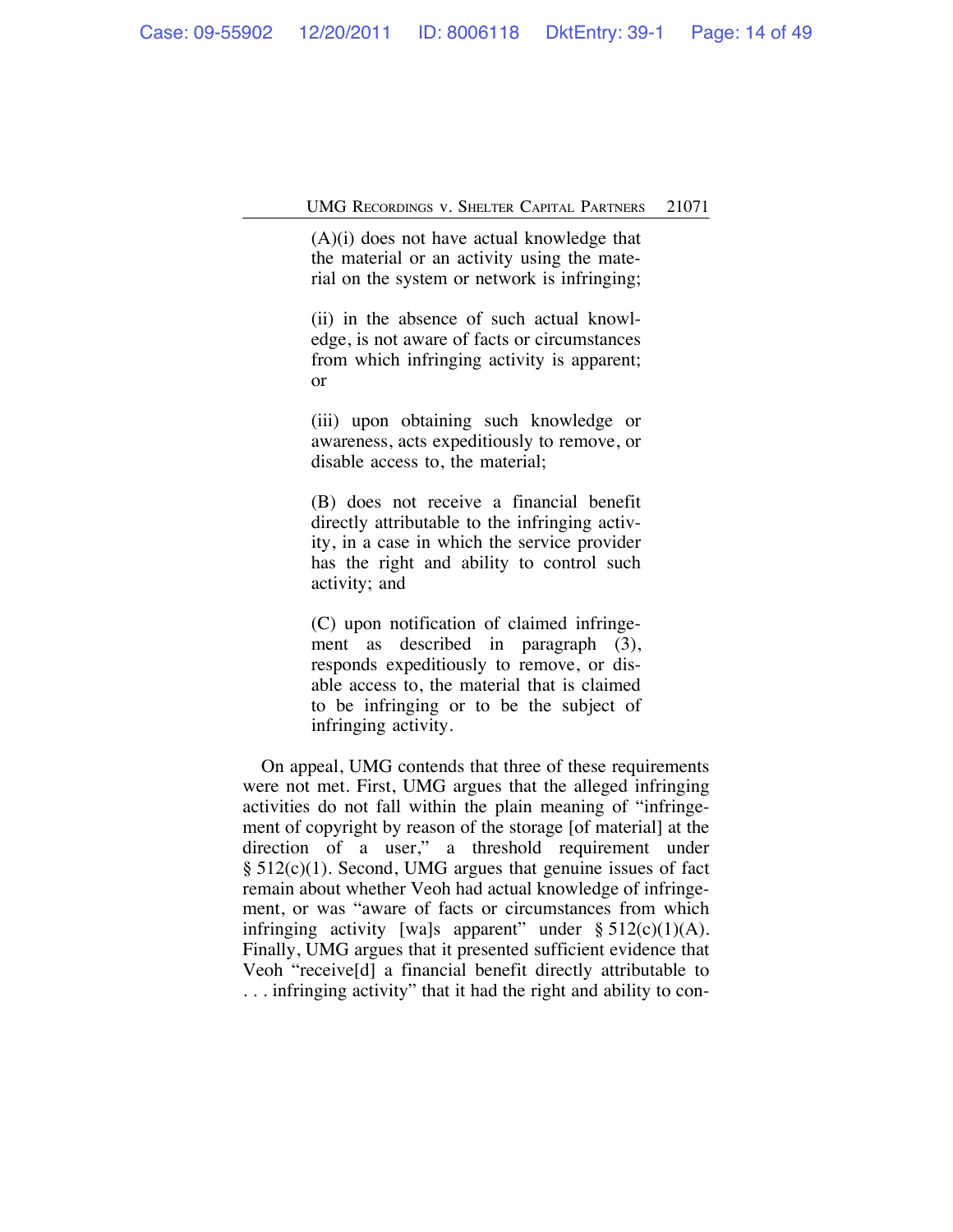trol under  $\S 512(c)(1)(B)$ . We disagree on each count, and accordingly we affirm the district court.**<sup>5</sup>**

# **A.**

**[2]** We must first decide whether the functions automatically performed by Veoh's software when a user uploads a video fall within the meaning of "by reason of the storage at the direction of a user."  $17 \text{ U.S.C. }$  § 512(c)(1). Although UMG concedes that "[s]torage on computers involves making a copy of the underlying data," it argues that "nothing in the ordinary definition of 'storage' encompasses" the automatic processes undertaken to facilitate public access to useruploaded videos. Facilitation of access, UMG argues, goes beyond "storage." Therefore the creation of chunked and Flash files and the streaming and downloading of videos fall outside § 512(c). UMG also contends that these automatic processes are not undertaken "at the direction of the user."

**[3]** The district court concluded that UMG's reading of § 512(c) was too narrow, wrongly requiring "that the infringing conduct be storage," rather than be " '*by reason of* the storage,' " as its terms provide. *UMG I*, 620 F. Supp. 2d at 1088-89 (quoting  $\S$  512(c)) (emphasis in original). We agree

**<sup>5</sup>** We do not address whether Veoh adopted and reasonably implemented a repeat infringer termination policy as required by  $\S 512(i)$ , or whether, upon notification, Veoh expeditiously removed or disabled access to infringing material under  $\S 512(c)(1)(C)$ . Although UMG contested those points in the district court, its only mention of them on appeal was in a footnote in its opening brief stating summarily that the district court also committed reversible error "in holding that no genuine issues of fact existed as to whether Veoh satisfied the requirements" of those provisions, but "[d]ue to space constraints, UMG focuses on errors in the District Court's ruling concerning subsections  $512(c)(1)(A)$  and (B)." Given that UMG presented no argument on these points, Veoh declined to address them in its answering brief. Accordingly, we will not discuss them either. *See Retlaw Broad. Co. v. NLRB*, 53 F.3d 1002, 1005 n.1 (9th Cir. 1995) ("Although the issue . . . is summarily mentioned in [the] opening brief, it has not been fully briefed, and we therefore decline to address it.").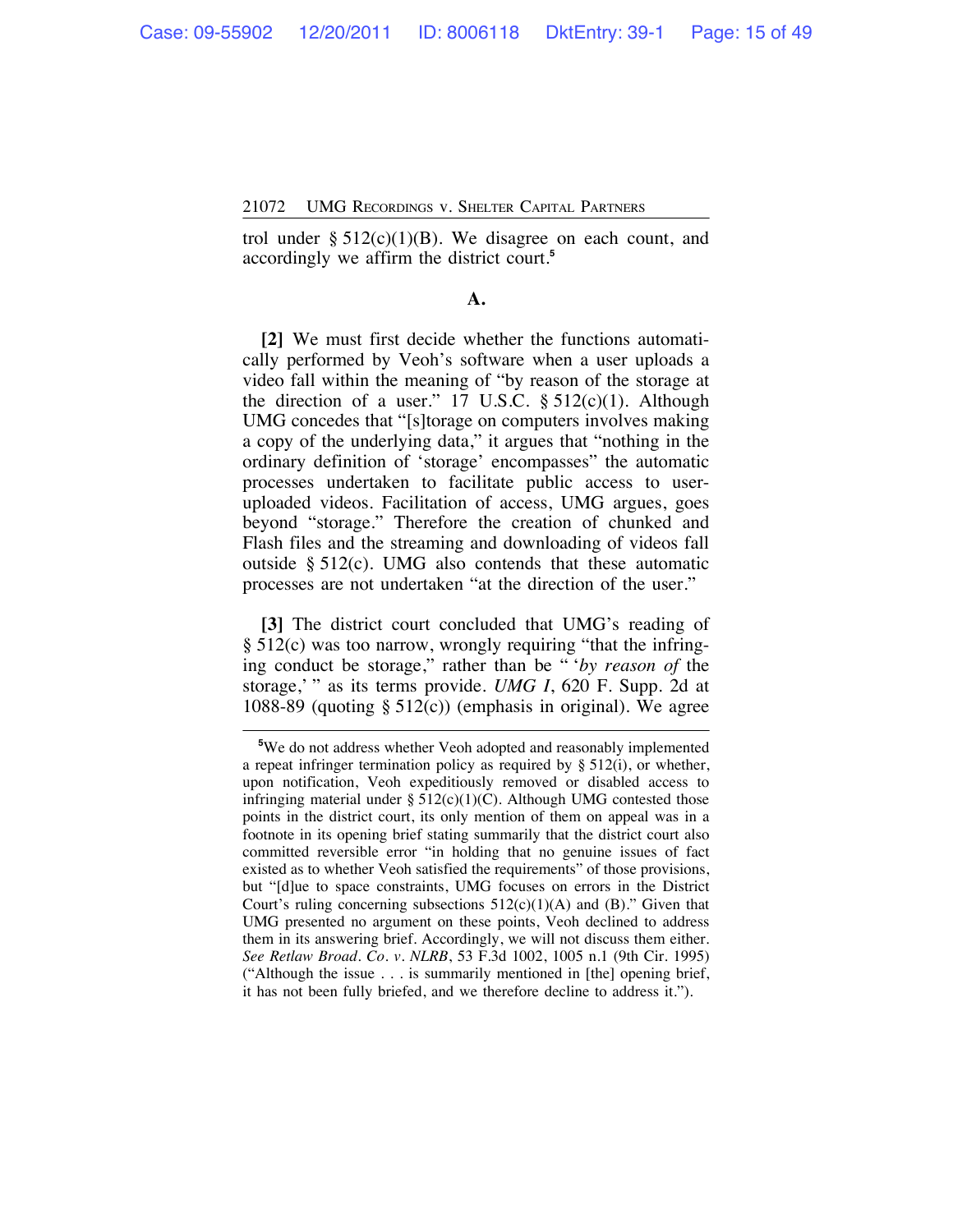that the phrase "by reason of the storage at the direction of the user" is broader causal language than UMG contends, "clearly meant to cover more than mere electronic storage lockers." *Id.* at 1088. We hold that the language and structure of the statute, as well as the legislative intent that motivated its enactment, clarify that  $\S$  512(c) encompasses the access-facilitating processes that automatically occur when a user uploads a video to Veoh.

**[4]** UMG's argument that the district court too broadly construed the scope of  $\S$  512(c) rests in part on UMG's contention that the DMCA's "by reason of" language should be interpreted in the same way as similar language in the Racketeer Influenced and Corrupt Organizations Act (RICO), 18 U.S.C. §§ 1961-1968. RICO provides that "[a]ny person injured in his business or property by reason of a violation of section 1962 of this chapter may sue therefor." 18 U.S.C. § 1964(c). In *Holmes v. Securities Investor Protection Corp.*, 503 U.S. 258, 268 (1992), the Supreme Court held that RICO's "by reason of" language required proximate causation. UMG contends that we should thus read  $\S 512(c)$ 's "by reason of storage" to mean that infringement must be proximately caused by the storage, rather than caused by the access that the storage facilitates.

**[5]** Ordinarily we presume that "similar language in similar statutes should be interpreted similarly." *United States v. Sioux*, 362 F.3d 1241, 1246 (9th Cir. 2004); *see also Northcross v. Bd. of Educ. of Memphis City Schs.*, 412 U.S. 427, 428 (1973) (noting that the "similarity of language" in two statutes is an indicator that the statutes "should be interpreted pari passu," particularly when they "share a common raison d'etre" (internal quotations omitted)). In this case, however, there are important differences between the statutes and their purposes. The reasoning underlying *Holmes* counsels against extending its reading to the DMCA, and the language and structure of § 512(c) compel us to conclude that it should not be interpreted in the same manner as RICO.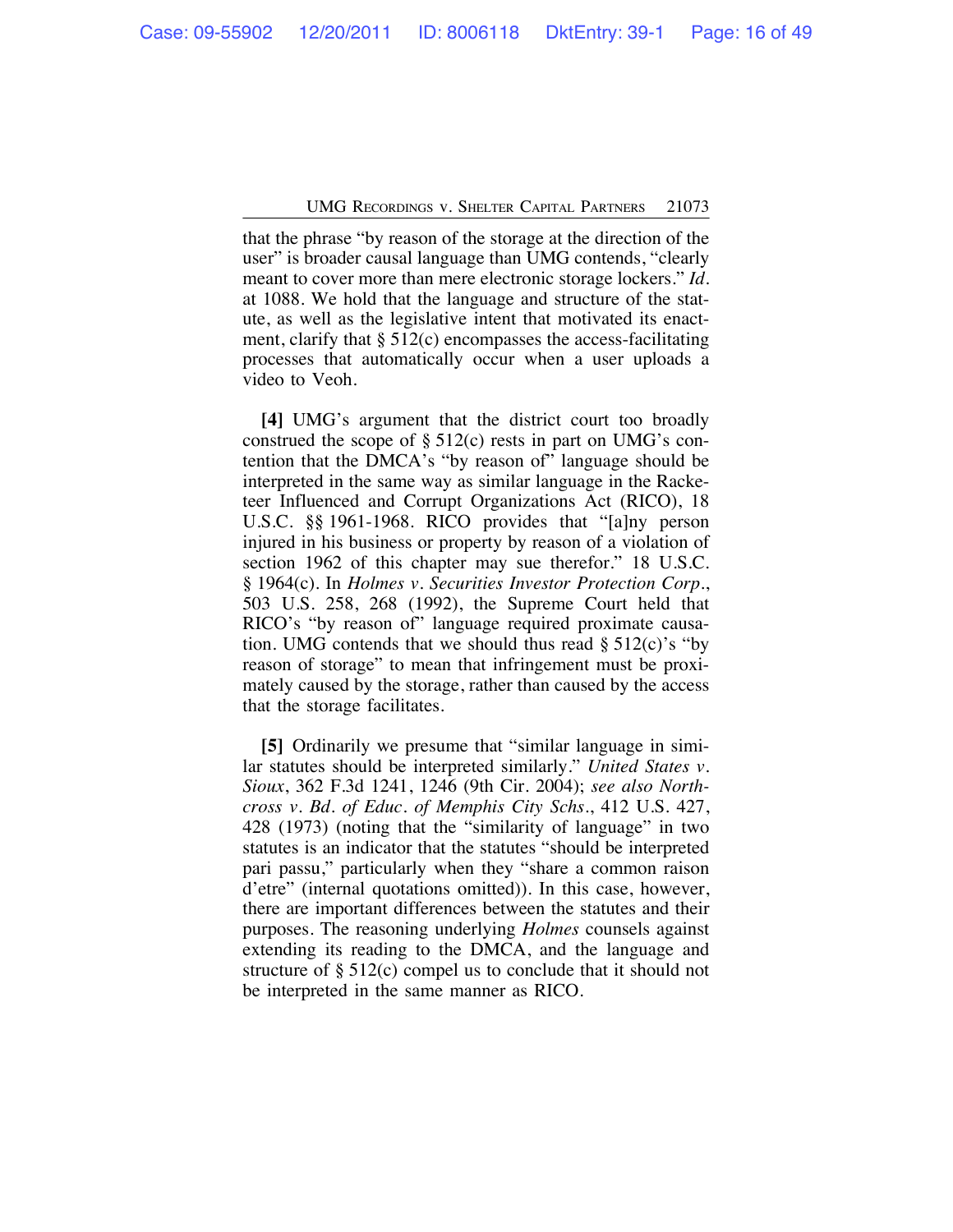The *Holmes* Court began its analysis by recognizing that "by reason of" "can, of course, be read to mean that . . . the defendant's violation was a 'but for' cause of plaintiff's injury." 503 U.S. at 265-66.**<sup>6</sup>** Ultimately, however, *Holmes* held that the "unlikelihood that Congress meant to allow all factually injured plaintiffs to recover persuades us that RICO should not get such an expansive reading." *Id.* at 266. *Holmes* explained that "[t]he key to the better interpretation lies in some statutory history," and traced the "by reason of" language back to § 4 of the Clayton Act, which courts had long held required proximate causation. *Id.* at 267. Because RICO was specifically modeled on § 4, *Holmes* concluded that the Clayton Act's interpretation was particularly persuasive. *See id.* at 267-68.

*Holmes* also explained that "such directness of relationship" between the harm and the alleged wrong is a "central element |" of "Clayton Act causation" for three primary reasons, and, significantly, concluded that all three "apply with equal force to suits under [RICO]." *Id.* at 269-70. First, "the less direct an injury is, the more difficult it becomes to ascertain the amount of a plaintiff's damages attributable to the violation." *Id.* at 269. Second, "recognizing claims of the indirectly injured would force courts to adopt complicated rules apportioning damages among plaintiffs removed at different levels of injury from the violative acts, to obviate the risk of multiple recoveries." *Id.* "And, finally, the need to grapple

<sup>&</sup>lt;sup>6"</sup> 'But for' causation is a short way of saying '[t]he defendant's conduct is a cause of the event if the event would not have occurred but for that conduct.' It is sometimes stated as '*sine qua non*' causation, i.e., 'without which not . . . .' " *Boeing Co. v. Cascade Corp.*, 207 F.3d 1177, 1183 (9th Cir. 2000). "In determining whether a particular factor was a but-for cause of a given event, we begin by assuming that that factor was present at the time of the event, and then ask whether, even if that factor had been absent, the event nevertheless would have transpired in the same way." *Price Waterhouse v. Hopkins*, 490 U.S. 228, 240 (1989) (plurality opinion), *superseded in part by statute on other grounds as recognized in Raytheon Co. v. Hernandez*, 540 U.S. 44 (2003).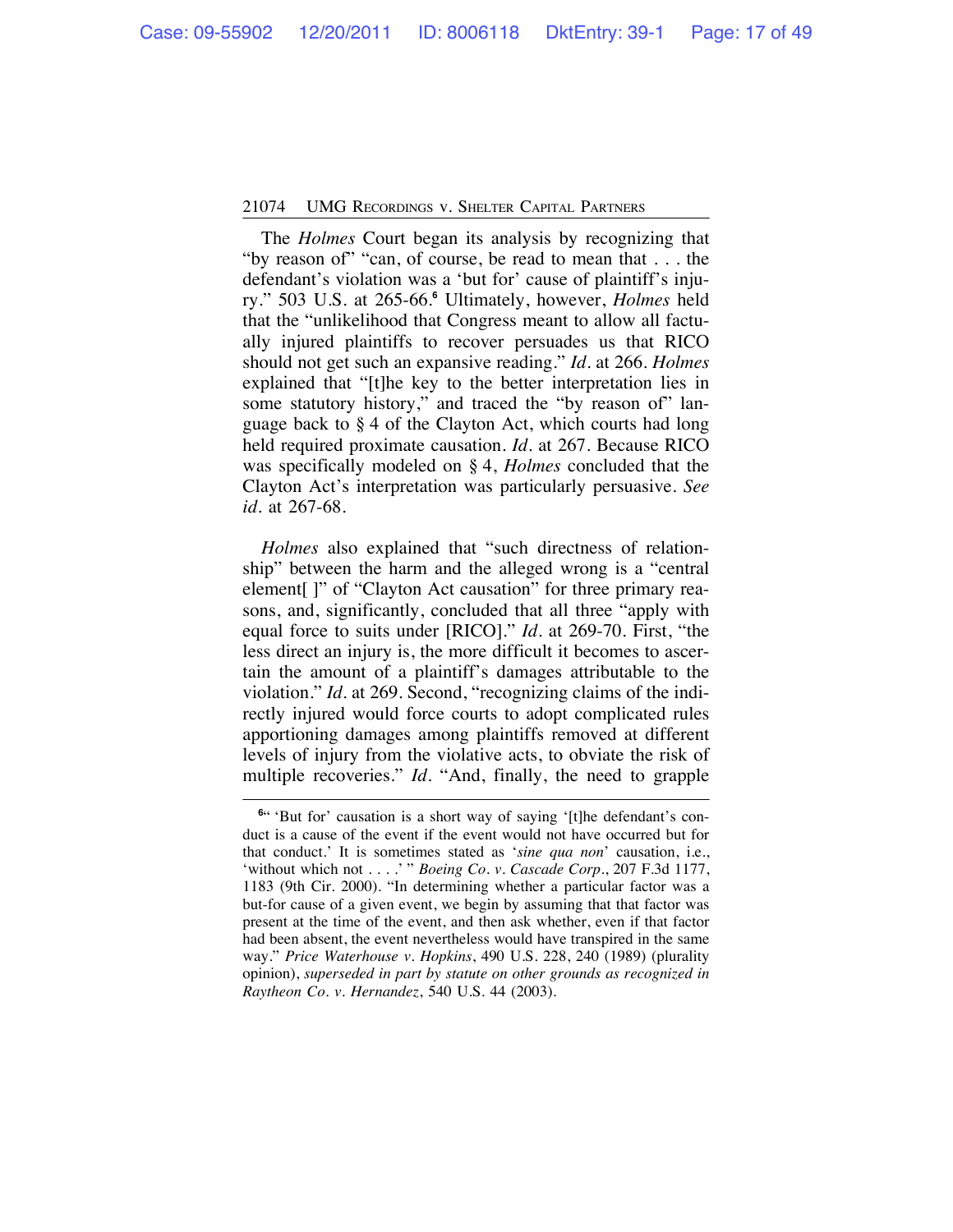with these problems is simply unjustified by the general interest in deterring injurious conduct, since directly injured victims can generally be counted on to vindicate the law as private attorneys general, without any of the problems attendant upon suits by plaintiffs injured more remotely." *Id.* at 269-70.

**[6]** None of these concerns applies to the DMCA, which, unlike the Clayton Act and RICO, involves a narrow affirmative defense rather than the expansion of liability. Further, unlike in *Holmes*, there is no indication that Congress modeled the DMCA on the Clayton Act or RICO. We are therefore doubtful that in this quite different context, *Holmes*' strict reading of "by reason of" is what Congress intended.**<sup>7</sup>**

Our doubts are confirmed by the fact that UMG's reading

**<sup>7</sup>** A number of other courts have concluded, outside the RICO and Clayton Act context, that "by reason of" should be read to require only "but for" rather than proximate causation. *See, e.g.*, *Gross v. FBL Fin. Servs., Inc.*, 129 S. Ct. 2343, 2350 (2009) ("The words 'because of' mean '*by reason of*: on account of.' Thus, the ordinary meaning of the ADEA's requirement that an employer took adverse action 'because of' age is that age was the 'reason' that the employer decided to act. To establish a disparatetreatment claim under the plain language of the ADEA, therefore, a plaintiff must prove that age was the 'but-for' cause of the employer's adverse decision." (citations omitted) (emphasis added)); *Robinson Knife Mfg. Co. v. C.I.R.*, 600 F.3d 121, 131-32 (2d Cir. 2010) (holding that in 26 C.F.R. § 1.263A-1(e)(3)(i), the language " 'directly benefit or are incurred by reason of' boils down to a but-for causation test"); *Spirtas Co. v. Ins. Co. of Pa.*, 555 F.3d 647, 652 (8th Cir. 2009) (holding that the "language 'by reason of having executed any bond' is unambiguous and sets forth a simple cause-in-fact or 'but-for' causation test."); *New Directions Treatment Servs. v. City of Reading*, 490 F.3d 293, 301 n.4 (3d Cir. 2007) ("[T]he ADA prohibits discrimination against an individual '*by reason* of such disability.' . . . [T]his language . . . clearly establishes that the . . . ADA . . . requires only but for causation." (citations omitted)); *Pacific Ins. Co. v. Eaton Vance Mgmt*., 369 F.3d 584, 589 (1st Cir. 2004) ("[W]e consider the language unambiguous: 'by reason of' means 'because of,' Black's Law Dictionary 201 (6th ed. 1990), and thus necessitates an analysis at least approximating a 'but-for' causation test.").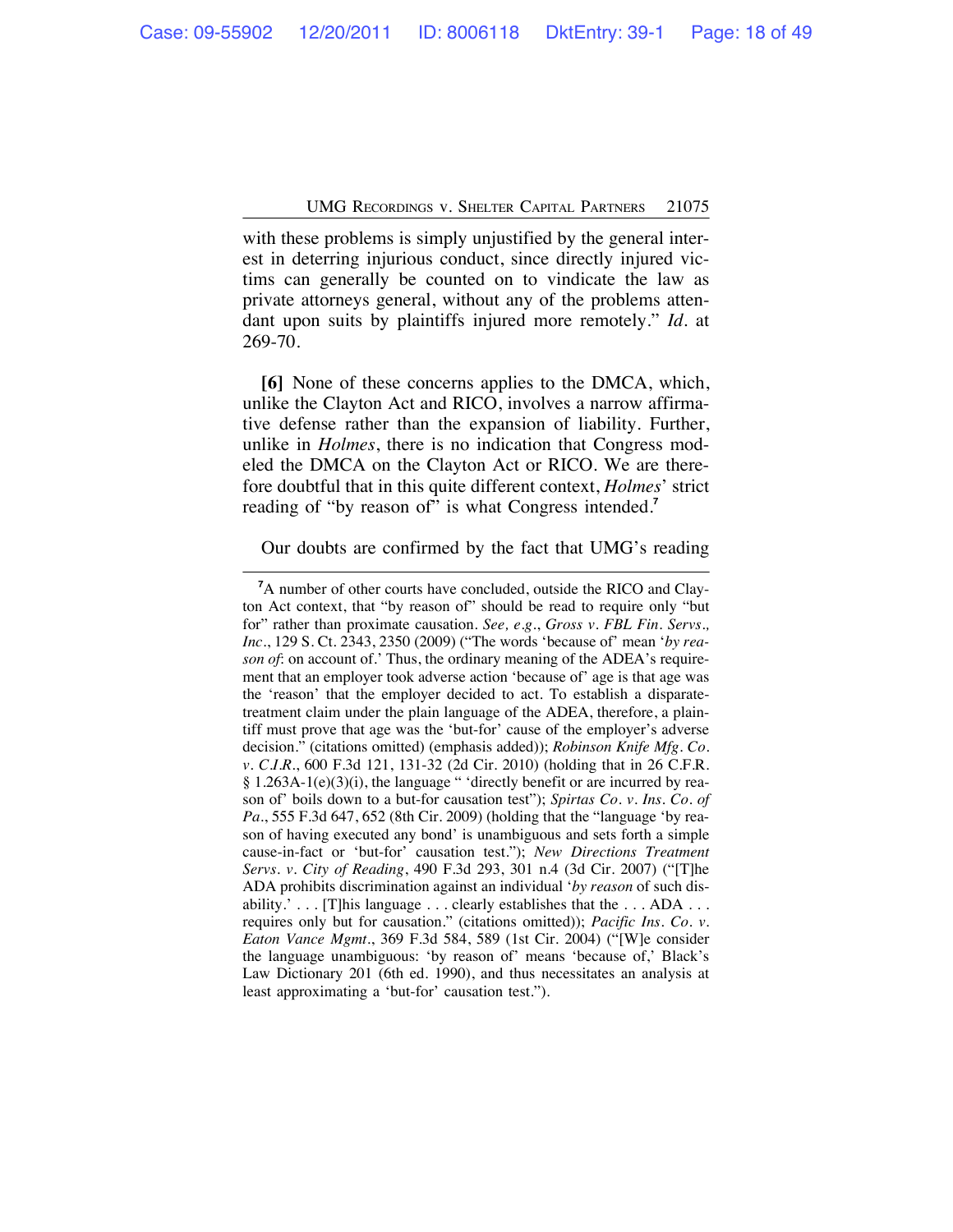of the "by reason of" language would create internal statutory conflicts. By its terms,  $\S$  512(c) presupposes that service providers will provide access to users' stored material, and we would thus contravene the statute if we held that such access disqualified Veoh from the safe harbor. Section 512(c) codifies a detailed notice and takedown procedure by which copyright holders inform service providers of infringing material accessible through their sites, and service providers then "disable *access* to" such materials. 17 U.S.C. § 512(c)(1)(A)(iii), (c)(1)(C) & (c)(3)(A)(iii) (emphasis added). This carefully considered protocol, and the statute's attendant references to "disabl[ing] access" to infringing materials, *see id.*, would be superfluous if we accepted UMG's constrained reading of the statute. *See Greenwood v. CompuCredit Corp.*, 615 F.3d 1204, 1209 (9th Cir. 2010) ("We must, if possible, interpret a statute such that all its language is given effect, and none of it is rendered superfluous." (citing *TRW Inc. v. Andrews*, 534 U.S. 19, 31 (2001))). Indeed, it is not clear how copyright holders could even discover infringing materials on service providers' sites to notify them as the protocol dictates if § 512(c) did not contemplate that there would be access to the materials.**<sup>8</sup>**

**[7]** We do not find persuasive UMG's effort to reconcile the internal contradictions its reading of the statute creates by positing that Congress must have meant  $\S 512(c)$  to protect only "web hosting" services. Web hosts "host" websites on their servers, thereby "mak[ing] storage resources available to website operators." The thrust of UMG's argument seems to be that web hosts do not undertake the sorts of accessibility-

<sup>&</sup>lt;sup>8</sup>One commentator discussing the district court's decision in this case observed that "[UMG's] interpretation would have rendered the safe harbor a complete nullity. Virtually all [service providers] that host thirdparty content — ranging from website hosting companies such as GoDaddy to content companies such as MySpace, Facebook, or YouTube — host such content so that it can be shared with others over the internet." *See* Edward Lee, *Decoding the DMCA Safe Harbors*, 32 Colum. J.L. & Arts 233, 261 (2009).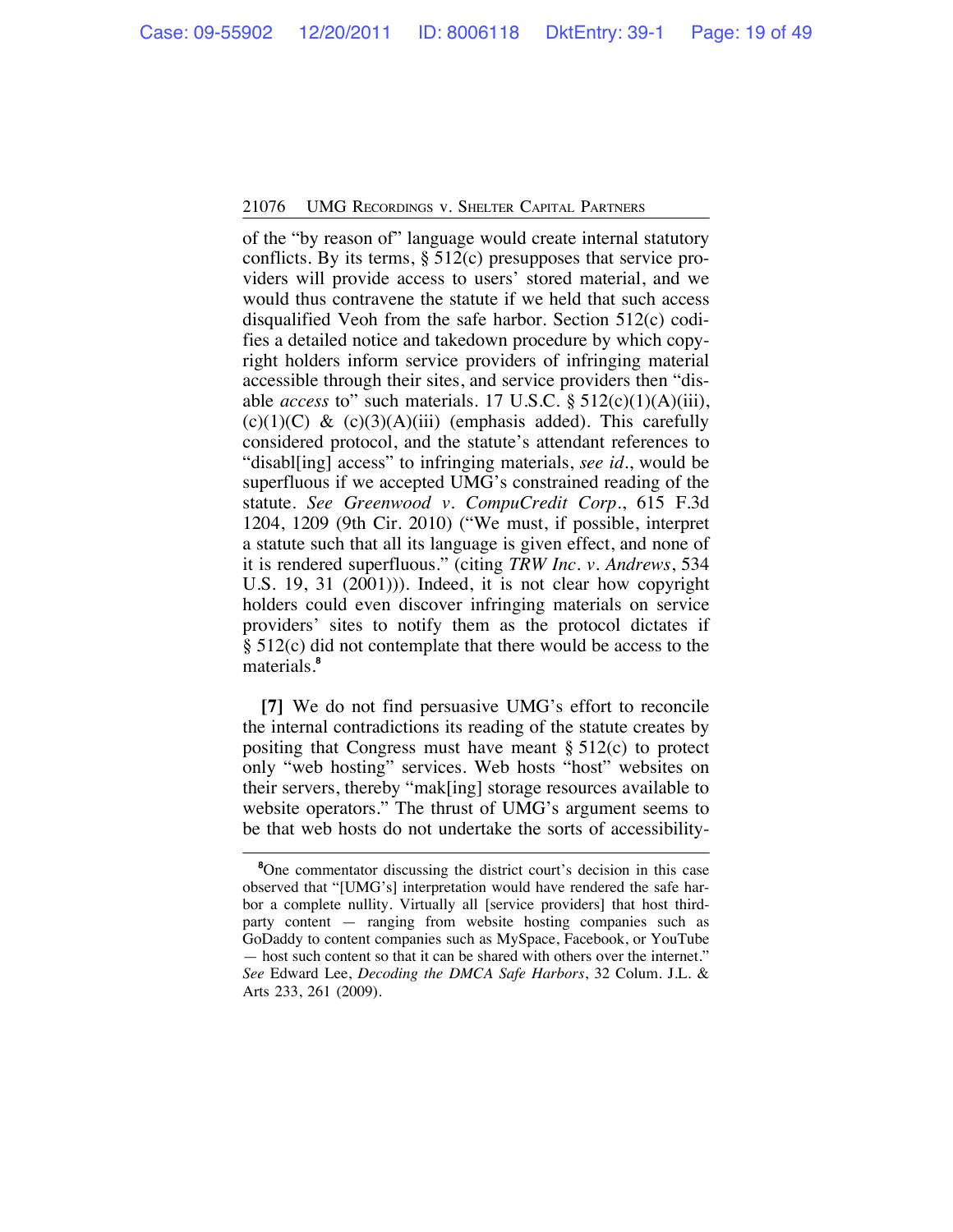facilitating functions that Veoh does, and thus the services they perform "fit within the ordinary meaning of 'storage,' " and thereby "harmoniz[e]" with the notice and takedown procedures. UMG's theory fails to account for the reality that web hosts, like Veoh, also store user-submitted materials *in order to make those materials accessible* to other Internet users. The reason one has a website is so that others may view it. As amici note, these access activities define web hosting if the web host only stored information for a single user, it would be more aptly described as an online back-up service. *See* Brief for Electronic Frontier Found. et al. as Amici Curiae Supporting Appellees at 15, *UMG Recordings, Inc. v. Veoh Networks, Inc.*, No. 09-56777 (9th Cir. 2011).

**[8]** In addition, the technological processes involved in providing web hosting services require those service providers to make, transmit and download multiple copies of users' stored materials. To create a website, the user uploads content to the web host's computers, which make an initial copy. "Content may be any number of things — family photos, poems, . . . even sound clips and movies." Preston Gralla, How The Internet Works 132 (2d ed. 1999). Then, when another Internet user wants to access the website by clicking a link or entering the URL, all the website's relevant content is transmitted to the user's computer, where another copy is automatically made by the user's web browser software in order to assemble the materials for viewing and listening. *See id.* at 157. To carry out their function of making websites available to Internet users, web hosting services thus routinely copy content and transmit it to Internet users. *See id.* We cannot see how these access-facilitating processes are meaningfully distinguishable from Veoh's for  $\S 512(c)(1)$  purposes.

Further, the language of the statute recognizes that one is unlikely to infringe a copyright by merely storing material that no one could access, and so includes activities that go beyond storage. Section  $512(c)(1)(A)(i)$  so recognizes in stating "the material *or an activity using the material* . . . is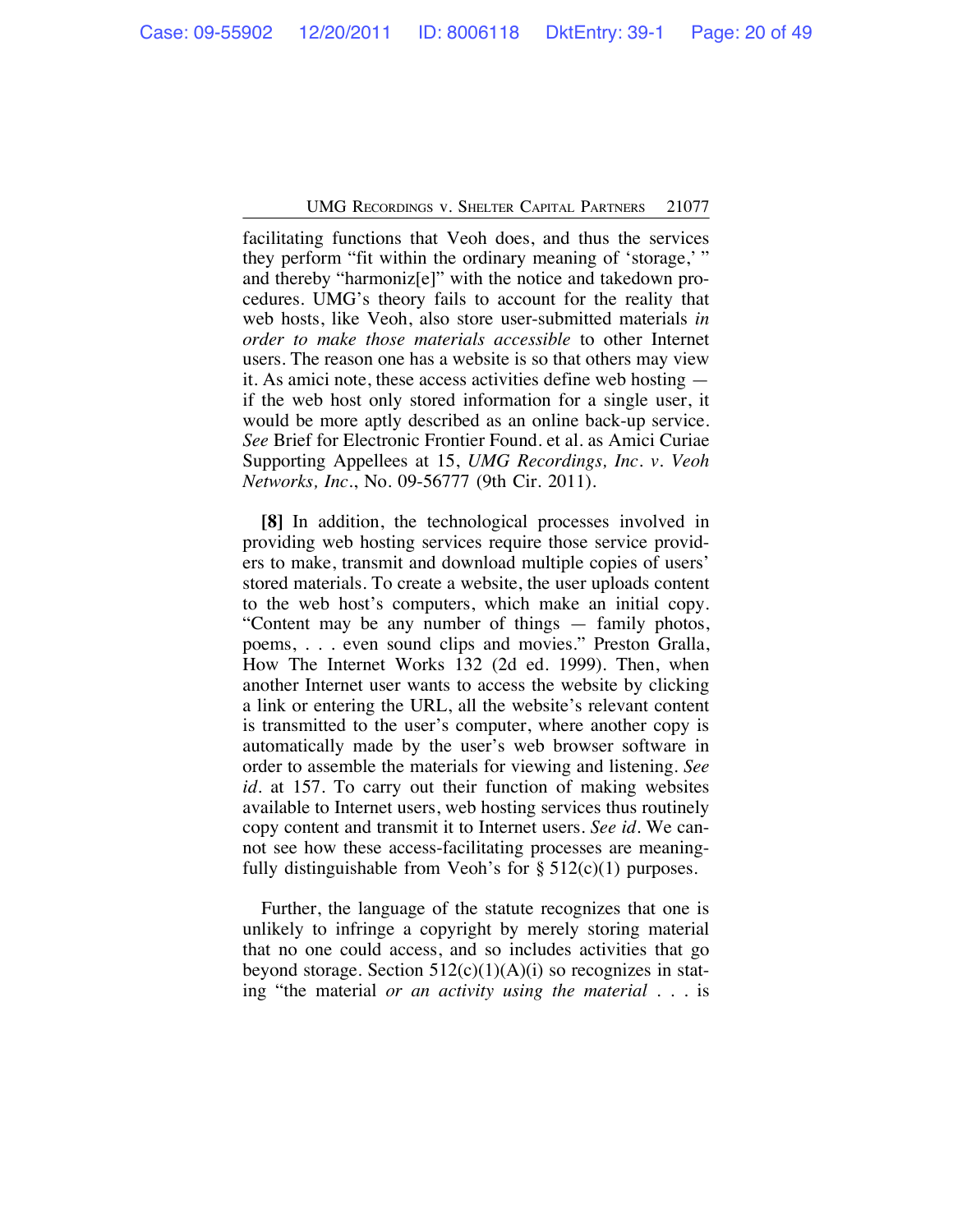infringing." (Emphasis added.) Section  $512(c)(1)(A)(ii)$  similarly addresses "infringing *activity*." Section 512(c)(1)(A)(iii) also reinforces this reading by requiring the service provider "to remove, *or disable access to*, the material," suggesting that if the material were still being stored by the service provider, but was inaccessible, it might well not be infringing. (Emphasis added.)

Finally, if Congress wanted to confine § 512(c) exclusively to web hosts rather than reach a wider range of service providers, we very much doubt it would have done so with the oblique "by reason of storage" language. We presume that Congress instead would have taken the more straightforward course of clarifying in the definition of "service provider" that, as it applies to  $\S$  512(c), only web hosts qualify. Indeed, Congress already gives two definitions of "service provider[s]" — one narrow definition specific to  $\S$  512(a), and one broader definition that applies to the rest of § 512.**<sup>9</sup>** We therefore see no basis for adopting UMG's novel theory that Congress intended § 512(c) to protect only web hosting services.**<sup>10</sup>**

<sup>&</sup>lt;sup>9</sup>Section 512(k)(1)(A) provides that, "As used in subsection (a), the term 'service provider' means an entity offering the transmission, routing, or providing of connections for digital online communications, between or among points specified by a user, of material of the user's choosing, without modification to the content of the material as sent or received." By contrast,  $\S 512(k)(1)(B)$  provides that, "As used in this section, other than subsection (a), the term 'service provider' means a provider of online services or network access, or the operator of facilities therefor, and includes an entity described in subparagraph (A)."

**<sup>10</sup>**We are also unpersuaded by UMG's argument that "the District Court used one activity  $-$  'storage'  $-$  to immunize other activities," in violation of  $\S 512(n)$ . We certainly agree that this would be improper – § 512(n) clearly states that "[w]hether a service provider qualifies for the limitation on liability in any one of those subsections . . . shall not affect a determination of whether that service provider qualifies for the limitations on liability under any other such subsection." But we do not understand Veoh to argue, or the district court to have held, that a service provider qualifying under § 512(c) necessarily also qualifies under any other safe harbor. Rather, we affirm the district court's holding that the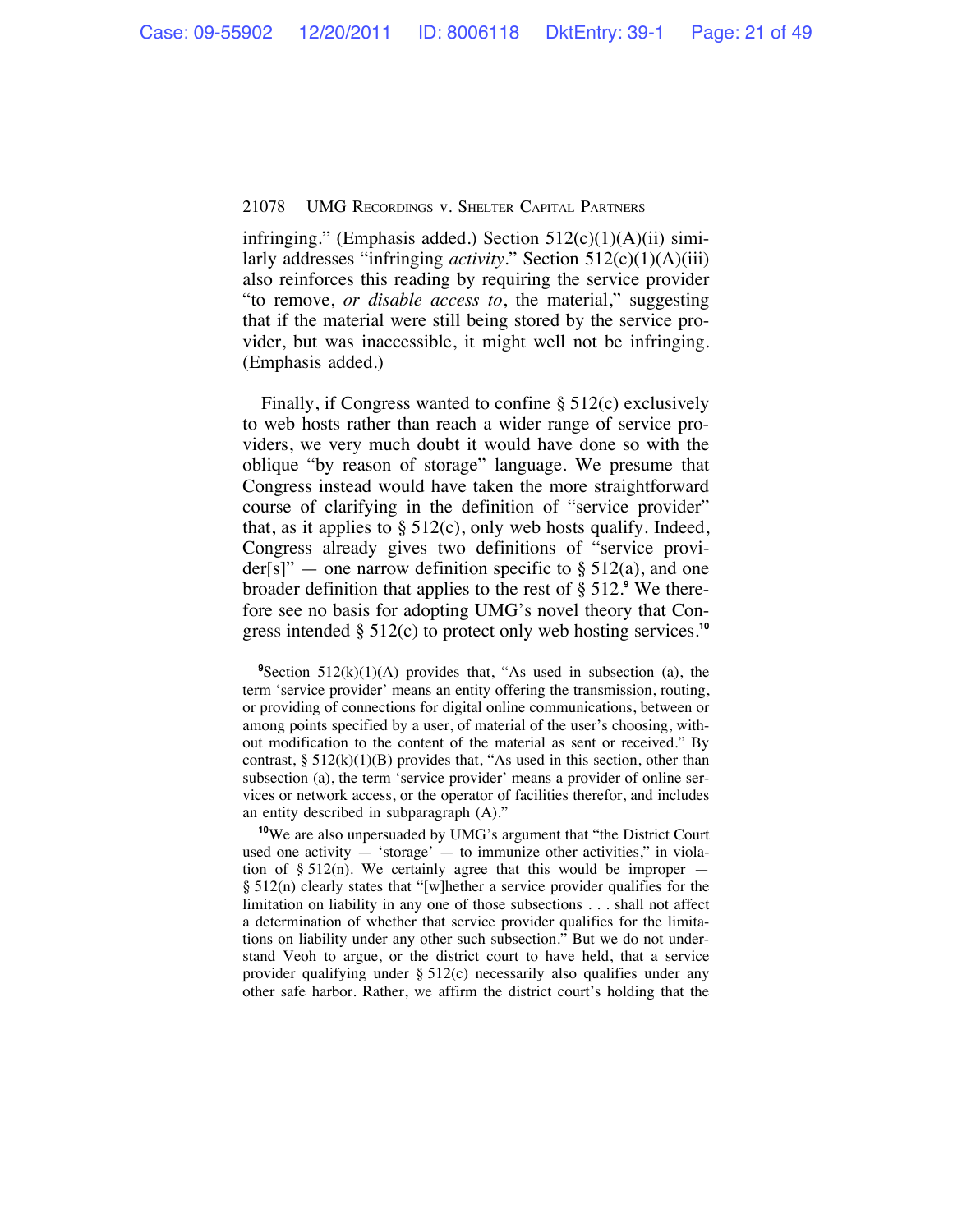OCILLA's two "service provider" definitions also undermine UMG's argument that the automatic processes that make user-uploaded videos accessible are not undertaken "at the direction of the user." The narrower definition that applies exclusively to § 512(a), which governs conduit-only functions, expressly excludes service providers that "modif[y] [ ] the content of the material as sent or received." 17 U.S.C.  $§ 512(k)(1)(A)$ . Under the broader definition applying to § 512(c), by contrast, there is no limitation on the service provider's ability to modify user-submitted material to facilitate storage and access, as Veoh's automatic processes do. *See Io Grp., Inc. v. Veoh Networks, Inc.*, 586 F. Supp. 2d 1132, 1147 (N.D. Cal. 2008). Had Congress intended to include such a limitation, it would have said so expressly and unambiguously, as it did in the narrower definition of "service provider." *See id.*

**[9]** "Veoh has simply established a system whereby software automatically processes user-submitted content and recasts it in a format that is readily accessible to its users." *Id.* at 1148. Veoh does not actively participate in or supervise file uploading, "[n]or does it preview or select the files before the upload is completed." *Id.* Rather, this "automated process" for making files accessible "is initiated entirely at the volition of Veoh's users." *Id*.; *see also CoStar Grp., Inc. v. Loopnet, Inc.*,

<sup>&</sup>quot;by reason of storage" language in § 512(c) *itself* covers the accessfacilitating automatic functions Veoh's system undertakes, without being supplemented by any other subsection. These functions are "separate and distinct," 17 U.S.C. § 512(n), from the "transmitting, routing, or providing connections" protected under § 512(a), which addresses "[t]ransitory digital network communications" where the service provider "merely acts as a conduit for infringing material without storing, caching, or providing links to copyrighted material," and thus "has no ability to remove the infringing material from its system or disable access to the infringing material." *In re Charter Commc'ns, Inc., Subpoena Enforcement Matter*, 393 F.3d 771, 776 (8th Cir. 2005); *see also Ellison*, 357 F.3d at 1081 (discussing § 512(a) "conduit service provider[s]").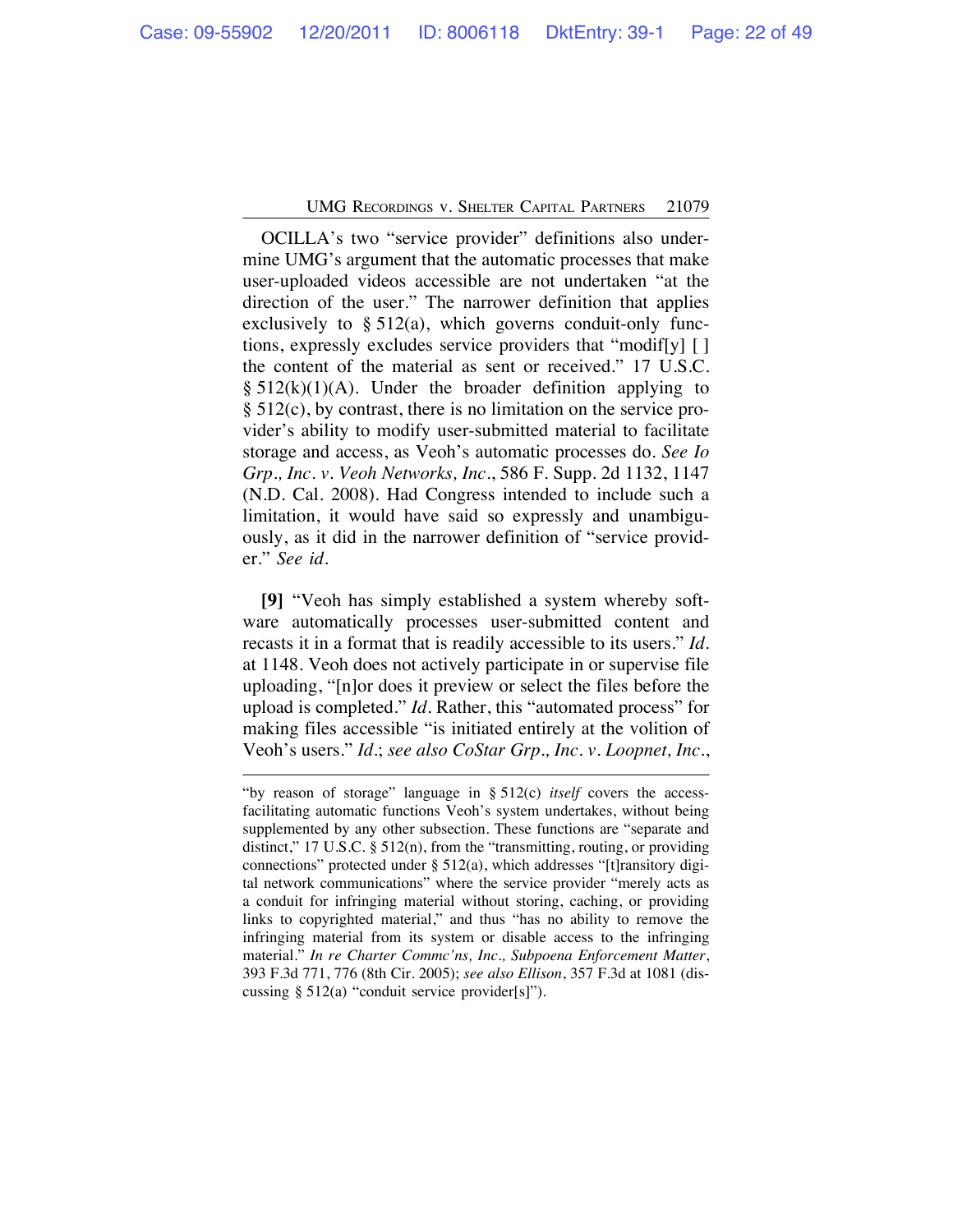373 F.3d 544, 555 (4th Cir. 2004). We therefore hold that Veoh has satisfied the threshold requirement that the infringement be "by reason of the storage at the direction of a user of material" residing on Veoh's system. 17 U.S.C. § 512(c)(1).

#### **B.**

**[10]** Under § 512(c)(1)(A), a service provider can receive safe harbor protection only if it "(i) does not have actual knowledge that the material or an activity using the material on the system or network is infringing;" "(ii) in the absence of such actual knowledge, is not aware of facts or circumstances from which infringing activity is apparent; or ""(iii) upon obtaining such knowledge or awareness, acts expeditiously to remove, or disable access to, the material."**<sup>11</sup>** UMG has never disputed that when Veoh became aware of allegedly infringing material as a result of the RIAA's DMCA notices, it removed the files. Rather, it argues that Veoh had knowledge or awareness of other infringing videos that it did not remove. The district court found that UMG failed to rebut Veoh's showing "that when it did acquire knowledge of allegedly infringing material — whether from DMCA notices, informal notices, or other means — it expeditiously removed such material." *UMG II*, 665 F. Supp. 2d at 1107. UMG argues on appeal that the district court erred by improperly construing the knowledge requirement to unduly restrict the circumstances in which a service provider has "actual knowledge" under subsection (i) and setting too stringent a standard for what we have termed "red flag" awareness based on facts or circumstances from which infringing activity is apparent

**<sup>11</sup>**We note that, to be coherent, the statute must be read to have an implicit "and" between §  $512(c)(1)(A)(i)$  and (ii). We thus treat the provisions as stating that to qualify for the safe harbor, a service provider must either (1) have no actual knowledge *and* no "aware[ness] of facts or circumstances from which infringing activity is apparent" *or* (2) expeditiously remove or disable access to infringing material of which it knows or is aware.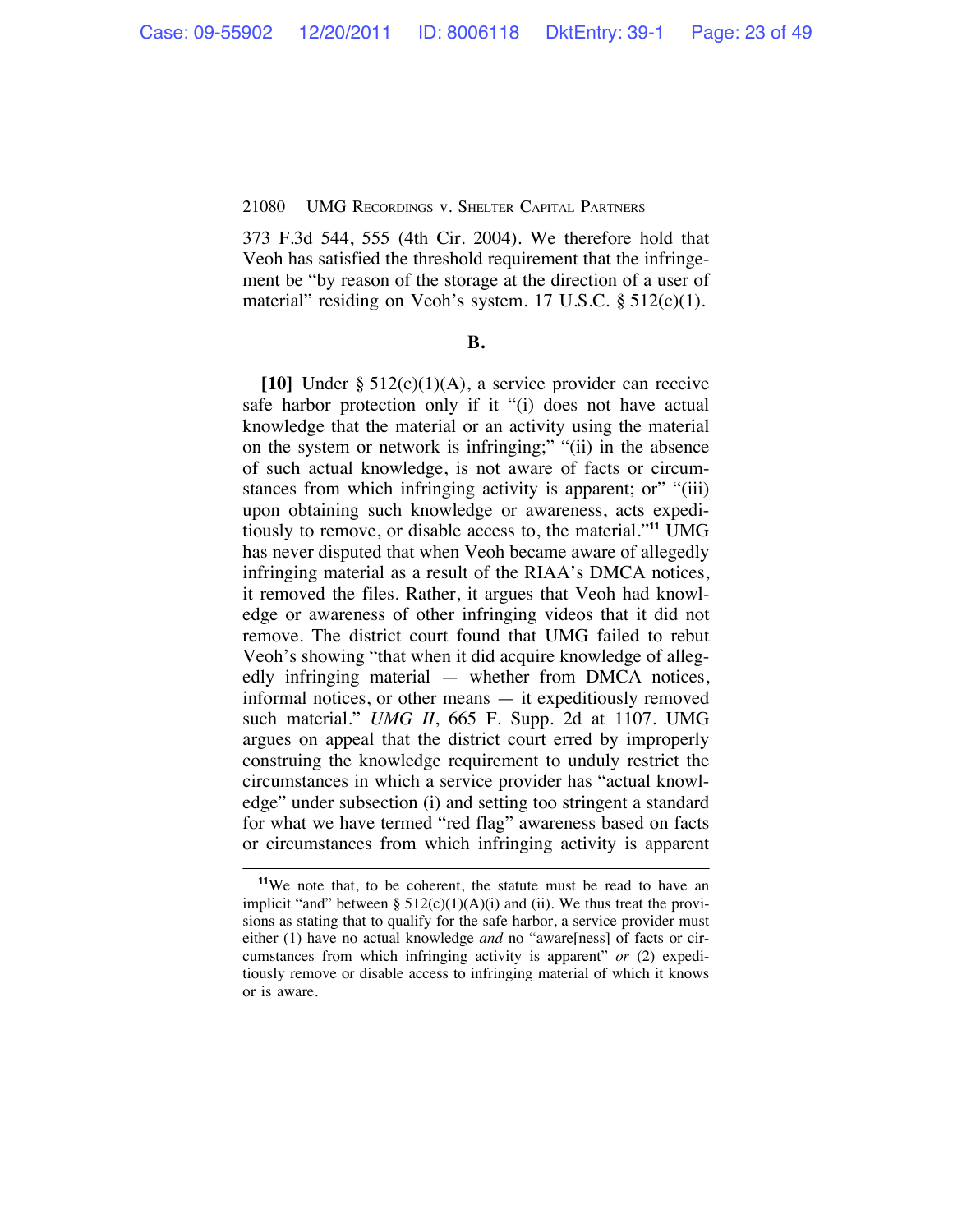under subsection (ii). We hold that the district court properly construed these requirements.

**1.**

**[11]** It is undisputed that, until the filing of this lawsuit, UMG "had not identified to Veoh any specific infringing video available on Veoh's system." UMG's decision to forgo the DMCA notice protocol "stripped it of the most powerful evidence of a service provider's knowledge — actual notice of infringement from the copyright holder." *Corbis Corp. v. Amazon.com, Inc.*, 351 F. Supp. 2d 1090, 1107 (W.D. Wash. 2004) (citing 3 M. Nimmer & D. Nimmer, Nimmer on Copyright § 12B.04(A)(3), at 12B-53 [hereinafter "Nimmer"]); *see also Io Grp.*, 586 F. Supp. 2d at 1148. Nevertheless, UMG contends that Veoh hosted a category of copyrightable content — music — for which it had no license from any major music company. UMG argues Veoh thus must have known this content was unauthorized, given its general knowledge that its services could be used to post infringing material. UMG urges us to hold that this sufficiently demonstrates knowledge of infringement. We cannot, for several reasons.

As an initial matter, contrary to UMG's contentions, there are many music videos that *could* in fact legally appear on Veoh. "Among the types of videos subject to copyright protection but lawfully available on Veoh's system were videos with music created by users and videos that Veoh provided pursuant to arrangements it reached with major copyright holders, such as SonyBMG." *UMG II*, 665 F. Supp. 2d at 1109. Further, Congress' express intention that the DMCA "facilitate making available quickly and conveniently via the Internet . . . movies, music, software, and literary works" precisely the service Veoh provides — makes us skeptical that UMG's narrow interpretation of  $\S 512(c)$  is plausible. S. Rep. No. 105-190, at 8. Finally, if merely hosting material that falls within a category of content capable of copyright protection, with the general knowledge that one's services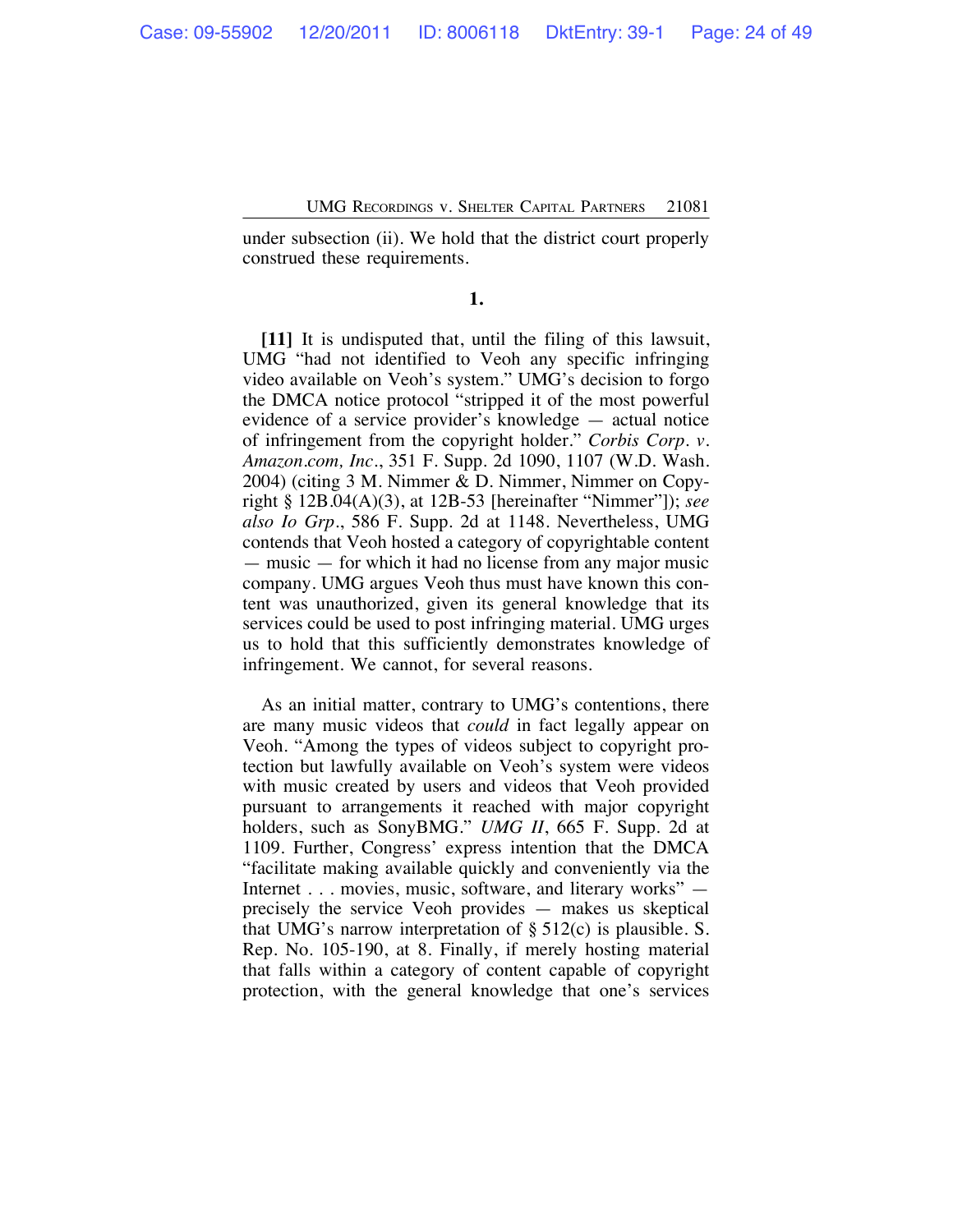could be used to share unauthorized copies of copyrighted material, was sufficient to impute knowledge to service providers, the § 512(c) safe harbor would be rendered a dead letter: § 512(c) applies only to claims of copyright infringement, yet the fact that a service provider's website contained copyrightable material would remove the service provider from § 512(c) eligibility.

**[12]** Cases analyzing knowledge in the secondary copyright infringement context also counsel against UMG's general knowledge approach. In *Sony Corp. of America v. Universal City Studios, Inc.*, 464 U.S. 417 (1984), the Supreme Court held that there was "no precedent in the law of copyright for the imposition of" liability based on the theory that the defendant had "sold equipment with constructive knowledge of the fact that their customers may use that equipment to make unauthorized copies of copyrighted material." *Id.* at 439. So long as the product was "capable of substantial noninfringing uses," the Court refused to impute knowledge of infringement. *Id.* at 442. Applying *Sony* to the Internet context, we held in *A&M Records, Inc. v. Napster, Inc.*, 239 F.3d 1004 (9th Cir. 2001), that "if a computer system operator learns of specific infringing material available on his system and fails to purge such material from the system, the operator knows of and contributes to direct infringement." *Id.* at 1021. But "absent any specific information which identifies infringing activity, a computer system operator cannot be liable for contributory infringement merely because the structure of the system allows for the exchange of copyrighted material." *Id.*

Requiring specific knowledge of particular infringing activity makes good sense in the context of the DMCA, which Congress enacted to foster cooperation among copyright holders and service providers in dealing with infringement on the Internet. *See* S. Rep. No. 105-190, at 20 (noting OCILLA was intended to provide "strong incentives for service providers and copyright owners to cooperate to detect and deal with copyright infringements"); H.R. Rep. No. 105-551, pt. 2, at 49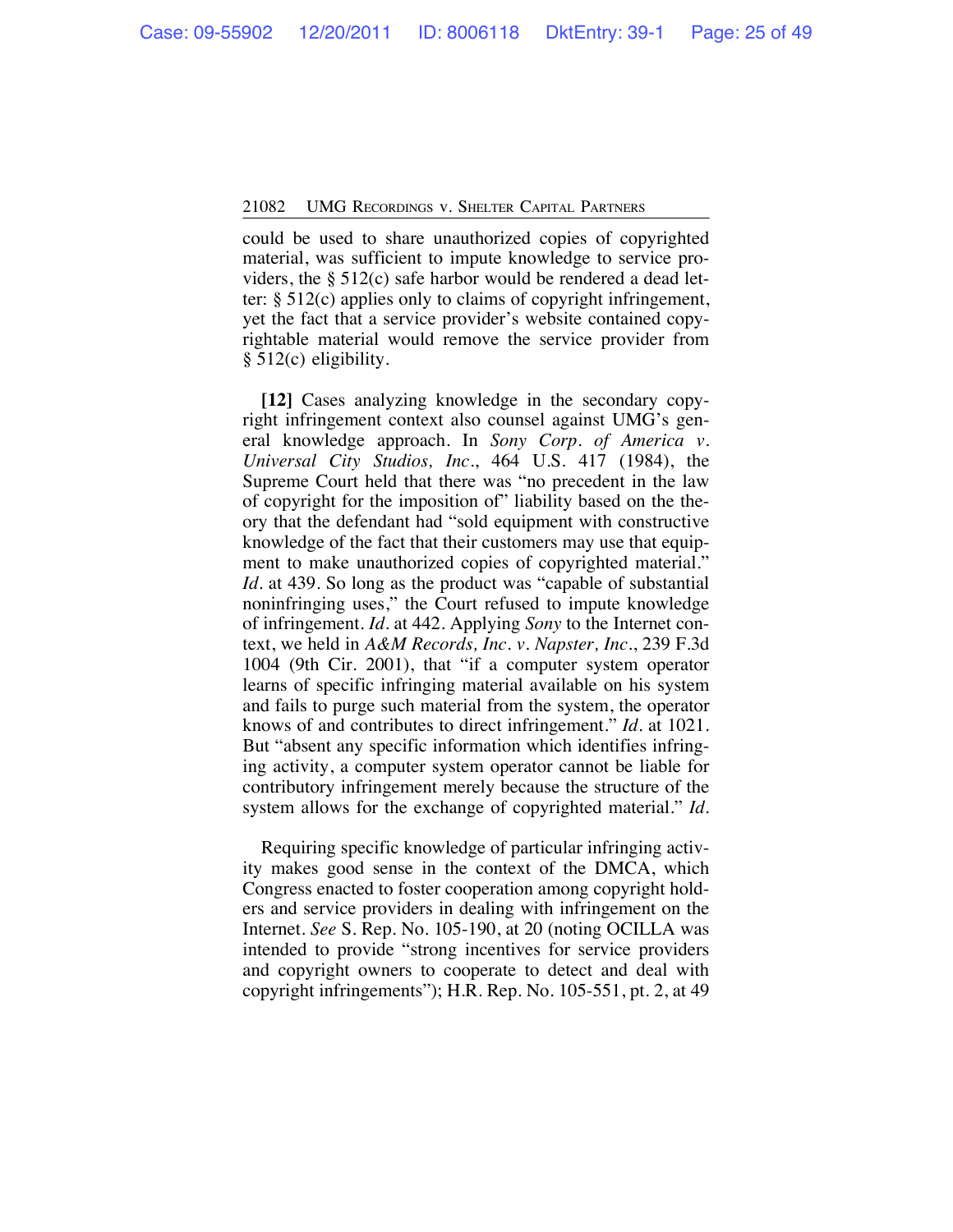(1998) (same). Copyright holders know precisely what materials they own, and are thus better able to efficiently identify infringing copies than service providers like Veoh, who cannot readily ascertain what material is copyrighted and what is not. *See* S. Rep. No. 105-190, at 48; ("[A] [service] provider could not be expected, during the course of its brief cataloguing visit, to determine whether [a] photograph was still protected by copyright or was in the public domain; if the photograph was still protected by copyright, whether the use was licensed; and if the use was not licensed, whether it was permitted under the fair use doctrine."); H.R. Rep. No. 105- 551, pt. 2, at 57-58 (same).

These considerations are reflected in Congress' decision to enact a notice and takedown protocol encouraging copyright holders to identify specific infringing material to service providers. They are also evidenced in the "exclusionary rule" that prohibits consideration of substantially deficient § 512(c)(3)(A) notices for purposes of "determining whether a service provider has actual knowledge or is aware of facts and circumstances from which infringing activity is apparent." 17 U.S.C. § 512(c)(3)(B)(i); *see also* H.R. Rep. No. 105- 551, pt. 2, at 56 (explaining this provision); Nimmer  $\S 12B.04(B)(4)(c)$  ("The copyright owner bears the burden of demonstrating knowledge independently of the failed notification."). Congress' intention is further reflected in the DMCA's direct statement that "[n]othing in this section shall be construed to condition the applicability of subsections (a) through (d) on . . . a service provider monitoring its service or affirmatively seeking facts indicating infringing activity." 17 U.S.C. § 512(m).**<sup>12</sup>** Congress made a considered policy

**<sup>12</sup>**We are not persuaded by UMG's argument that § 512(m)'s title, "Protection of privacy," should cause us to read the provision differently. "Headings and titles are not meant to take the place of the detailed provisions of the text." *Greenwood*, 615 F.3d at 1212 (quoting *Bhd. of R.R. Trainmen v. Balt. & Ohio R.R., Co.*, 331 U.S. 519, 528-29 (1947)) (internal quotation marks and alteration omitted). Even if privacy was the impe-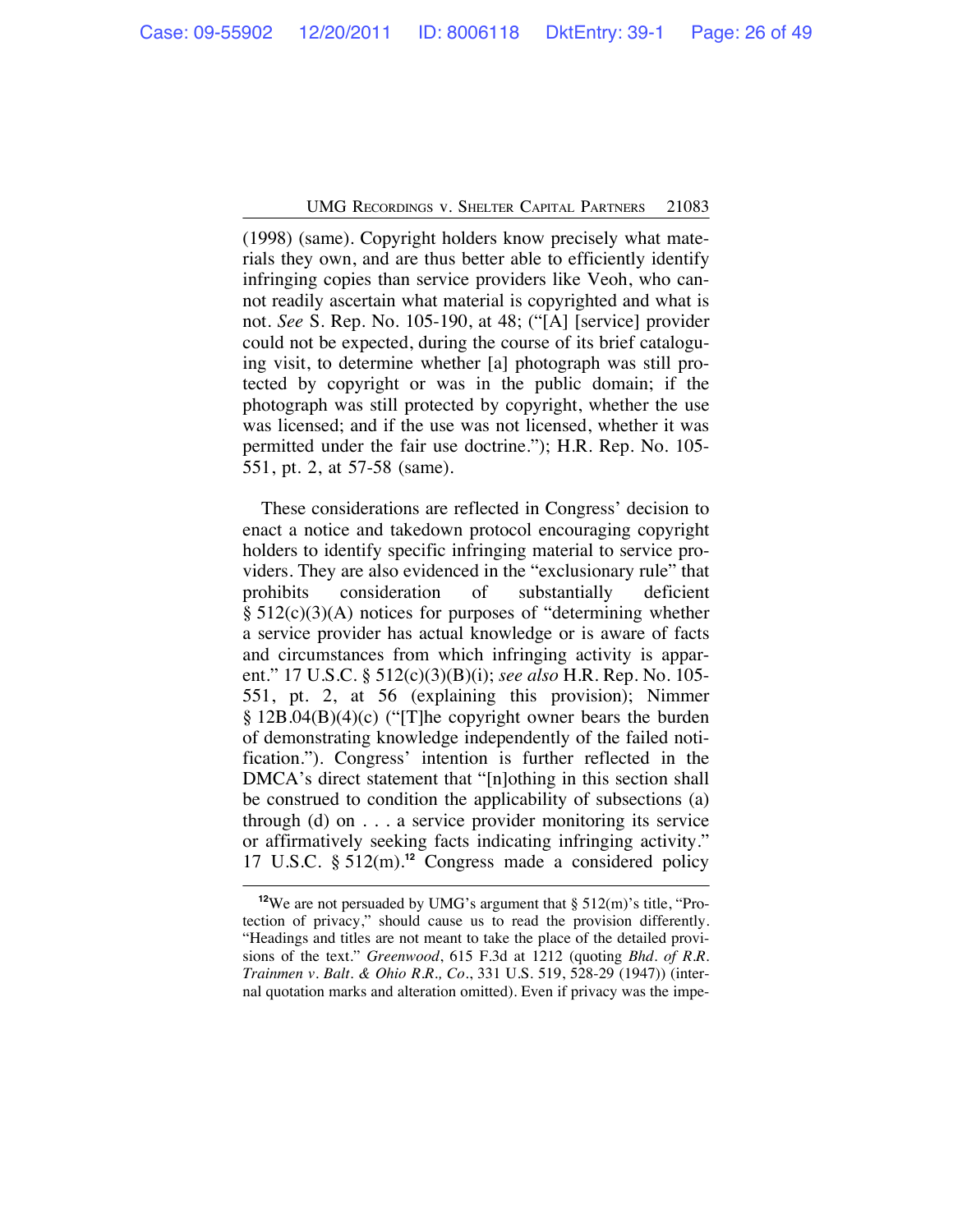determination that the "DMCA notification procedures [would] place the burden of policing copyright infringement — identifying the potentially infringing material and adequately documenting infringement — squarely on the owners of the copyright." *Perfect 10, Inc. v. CCBill LLC*, 488 F.3d 1102, 1113 (9th Cir. 2007). In parsing § 512(c)(3), we have "decline[d] to shift [that] substantial burden from the copyright owner to the provider." *Id.*

**[13]** UMG asks us to change course with regard to  $\S 512(c)(1)(A)$  by adopting a broad conception of the knowledge requirement. We see no principled basis for doing so. We therefore hold that merely hosting a category of copyrightable content, such as music videos, with the general knowledge that one's services could be used to share infringing material, is insufficient to meet the actual knowledge requirement under  $\S 512(c)(1)(A)(i)$ .

**[14]** We reach the same conclusion with regard to the  $§ 512(c)(1)(A)(ii)$  inquiry into whether a service provider is "aware of facts or circumstances from which infringing activity is apparent." The district court's conception of this "red flag test" properly followed our analysis in *CCBill*, which reiterated that the burden remains with the copyright holder rather than the service provider. *See id.* at 1114. The plaintiffs in *CCBill* argued that there were a number of red flags that made it apparent infringing activity was afoot, noting that the defendant hosted sites with names such as "illegal.net" and "stolencelebritypics.com," as well as password hacking websites, which obviously infringe. *See id.* We disagreed that these were sufficient red flags because "[w]e do not place the

tus for this subsection, nothing in  $\S$  512(m) suggests that this should limit its application. As the district court noted, the statute's text "could hardly be more straightforward," *UMG II*, 665 F. Supp. 2d at 1113 n.17, and "where the plain text of the statute is unambiguous, 'the heading of a section cannot limit the plain meaning of the text,' " *Greenwood*, 615 F.3d at 1212 (quoting *Bhd. of R.R. Trainmen*, 331 U.S. at 528-29).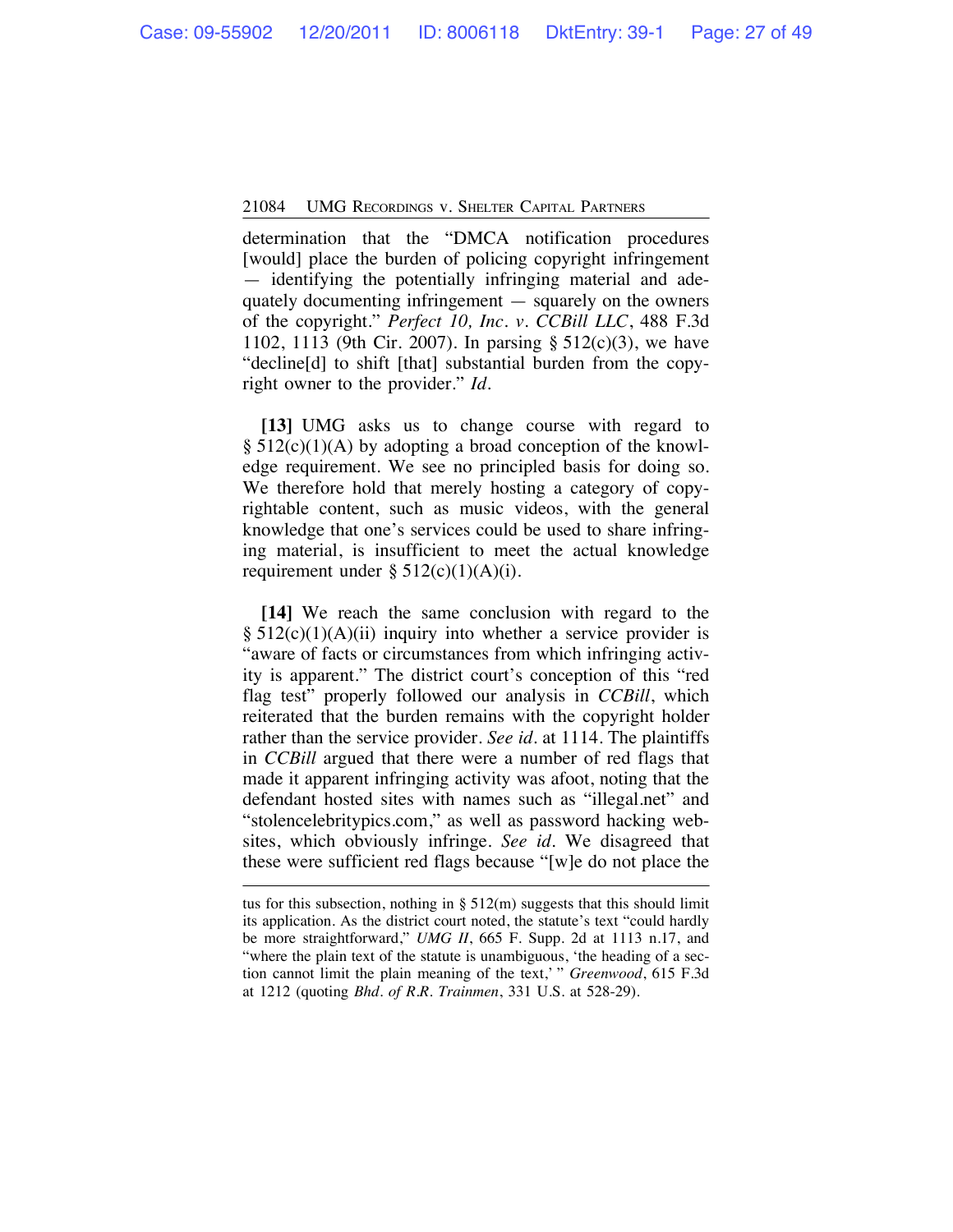burden of determining whether [materials] are actually illegal on a service provider," and "[w]e impose no such investigative duties on service providers." *Id.* For the same reasons, we hold that Veoh's general knowledge that it hosted copyrightable material and that its services could be used for infringement is insufficient to constitute a red flag.

**2.**

We are not persuaded that UMG's other purported evidence of Veoh's actual or apparent knowledge of infringement warrants trial. First, UMG points to the tagging of videos on Veoh's service as "music videos." Relying on the theory rejected above, UMG contends that this demonstrates Veoh's knowledge that it hosted a category of infringing content. Relatedly, UMG argues that Veoh's purchase of certain search terms through the Google AdWords program demonstrates knowledge of infringing activity because some of the terms purchased, such as "50 Cent," "Avril Lavigne" and "Britney Spears," are the names of UMG artists. However, artists are not always in exclusive relationships with recording companies, so just because UMG owns the copyrights for some Britney Spears songs does not mean it owns the copyright for all Britney Spears songs. Indeed, 50 Cent, Avril Lavigne and Britney Spears are also affiliated with Sony-BMG, which gave Veoh permission to stream its videos by these artists. Furthermore, even if Veoh had not had such permission, we recognize that companies sometimes purchase search terms they believe will lead potential customers to their websites even if the terms do not describe goods or services the company actually provides. For example, a sunglass company might buy the search terms "sunscreen" or "vacation" because it believed that people interested in such searches would often also be interested in sunglasses. Accordingly, Veoh's search term purchases do little to demonstrate that it knew it hosted infringing material.

UMG also argues that Veoh's removal of unauthorized content identified in RIAA notices demonstrates knowledge,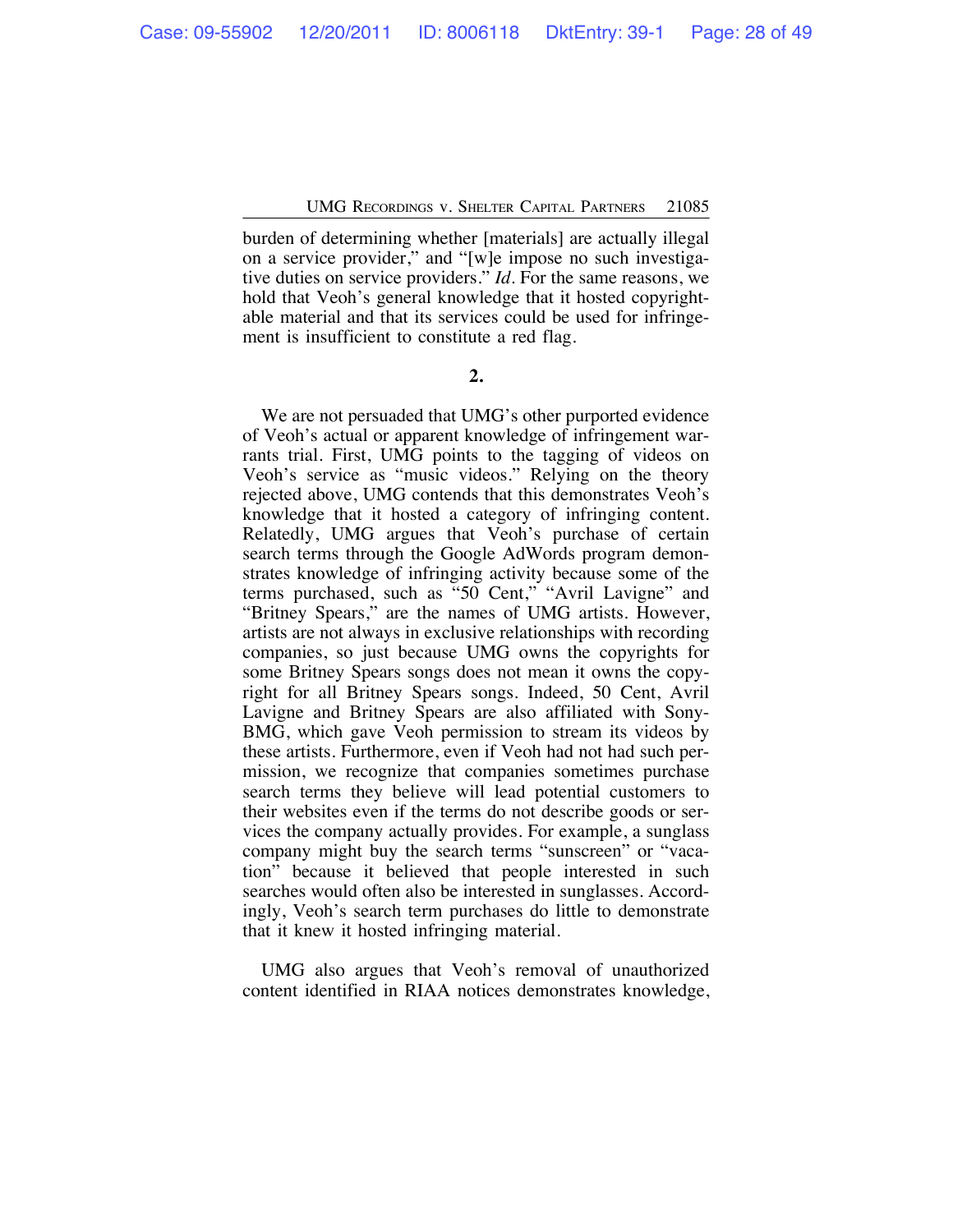even if Veoh complied with § 512(c)'s notice and takedown procedures. According to UMG, Veoh should have taken the initiative to use search and indexing tools to locate and remove from its website any other content by the artists identified in the notices. Relatedly, UMG argues that some of the videos on Veoh that had been pulled from MTV or other broadcast television stations bore information about the artist, song title and record label. UMG contends that Veoh should have used this information to find and remove unauthorized videos. As we have explained, however, to so require would conflict with § 512(m), § 512(c)(1)(C) and *CCBill*'s refusal to "impose . . . investigative duties on service providers." 488 F.3d at 1114. It could also result in removal of noninfringing content.

UMG also points to news articles discussing the availability of copyrighted materials on Veoh. One article reported that "several major media companies . . . say that Veoh.com has been among the least aggressive video sharing sites in fighting copyrighted content," and has thus "become a haven for pirated content." Brad Stone, *Veoh's Vexing Visitor Numbers*, N.Y. Times Bits Blog (July 15, 2007, 9:35 AM), http://bits.blogs.nytimes.com/2007/07/15/veohs-vexingvisitor-numbers/. Another article reported that,

Veoh Networks CEO Dmitry Shapiro acknowledges that only a week after the company's official debut, Veoh.com is host to a wide range of unauthorized and full-length copies of popular programs. But Shapiro says it's not his upstart company's fault: . . . "We have a policy that specifically states that when we see copyright material posted, we take it down," Shapiro said. "This problem is the democratization of publishing. Anyone can now post a video to the Internet. Sometimes the material belongs to someone else. We take this very seriously."

Greg Sandoval, *A new copyright battlefield: Veoh Networks*, CNET News (Feb. 21, 2007, 4:00 AM), http://news.cnet.com/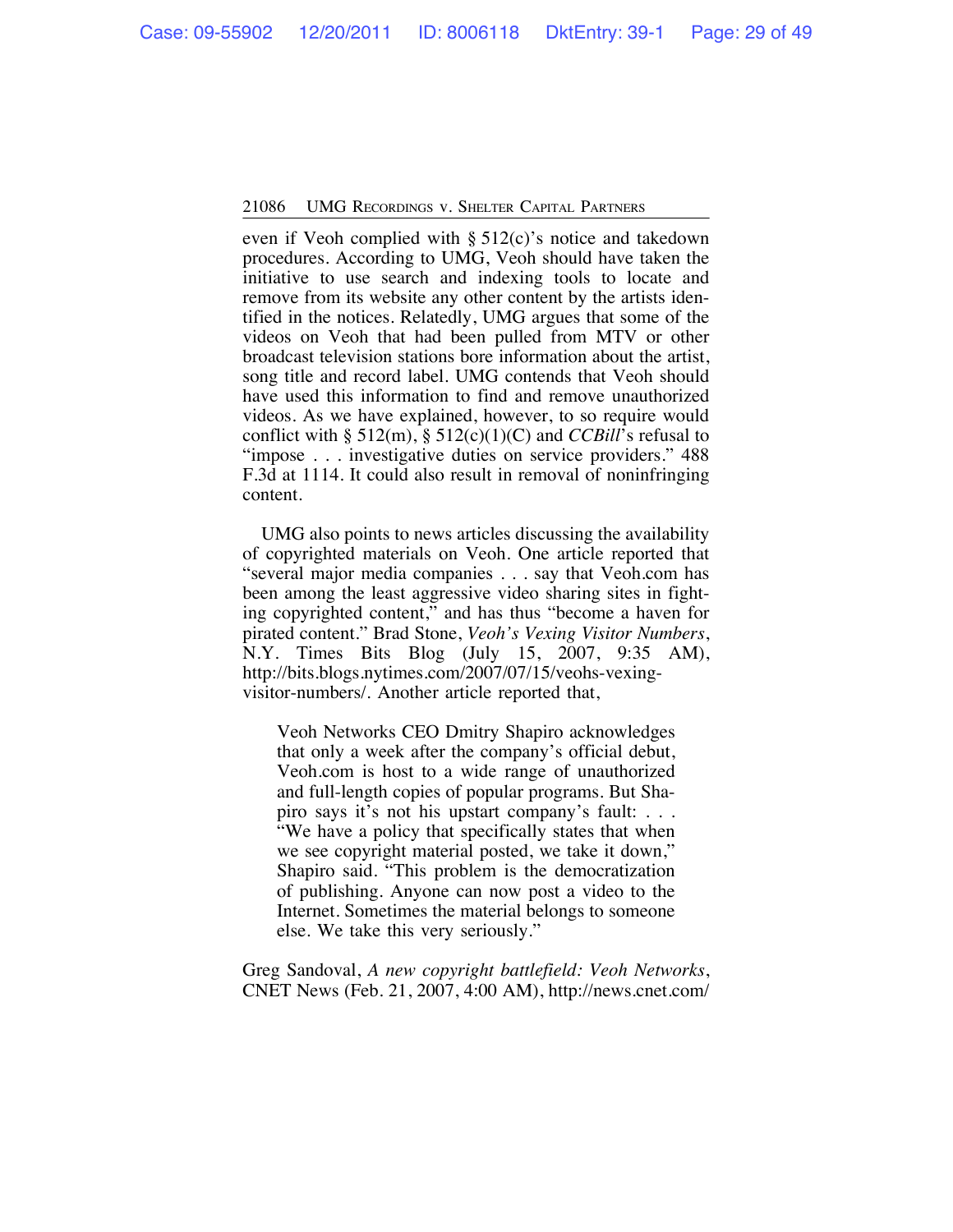A-new-copyright-battlefield-Veoh-Networks/2100-1026\_3- 6160860.html. UMG elicited deposition testimony from Shapiro that he had heard of these articles, and was aware that, "from time to time," "material belonging to someone else end[ed] up on" Veoh. UMG argues that this evidence of knowledge that, as a general matter, unauthorized materials had been previously posted on Veoh is sufficient to meet the  $§ 512(c)(1)(A)$  requirements.

At base, this argument relies on UMG's primary theory, which we rejected above. Here, as well, more specific information than UMG has adduced is required. The DMCA's detailed notice and takedown procedure *assumes* that, "from time to time," "material belonging to someone else ends up" on service providers' websites, and establishes a process for ensuring the prompt removal of such unauthorized material. If Veoh's CEO's acknowledgment of this general problem and awareness of news reports discussing it was enough to remove a service provider from DMCA safe harbor eligibility, the notice and takedown procedures would make little sense and the safe harbors would be effectively nullified. We cannot conclude that Congress intended such a result, and we therefore hold that this evidence is insufficient to warrant a trial.

UMG comes closer to meeting the  $\S 512(c)(1)(A)$  requirements with its evidence of emails sent to Veoh executives and investors by copyright holders and users identifying infringing content. One email, sent by the CEO of Disney, a major copyright holder, to Michael Eisner, a Veoh investor, stated that the movie *Cinderella III* and various episodes from the television show *Lost* were available on Veoh without Disney's authorization. If this notification had come from a third party, such as a Veoh user, rather than from a copyright holder, it might meet the red flag test because it specified particular infringing material.**<sup>13</sup>** As a copyright holder, however,

**<sup>13</sup>**Of course, even then it would not be obvious how Veoh's awareness of apparent infringement of Disney's copyrights over movies and television shows would advance UMG's claims that Veoh hosted unauthorized UMG music videos.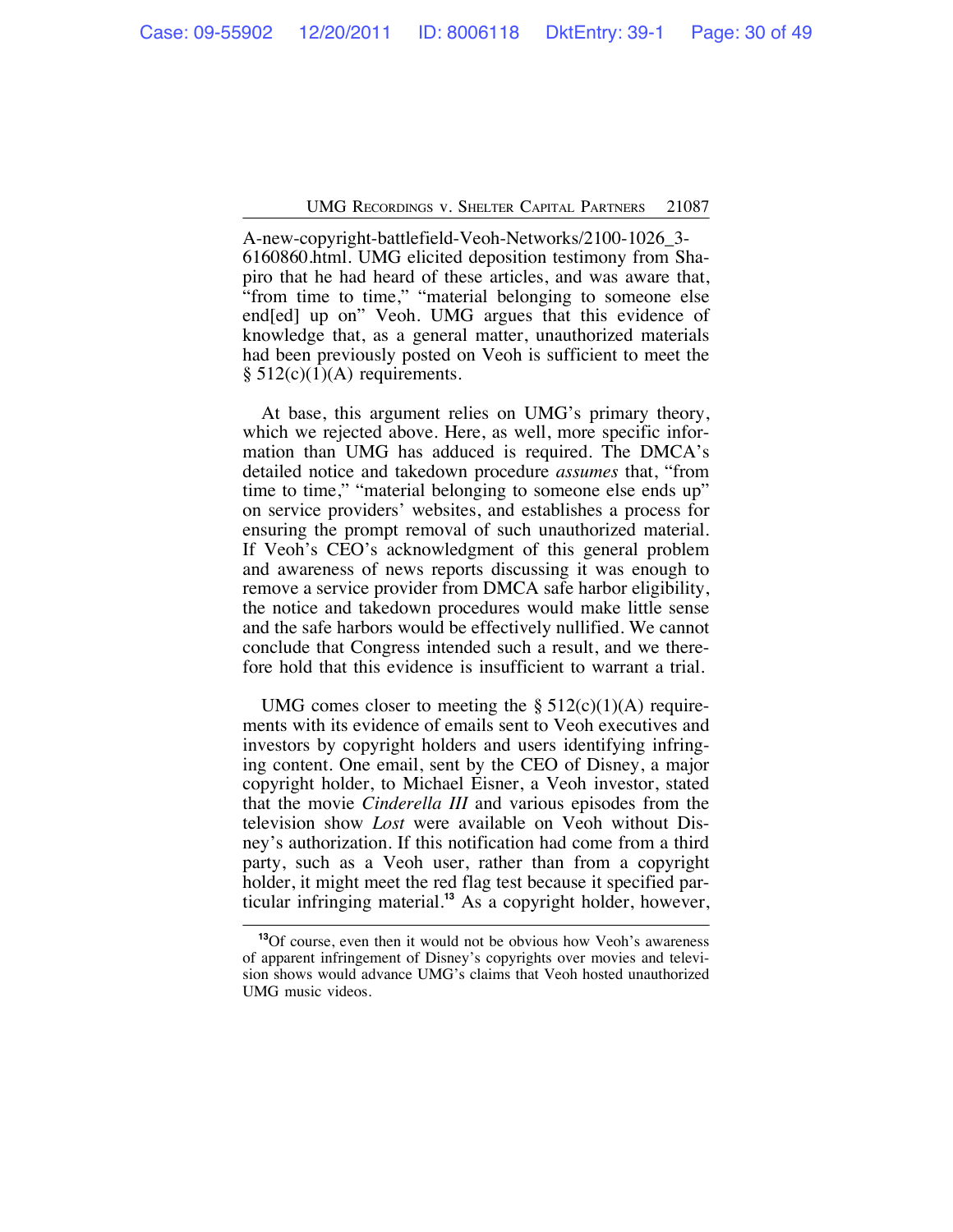Disney is subject to the notification requirements in § 512(c)(3), which this informal email failed to meet. Accordingly, this deficient notice "shall not be considered under paragraph (1)(A) in determining whether a service provider has actual knowledge or is aware of facts or circumstances from which infringing activity is apparent." 17 U.S.C.  $\S 512(c)(3)(B)(i)$ . Further, even if this email could have created actual knowledge or qualified as a red flag, Eisner's email in response assured Disney that he would instruct Veoh to "take it down," and Eisner copied Veoh's founder to ensure this happened "right away." UMG nowhere alleges that the offending material was not immediately removed, and accordingly Veoh would be saved by  $\S$  512(c)(1)(A)(iii), which preserves the safe harbor for service providers with such knowledge so long as they "act[ ] expeditiously to remove, or disable access to, the material.'

UMG also points to an email from a Veoh user whose video was rejected for containing infringing content. Upset that Veoh would not post his unauthorized material, he stated that he had seen "plenty of [other] copyright infringement material" on the site, and identified another user who he said posted infringing content. It is possible that this email would be sufficient to constitute a red flag under  $\S 512(c)(1)(A)(ii)$ , even though it would not qualify as sufficient notice from a copyright holder under  $\S 512(c)(3)$ . But even assuming that is so, UMG has not specifically alleged that Veoh failed to expeditiously remove the infringing content identified by the user's email, or that the content at issue was owned by UMG. Accordingly, this too fails to create a genuine issue of material fact regarding Veoh's knowledge of infringement.**<sup>14</sup>**

**<sup>14</sup>**We do not credit UMG's contention that the district court conflated the actual knowledge and red flag awareness tests. A user email informing Veoh of infringing material and specifying its location provides a good example of the distinction. Although the user's allegations would not give Veoh actual knowledge under  $\S$  512(c)(1)(A)(i), because Veoh would have no assurance that a third party who does not hold the copyright in question could know whether the material was infringing, the email could act as a red flag under §  $512(c)(1)(A)(ii)$  provided its information was sufficiently specific.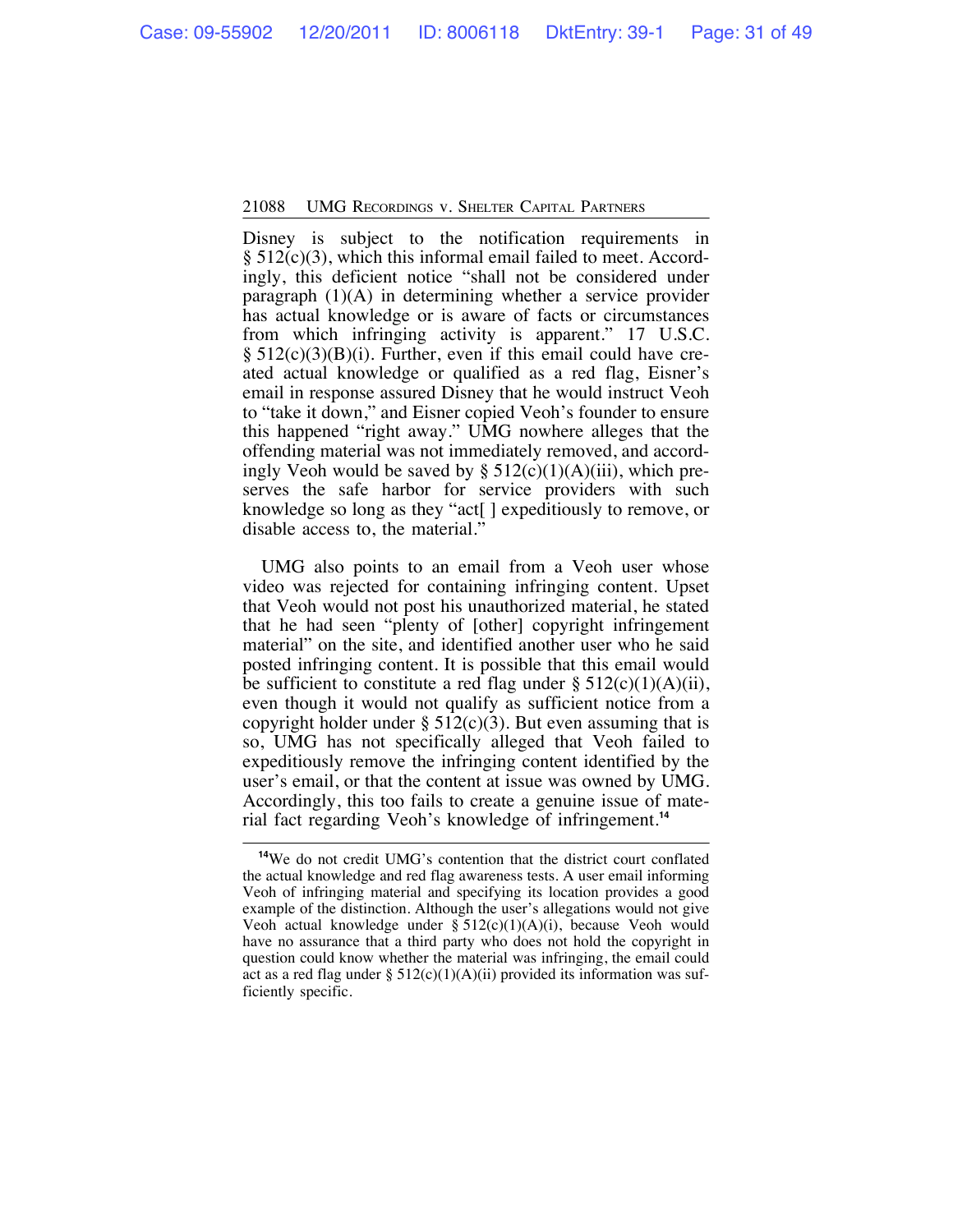### **C.**

**[15]** A service provider is eligible for the § 512(c) safe harbor only if it "does not receive a financial benefit directly attributable to the infringing activity, in a case in which the service provider has the right and ability to control such activity." 17 U.S.C.  $\S$  512(c)(1)(B). UMG appeals the district court's determination that Veoh did not have the necessary right and ability to control infringing activity and thus remained eligible for safe harbor protection. We conclude the district court was correct, and therefore affirm.**<sup>15</sup>**

"Statutory interpretation begins with the language of the statute." *Children's Hosp. & Health Ctr. v. Belshe*, 188 F.3d 1090, 1096 (9th Cir. 1999). When terms are not defined within a statute, they are accorded their plain and ordinary meaning, which can be deduced through reference sources such as general usage dictionaries. *See Bilski v. Kappos*, 130 S. Ct. 3218, 3226 (2010). "[S]tatutory language must always be read in its proper context," *McCarthy v. Bronson*, 500 U.S. 136, 139 (1991), and "[i]n determining the meaning of the statute, we look not only to the particular statutory language, but to the design of the statute as a whole and to its object and policy," *Crandon v. United States*, 494 U.S. 152, 158 (1990). We must, if possible, interpret a statute such that all its language is given effect, and none of it is rendered superfluous. *See TRW Inc. v. Andrews*, 534 U.S. 19, 31 (2001).

**[16]** Whether Veoh had the requisite "ability to control" the infringing activity at issue depends on what the statute means by that phrase, which the statute does not define. Looking first to the dictionary, "ability" is defined as "the quality or state of being able: physical, mental, or legal power to perform: competence in doing"; and "able" is in turn defined as "possessed of needed powers (as intelligence or strength) or

**<sup>15</sup>**We need not consider whether Veoh received "a financial benefit directly attributable to the infringing activity."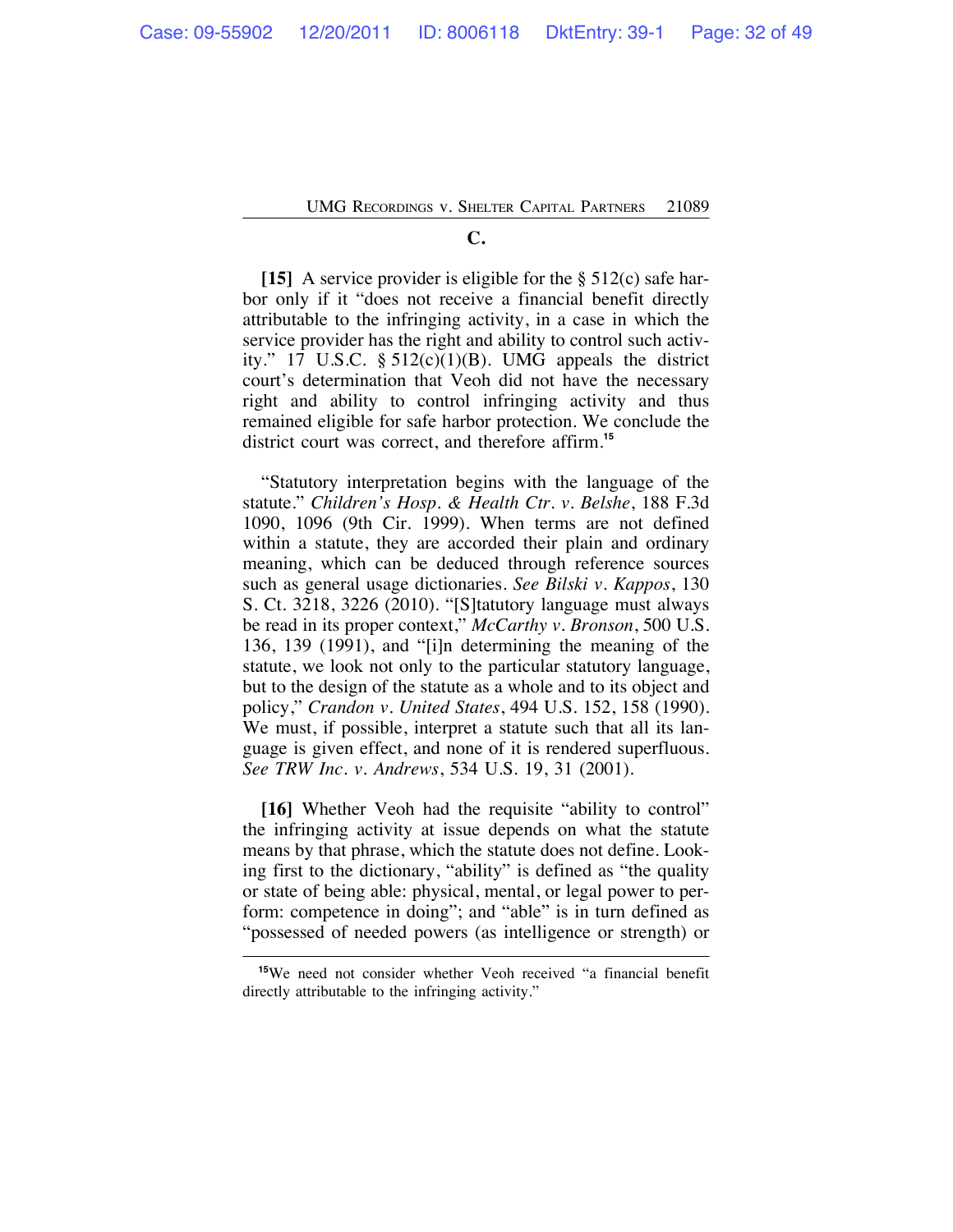of needed resources (as means or influence) to accomplish an objective . . . : constituted or situated so as to be susceptible or readily subjected to some action or treatment." Webster's Third New International Dictionary 3, 4 (2002). "Control" is defined as having the "power or authority to guide or manage: directing or restraining domination." *Id.* at 496. Where, as here, it is a practical impossibility for Veoh to ensure that no infringing material is ever uploaded to its site, or to remove unauthorized material that has not yet been identified to Veoh as infringing, we do not believe that Veoh can properly be said to possess the "needed powers . . . or needed resources" to be "competen[t] in" exercising the sort of "restraining domination" that  $\S 512(c)(1)(B)$  requires for denying safe harbor eligibility.

As discussed, in the knowledge context it is not enough for a service provider to know as a general matter that users are capable of posting unauthorized content; more specific knowledge is required. Similarly, a service provider may, as a general matter, have the legal right and necessary technology to remove infringing content, but until it becomes aware of specific unauthorized material, it cannot exercise its "power or authority" over the specific infringing item. In practical terms, it does not have the kind of ability to control infringing activity the statute contemplates. *See Viacom Int'l Inc. v. YouTube, Inc.*, 718 F. Supp. 2d 514, 527 (S.D.N.Y. 2010) ("[T]he provider must know of the *particular* case before he can control it." (emphasis added)); *cf. Perfect 10, Inc. v. Amazon.com, Inc.*, 508 F.3d 1146, 1174 (9th Cir. 2007) ("Google's supervisory power is limited because Google's software lacks the ability to analyze every image on the [I]nternet, compare each image to all the other copyrighted images that exist in the world . . . and determine whether a certain image on the web infringes someone's copyright." (alterations in original) (internal quotation marks omitted)).

Our reading of  $\S 512(c)(1)(B)$  is informed and reinforced by our concern that the statute would be internally inconsis-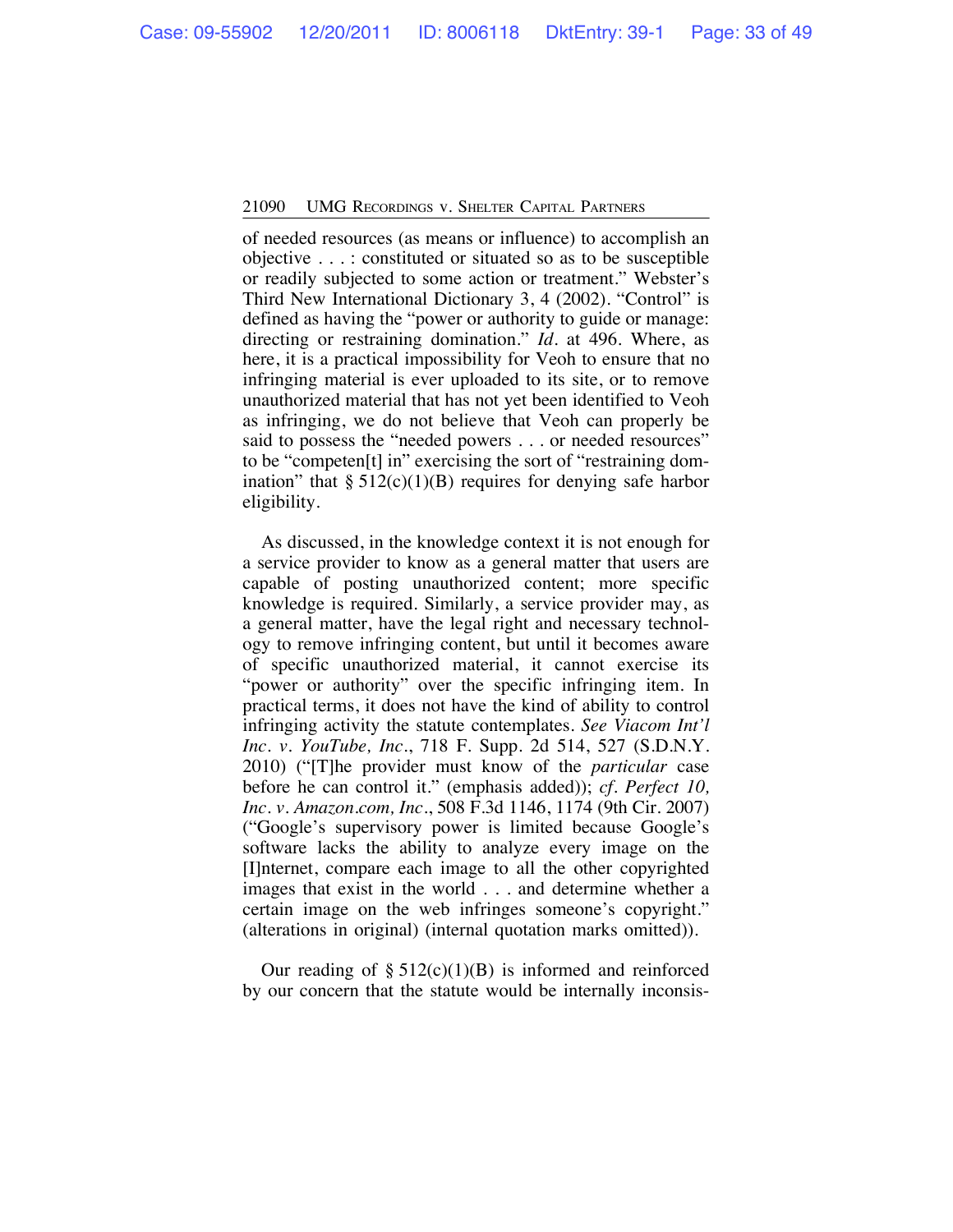tent were we to interpret the "right and ability to control" language as UMG urges. First, § 512(m) cuts against holding that Veoh's general knowledge that infringing material could be uploaded to its site triggered an obligation to "police" its services to the "fullest extent" possible. As we have explained,  $\S 512(m)$  provides that  $\S 512(c)$ 's safe harbor protection may not be conditioned on "a service provider monitoring its service or affirmatively seeking facts indicating infringing activity." UMG's reading of the "right and ability to control" language would similarly run afoul of *CCBill*, 488 F.3d at 1113-14, which likewise clarified that  $\S 512(c)$  "impose[s] no such investigative duties on service providers," and "place[s] the burden of policing copyright infringement . . . squarely on the owners of the copyright." We are not persuaded by UMG's suggestion that Congress meant this limitation on the duty to monitor to apply only to service providers who do not receive a direct financial benefit under subsection (B). Rather, we conclude that a service provider must be aware of specific infringing material to have the ability to control that infringing activity within the meaning of  $\S 512(c)(1)(B)$ . Only then would its failure to exercise its ability to control deny it a safe harbor.

Second, § 512(c) actually presumes that service providers have the sort of control that UMG argues satisfies the  $§ 512(c)(1)(B)$  "right and ability to control" requirement: they must "remove[ ] or disable access to" infringing material when they become aware of it. 17 U.S.C.  $\S$  512(c)(1)(A)(iii) & (C). Quoting *Napster*, 239 F.3d at 1024, UMG argues that service providers have "the right and ability to control" infringing activity,  $\S 512(c)(1)(B)$ , as long as they have "the ability to locate infringing material" and "terminate users' access." Under that reading, service providers would have the "right and ability to control" infringing activity regardless of their becoming "aware of" the material. Under that interpretation, the prerequisite to  $\S 512(c)$  protection under  $\S$  512(c)(1)(A)(iii) and (C), would at the same time be a disqualifier under  $\S 512(c)(1)(B)$ . We agree with Judge Matz that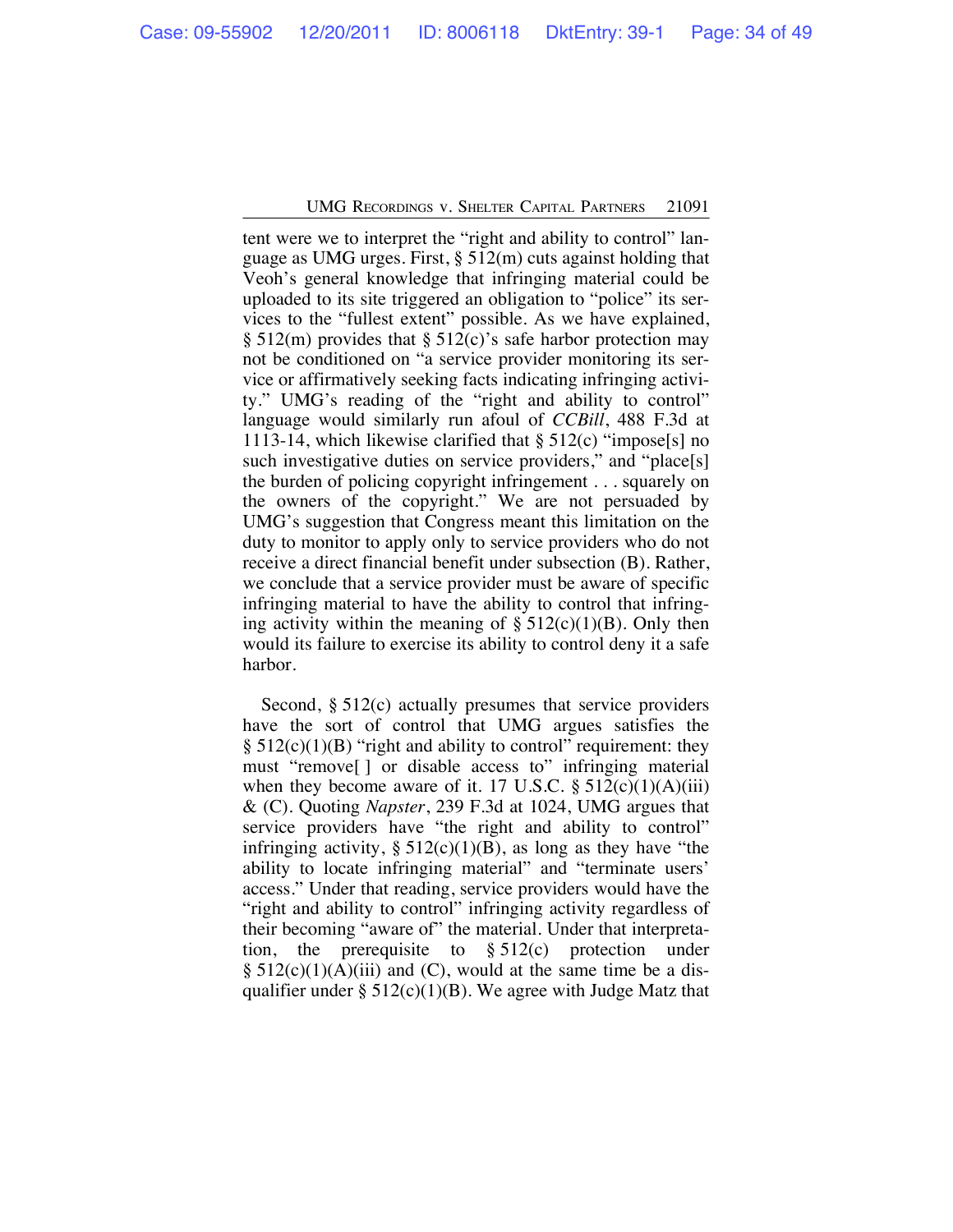"Congress could not have intended for courts to hold that a service provider loses immunity under the safe harbor provision of the DMCA because it engages in acts that are specifically required by the DMCA." *UMG II*, 665 F. Supp. 2d at 1113 (quoting *Hendrickson v. eBay, Inc.*, 165 F. Supp. 2d 1082, 1093-94 (C.D. Cal. 2001)) (internal quotation marks omitted); *see also Io Grp., Inc. v. Veoh Networks, Inc.*, 586 F. Supp. 2d 1132, 1151 (N.D. Cal. 2008) (same); Lee, *supra*, 32 Colum. J.L. & Arts at 247 ("A[ ] [service provider's] ability to remove materials posted by third parties does not satisfy the 'right and ability to control' prong, because such power is necessary for a<sup>[]</sup> [service provider] to satisfy the basic requirement of 'takedown' under the DMCA.").**<sup>16</sup>**

**[17]** Accordingly, we hold that the "right and ability to control" under § 512(c) requires control over specific infringing activity the provider knows about. A service provider's general right and ability to remove materials from its services is, alone, insufficient. Of course, a service provider cannot willfully bury its head in the sand to avoid obtaining such specific knowledge. Viewing the evidence in the light most

**<sup>16</sup>**Most courts that have confronted this question have likewise declined to assume that Congress created this Catch-22. *See, e.g.*, *Perfect 10 v. Cybernet Ventures, Inc.*, 213 F. Supp. 2d 1146, 1181 (C.D. Cal. 2002) ("[C]losing the safe harbor based on the mere ability to exclude users from the system is inconsistent with the statutory scheme."); *eBay*, 165 F. Supp. 2d at 1093 ("[T]he 'right and ability to control' the infringing activity, as the concept is used in the DMCA, cannot simply mean the ability of a service provider to remove or block access to materials posted on its website or stored in its system. To hold otherwise would defeat the purpose of the DMCA and render the statute internally inconsistent."); *CoStar Grp. Inc. v. LoopNet, Inc.*, 164 F. Supp. 2d 688, 702 (D. Md. 2001) ("It would be inconsistent . . . if in order to get into the safe harbor, the provider needed to lack the control to remove or block access."), *aff'd*, 373 F.3d 544 (4th Cir. 2004); *see also* Lee, *supra*, 32 Colum. J.L. & Arts at 239, 247-48 & nn.59-65 (noting that "most courts have interpreted the 'right and ability to control such activity' portion of Section  $512(c)(1)(B)$ , as being narrower than the analogous standard under vicarious liability," and collecting cases).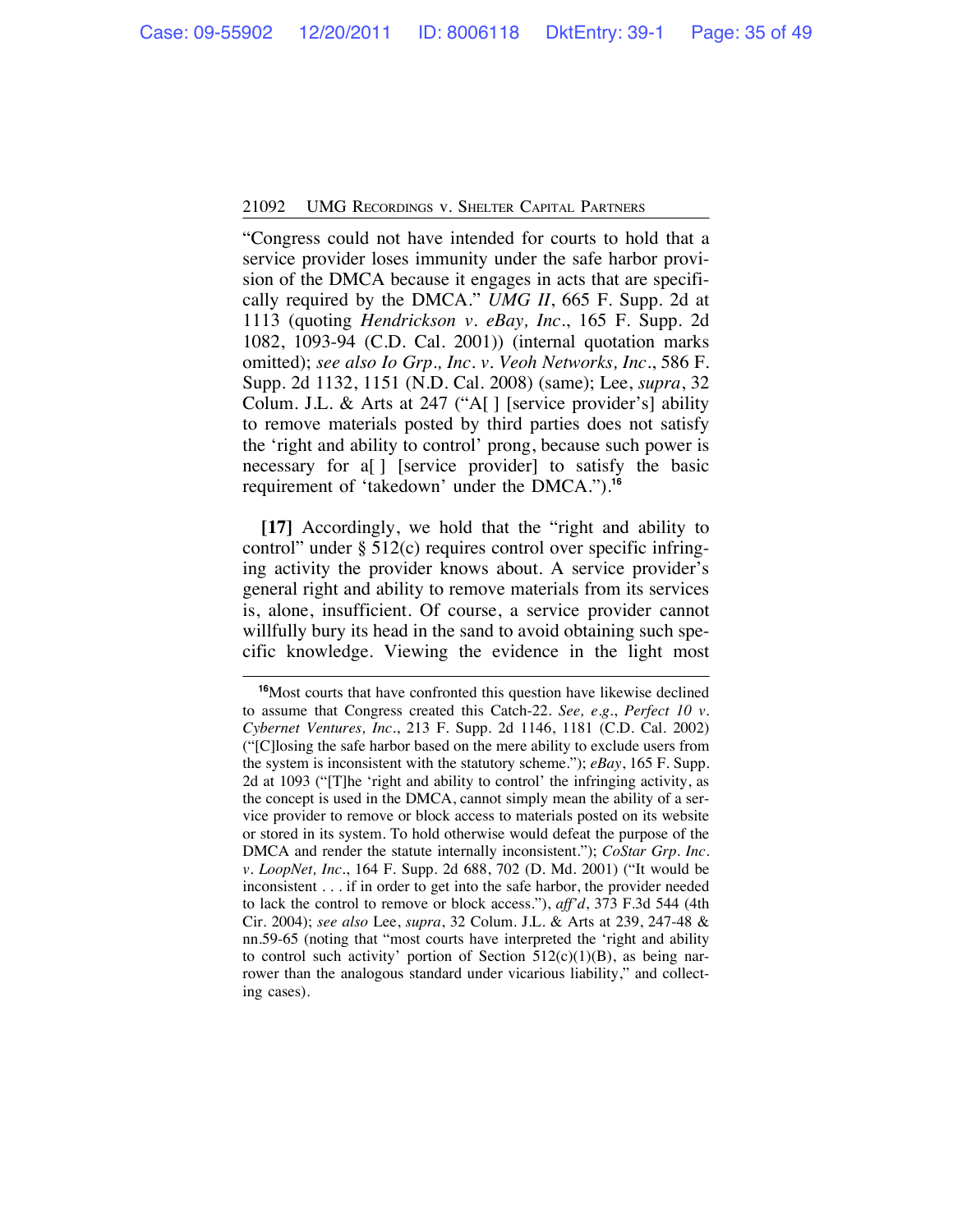favorable to UMG, as we must here, we agree with the district court there is no evidence that Veoh acted in such a manner. Rather, the evidence demonstrates that Veoh promptly removed infringing material when it became aware of specific instances of infringement. Although the parties agree, in retrospect, that at times there was infringing material available on Veoh's services, the DMCA recognizes that service providers who are not able to locate and remove infringing materials they do not specifically know of should not suffer the loss of safe harbor protection.

UMG seeks to avoid our reading of the statute's plain language and structure by arguing that we should instead interpret  $\S 512(c)$  as we read similar language in the common law vicarious liability context in *Napster*, 239 F.3d at 1024. We are unpersuaded for several reasons, and conclude instead, as previously discussed, that whereas the vicarious liability standard applied in *Napster* can be met by merely having the general ability to locate infringing material and terminate users' access, *see Napster*, 239 F.3d at 1024, § 512(c) requires "something more," *Cybernet Ventures*, 213 F. Supp. 2d at 1181 (internal quotation marks omitted).

First, § 512(c) nowhere mentions the term "vicarious liability." Although it uses a set of words that has sometimes been used to describe common law vicarious liability, the language used in the common law standard is loose and has varied. For example, *Metro-Goldwyn-Mayer Studios Inc. v. Grokster, Ltd.*, 545 U.S. 913, 930 n.9 (2005), refers to "supervis[ing] the direct infringer" rather than "control[ing] such [infringing] activity,"  $\S 512(c)(1)(B)$ , and "supervise" and "control" are different in potentially significant ways. "Control," which we have noted means having the "power or authority to guide or manage: directing or restraining domination," involves more command than "supervise," which means "to look over, inspect, oversee." Webster's Third New International Dictionary 496, 2296.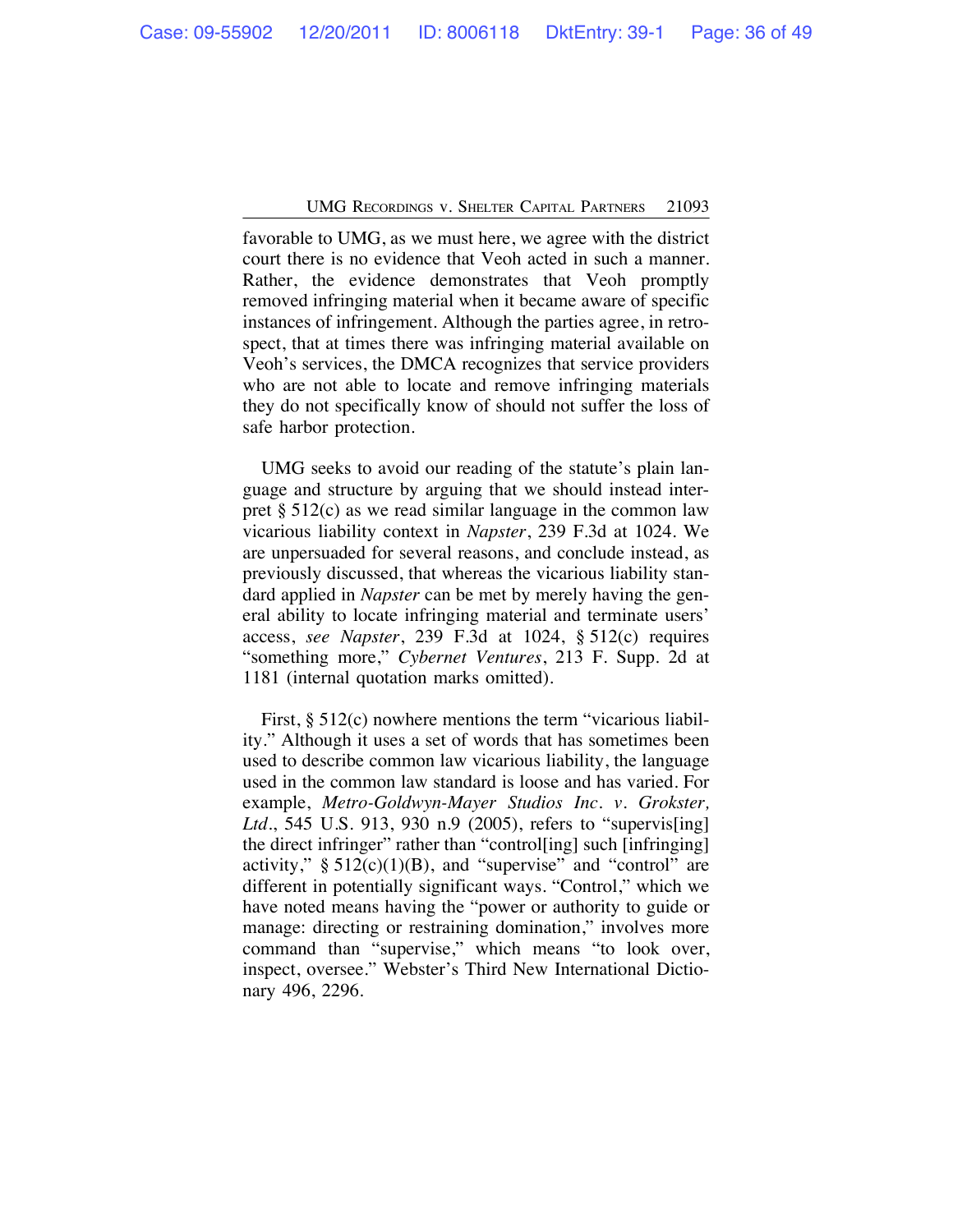Second, *Napster* was decided *after* the DMCA was enacted, so Congress could not have intended to codify *Napster*'s precise application upon which UMG relies. Third, although not definitive, the legislative history informs our conclusion that Congress did not intend to exclude from  $\S$  512(c)'s safe harbor all service providers who would be vicariously liable for their users' infringing activity under the common law. The legislative history did, at one point, suggest an intention to codify the "right and ability to control" element of vicarious infringement, and  $\S$  512(c)(1)(B) was not modified following that report.**<sup>17</sup>** That report, however, referred to a version of the bill different from the one ultimately passed, and the discussion of vicarious liability is omitted from all later reports and, notably, from the statutory language. *See* H.R. Rep. No. 105- 551, pt. 2, at 54; S. Rep. No. 105-190, at 44-45; H.R. Conf. Rep. No. 105-796, at 64 (1998), *reprinted in* 1998 U.S.C.C.A.N. 639, 649.

Subsequent legislative statements help clarify Congress' intent. First, Congress explicitly stated in three different reports that the DMCA was intended to "protect qualifying service providers from liability for all monetary relief for direct, *vicarious* and contributory infringement." H.R. Conf. Rep. No. 105-796, at 64, 1998 U.S.C.C.A.N. at 649 (emphasis added); S. Rep. No. 105-190, at 18, 36; H.R. Rep. No. 105- 551, pt. 2, at 50. Under UMG's interpretation, however, *every* service provider subject to vicarious liability would be automatically excluded from safe harbor protection. Second, Congress made clear that it intended to provide safe harbor protection *not* by altering the common law vicarious liability standards, but rather by carving out permanent safe harbors to that liability for Internet service providers even while the

<sup>&</sup>lt;sup>17"</sup>The financial benefit standard in subparagraph (B) is intended to codify and clarify the direct financial benefit element of vicarious liability . . . . The 'right and ability to control' language in Subparagraph (B) codifies the second element of vicarious liability." H.R. Rep. No. 105-551, pt. 1, at 25-26.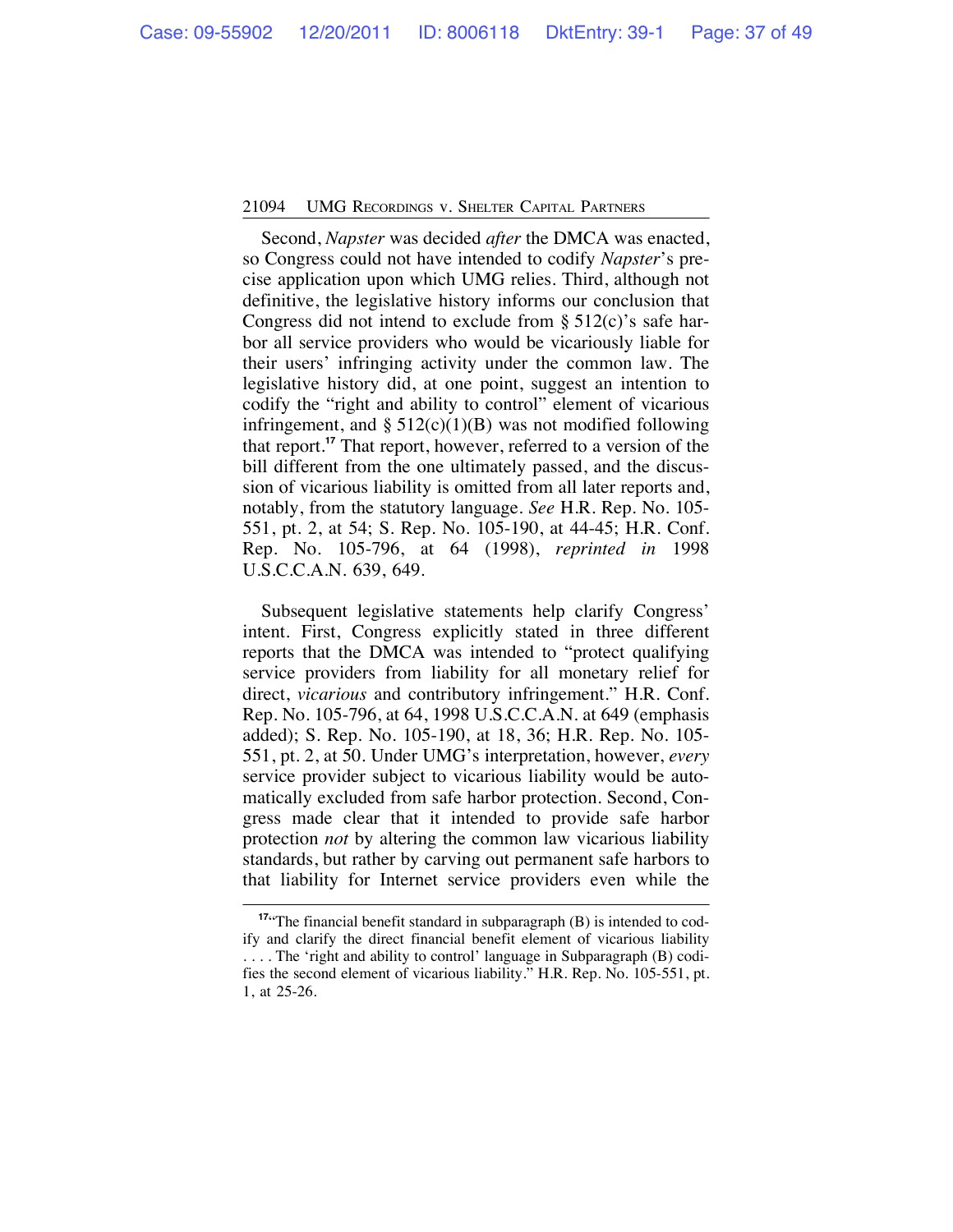common law standards continue to evolve. *See* S. Rep. No. 105-190, at 17 ("There have been several cases relevant to service provider liability for copyright infringement. Most have approached the issue from the standpoint of contributory and vicarious liability. Rather than embarking upon a wholesale clarification of these doctrines, the Committee decided to leave current law in its evolving state and, instead, to create a series of 'safe harbors,' for certain common activities of service providers. A service provider which qualifies for a safe harbor, receives the benefit of limited liability." (footnote omitted)).

Given Congress' explicit intention to protect qualifying service providers who would otherwise be subject to vicarious liability, it would be puzzling for Congress to make  $\S 512(c)$ entirely coextensive with the vicarious liability requirements, which would effectively exclude all vicarious liability claims from the § 512(c) safe harbor. *See, e.g.*, Lee, *supra*, 32 Colum. J.L. & Arts at 236-37 (acknowledging that interpreting the DMCA to exclude service providers subject to vicarious liability would "undo the benefits of the safe harbors altogether" (quoting Mark A. Lemley, *Rationalizing Internet Safe Harbors*, 6 J. Telecomm. & High Tech. L. 101, 104 (2007)) (internal quotation marks omitted)). In addition, it is difficult to envision, from a policy perspective, why Congress would have chosen to exclude vicarious infringement from the safe harbors, but retain protection for contributory infringement. It is not apparent why the former might be seen as somehow worse than the latter. *See id.* at 243-44.

Furthermore, if Congress *had* intended that the  $§ 512(c)(1)(B)$  "right and ability to control" requirement be coextensive with vicarious liability law, the statute could have accomplished that result in a more direct manner.

It is conceivable that Congress [would have] intended that [service providers] which receive a financial benefit directly attributable to the infring-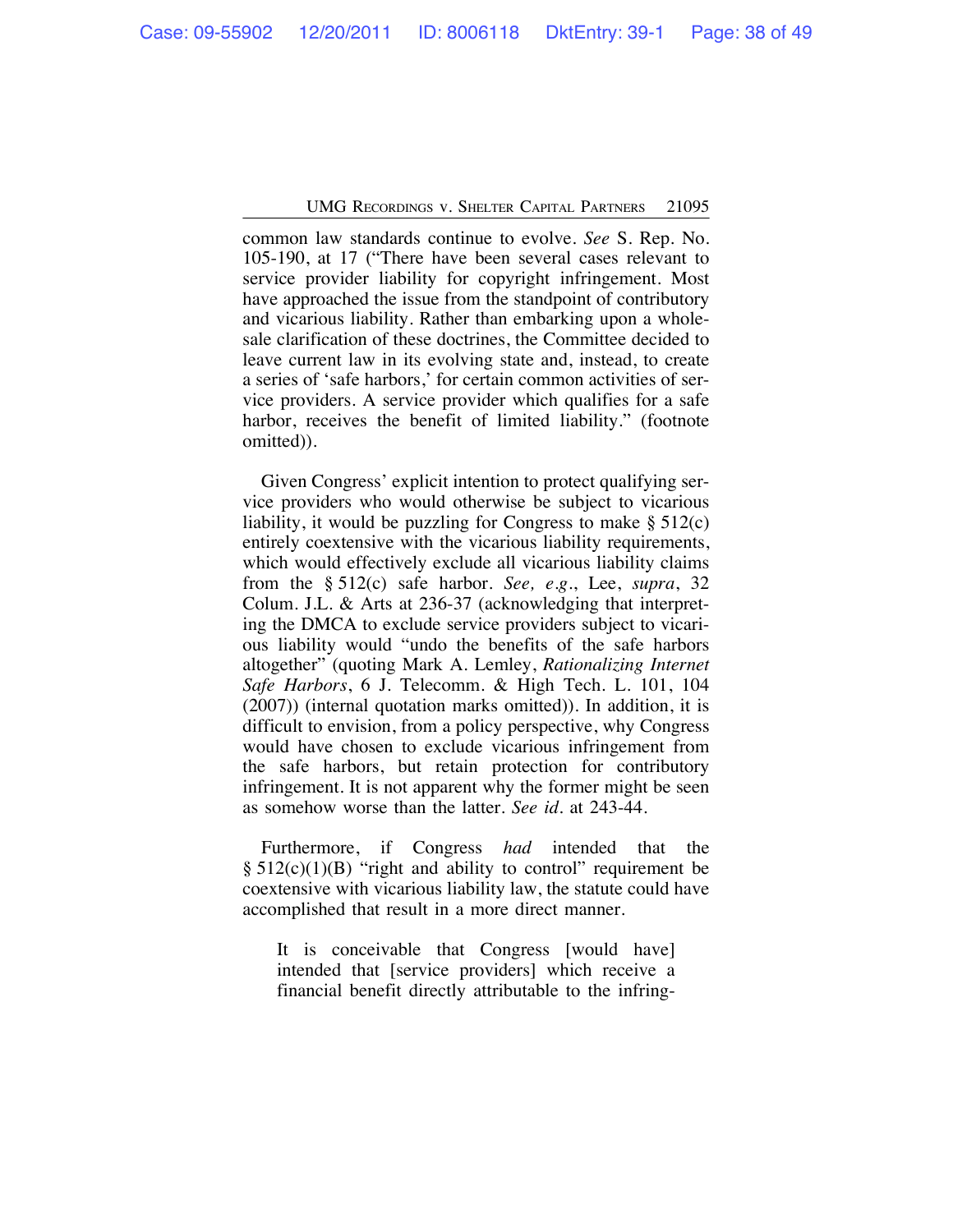ing activity would not, under any circumstances, be able to qualify for the subsection (c) safe harbor. But if that was indeed their intention, it would have been far simpler and much more straightforward to simply say as much. The Court does not accept that Congress would express its desire to do so by creating a confusing, self-contradictory catch-22 situation that pits  $512(c)(1)(B)$  and  $512(c)(1)(C)$  directly at odds with one another, particularly when there is a much simpler explanation: the DMCA requires more than the mere ability to delete and block access to infringing material after that material has been posted in order for the [service provider] to be said to have "the right and ability to control such activity."

*Ellison v. Robertson*, 189 F. Supp. 2d 1051, 1061 (C.D. Cal. 2002), *aff'd in part and rev'd in part on different grounds*, 357 F.3d 1072 (9th Cir. 2004). Indeed, in the anticircumvention provision in Title I of the DMCA, which was enacted at the same time as the § 512 safe harbors, Congress explicitly stated, "Nothing in this section shall enlarge or diminish vicarious or contributory liability for copyright infringement in connection with any technology, product, service, device, component, or part thereof." 17 U.S.C. § 1201(c)(2). "If Congress had intended to exclude vicarious liability from the DMCA [Title II] safe harbors, it would have done so expressly as it did in Title I of the DMCA." Lee, *supra*, 32 Colum. J.L. & Arts at 242.

**[18]** In light of the DMCA's language, structure, purpose and legislative history, we are compelled to reject UMG's argument that the district court should have employed *Napster*'s vicarious liability standard to evaluate whether Veoh had sufficient "right and ability to control" infringing activity under § 512(c). Although in some cases service providers subject to vicarious liability will be excluded from the  $\S 512(c)$ safe harbor, in others they will not. Because we conclude that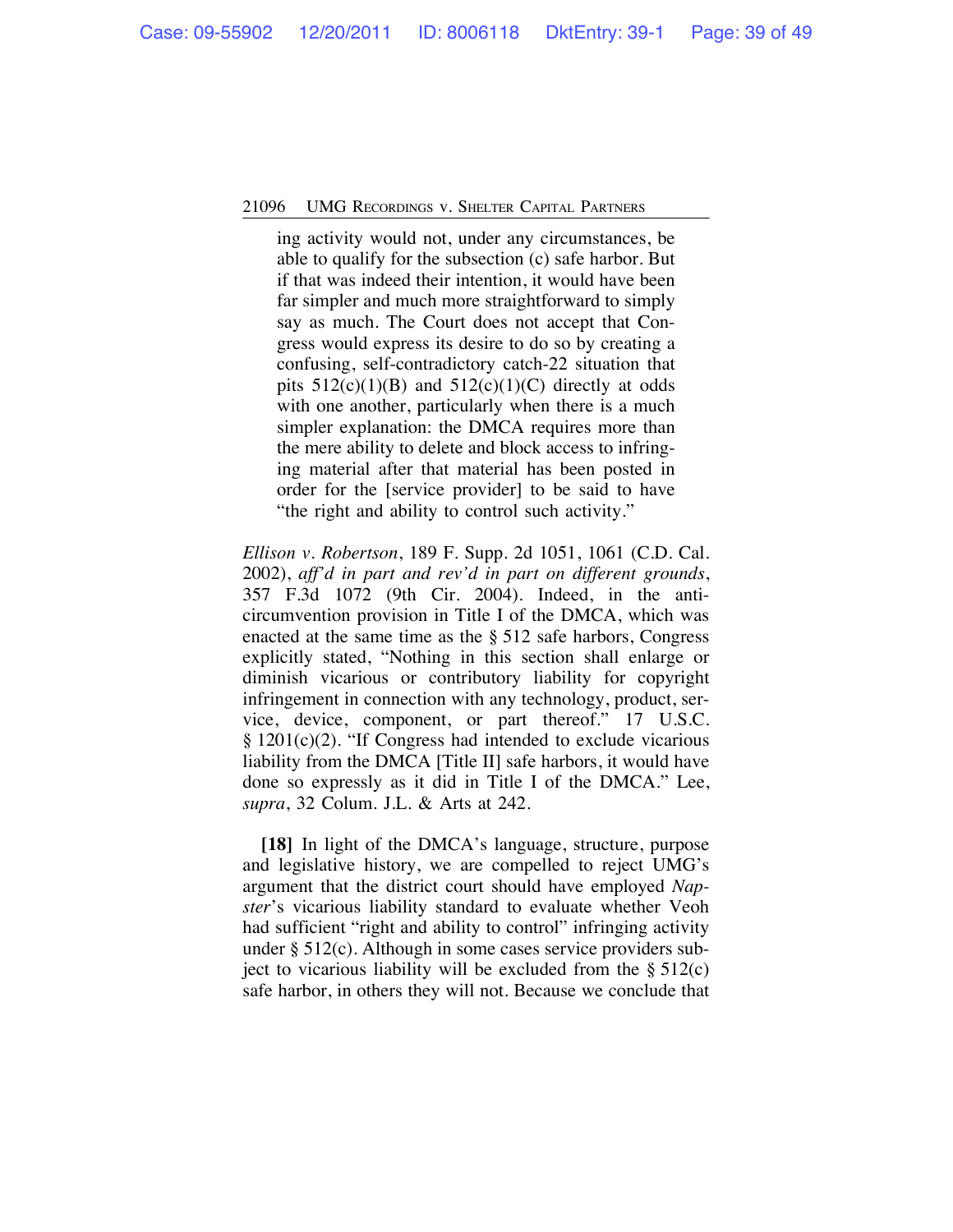Veoh met all the  $\S$  512(c) requirements, we affirm the entry of summary judgment in its favor.

# **III.**

**[19]** UMG also appeals the district court's Rule 12(b)(6) dismissal of its complaint against the Investor Defendants for vicarious infringement, contributory infringement and inducement of infringement. It is well-established that "[s]econdary liability for copyright infringement does not exist in the absence of direct infringement . . . ." *Napster*, 239 F.3d at 1013 n.2. UMG argues, however, that even if summary judgment was properly granted to Veoh on the basis of the DMCA safe harbor, as we have held it was, "the [Investor] Defendants remain potentially liable for their related indirect infringement" because the district court did not "make a finding regarding Veoh's direct infringement," and the Investor Defendants do not qualify as "service providers" who can receive DMCA safe harbor protection. The Investor Defendants argue that it would be illogical to impose greater liability on them than on Veoh itself. Although we agree that this would create an anomalous result, we assume without deciding that the suit against the Investor Defendants can properly proceed even though Veoh is protected from monetary liability by the DMCA.**<sup>18</sup>** Reaching the merits of UMG's secondary

**<sup>18</sup>**In *Perfect 10, Inc. v. Visa International Service Ass'n*, 494 F.3d 788 (9th Cir. 2007), we commented on a similar circumstance. There, the plaintiff sought secondary liability against a credit card company that had processed payments for websites that posted infringing materials. *Visa* observed that,

The result, under Perfect 10's theories, would therefore be that a service provider with actual knowledge of infringement and the actual ability to remove the infringing material, but which has not received a statutorily compliant notice, is entitled to a safe harbor from liability, while credit card companies with actual knowledge but *without* the actual ability to remove infringing material, would benefit from no safe harbor. We recognize that the DMCA was not intended to displace the development of secondary liabil-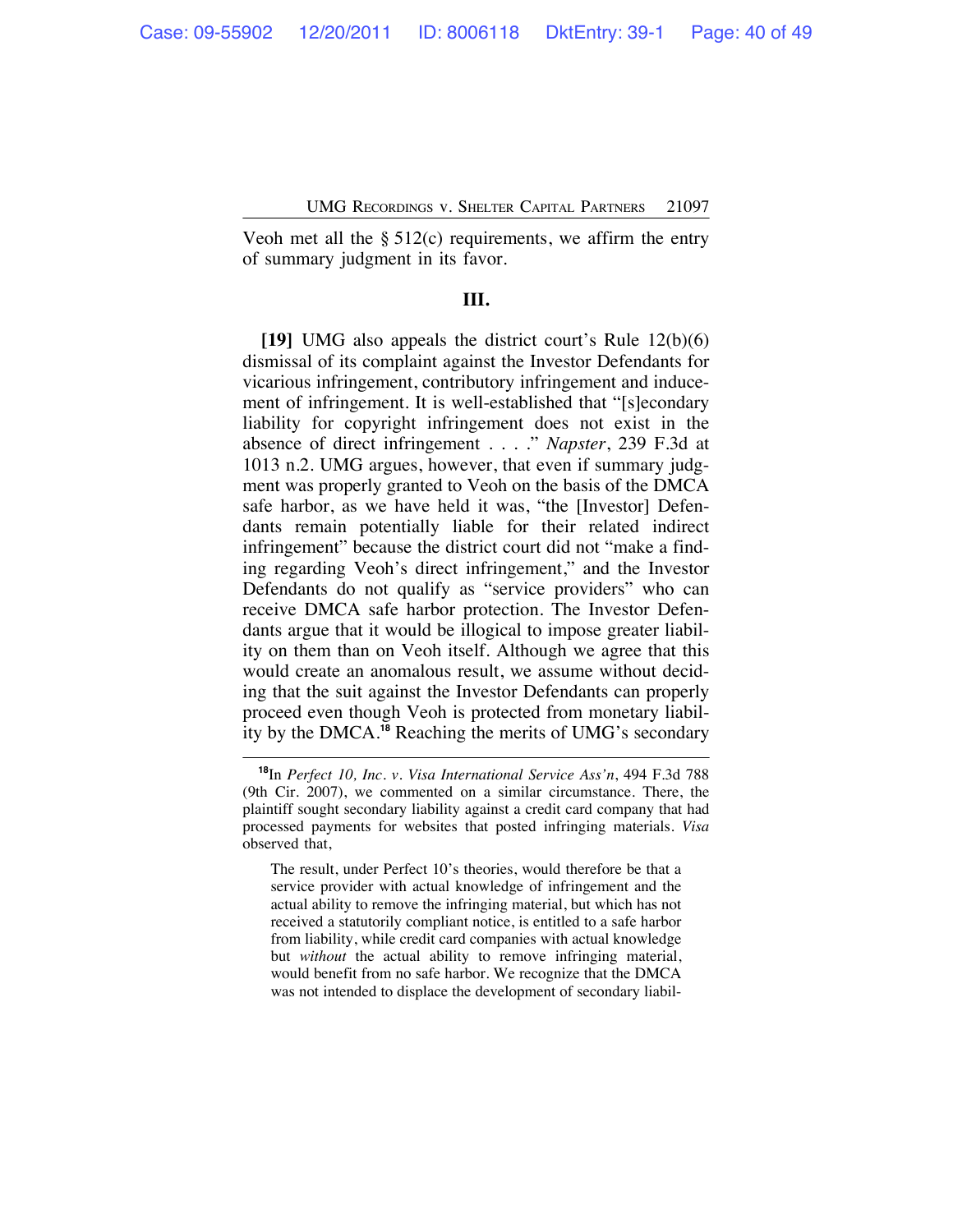liability arguments, we hold that the district court properly dismissed the complaint.

**[20]** UMG first alleges that the Investor Defendants are liable for contributory infringement. "[O]ne who, with knowledge of the infringing activity, induces, causes or materially contributes to the infringing conduct of another, may be held liable as a 'contributory' infringer." *Fonovisa, Inc. v. Cherry Auction, Inc.*, 76 F.3d 259, 264 (9th Cir. 1996) (quoting *Gershwin Publ'g Corp. v. Columbia Artists Mgmt., Inc.*, 443 F.2d 1159, 1162 (2d Cir. 1971)) (alteration in original) (internal quotation marks omitted); *see also Grokster*, 545 U.S. at 930 ("One infringes contributorily by intentionally inducing or encouraging direct infringement."). In *Fonovisa*, 76 F.3d at 264, we established the "site and facilities" test: "providing the site and facilities for known infringing activity is sufficient to establish contributory liability" where the defendant "actively strives to provide the environment and the market for counterfeit . . . sales to thrive." The district court concluded this test was not met, dismissing the complaint because UMG did "not allege sufficiently that [the Investor Defendants] gave material assistance in helping Veoh or its users accomplish infringement." We agree.

ity in the courts; rather, we simply take note of the anomalous result Perfect 10 seeks.

*Id.* at 795 n.4. We remain concerned about the possibility of imposing secondary liability on tangentially involved parties, like Visa and the Investor Defendants, while those accused of direct infringement receive safe harbor protection. "[B]y limiting the liability of service providers," the DMCA sought to assuage any "hesitat[ion] to make the necessary investment in the expansion of the speed and capacity of the Internet." S. Rep. No. 105- 190, at 7. Congress was no doubt well aware that service providers can make the desired investment only if they receive funding from investors like the Investor Defendants. Although we do not decide the matter today, were we to hold that Veoh was protected, but its investors were not, investors might hesitate to provide the necessary funding to companies like Veoh, and Congress' purpose in passing the DMCA would be undermined.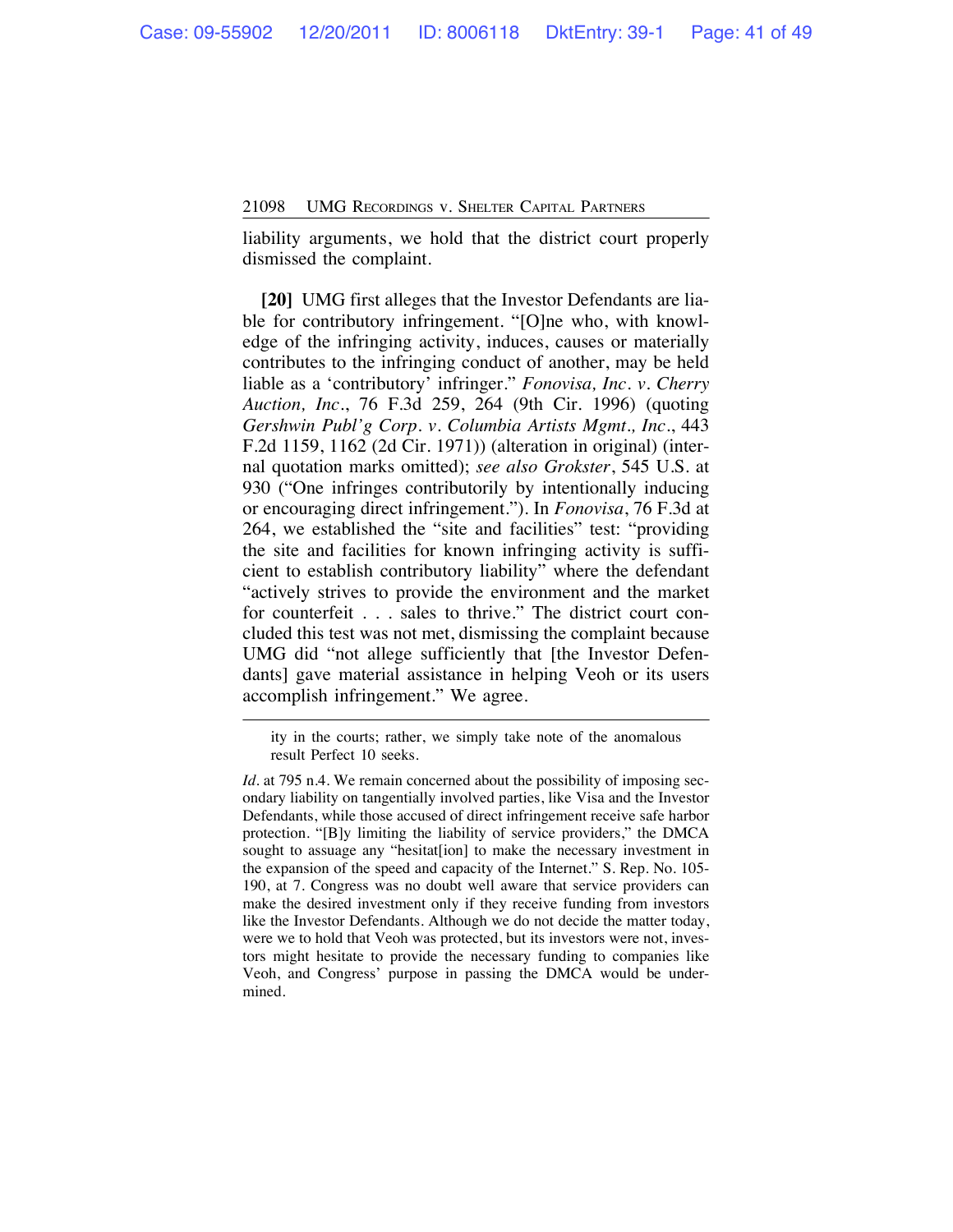UMG acknowledges that funding alone cannot satisfy the material assistance requirement. It thus argues that the Investor Defendants "provided Veoh's necessary funding *and* directed its spending" on "basic operations including . . . hardware, software, and employees" - "elements" UMG argues "form 'the site and facilities' for Veoh's direct infringement." UMG thus attempts to liken its case to *UMG Recordings, Inc. v. Bertelsmann AG et al.*, 222 F.R.D. 408 (N.D. Cal. 2004), where the district court denied an investor's motion to dismiss claims of contributory infringement. In *Bertelsmann*, however, the investor was Napster's "only available source of funding," and thus "held significant power and control over Napster's operations." *Id.* at 412. Here, by contrast, there were multiple investors, and none of the Investor Defendants could individually control Veoh. Accordingly, UMG hinges its novel theory of secondary liability on the contention that the three Investor Defendants *together* took control of Veoh's operations by "obtain[ing] three of the five seats on Veoh's Board of Directors," and effectively provided the "site and facilities" for direct infringement by wielding their majority power to direct spending.

Even assuming that such joint control, not typically an element of contributory infringement, could satisfy *Fonovisa*'s site and facilities requirement, UMG's argument fails on its own terms, because the complaint nowhere alleged that the Investor Defendants agreed to work in concert to this end. UMG suggests that it "did allege that the [Investor] Defendants agreed to 'operate' Veoh jointly — UMG alleged that the [Investor] Defendants operated Veoh by 's[eeking] and obtain[ing] seats on Veoh's Board of Directors as a condition of their investments.' " But three investors individually acquiring one seat apiece is not the same as agreeing to operate as a unified entity to obtain and leverage majority control. Unless the three independent investors were on some level working in concert, then none of them actually had sufficient control over the Board to direct Veoh in the way UMG contends. This missing allegation is critical because finding sec-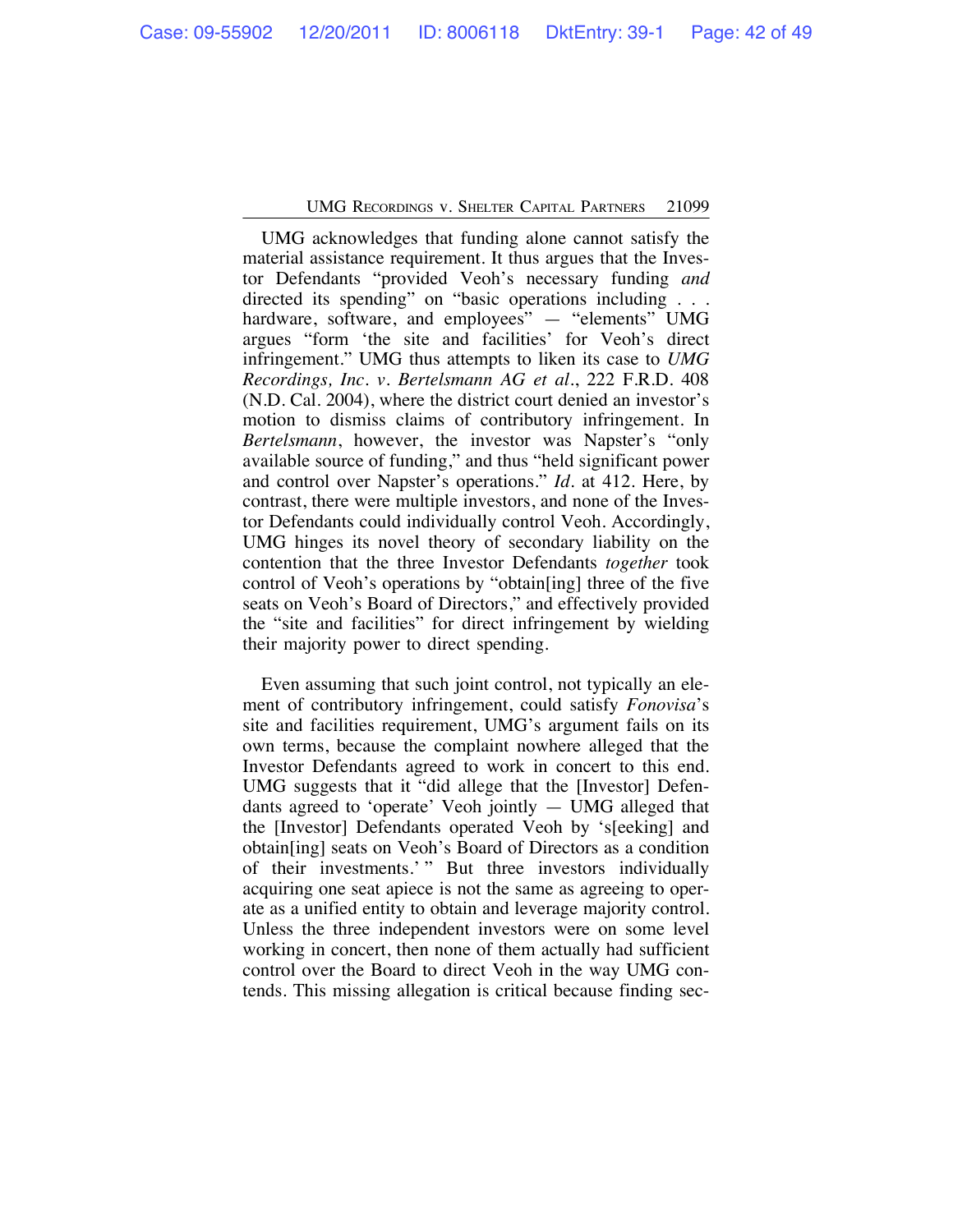ondary liability without it would allow plaintiffs to sue any collection of directors making up 51 percent of the board on the theory that they constitute a majority, and therefore together they control the company. Without this lynchpin allegation, UMG's claim that the Investor Defendants had sufficient control over Veoh to direct its spending and operations in a manner that might theoretically satisfy the "site and facilities" test falls apart. We therefore affirm the dismissal of UMG's contributory infringement claim.

This missing allegation likewise requires us to affirm the district court's dismissal of UMG's vicarious liability and inducement of infringement claims. Inducement liability is proper where "one [ ] distributes a device with the object of promoting its use to infringe copyright, as shown by clear expression or other affirmative steps taken to foster infringement." *Grokster*, 545 U.S. at 936-37. Vicarious liability is warranted if "the defendant profits directly from the infringement and has a right and ability to supervise the direct infringer." *Grokster*, 545 U.S. at 930 n.9; *see also Visa*, 494 F.3d at 802. UMG's arguments that the Investor Defendants "distribute[d]" Veoh's services and had the right and ability to supervise the infringing users are premised on the unalleged contention that the Investor Defendants agreed to act in concert, and thus *together* they held a majority of seats on the Board and "maintained operational control over the company." We therefore affirm the dismissal of the complaint against the Investor Defendants.**<sup>19</sup>**

**<sup>19</sup>**Although the district court did not reach the right and ability to supervise prong in its vicarious liability analysis, resting instead on its determination that the Investor Defendants did not profit directly from the infringement, we may affirm a district court's dismissal for failure to state a claim "on any basis fairly supported by the record." *Corrie v. Caterpillar, Inc.*, 503 F.3d 974, 979 (9th Cir. 2007).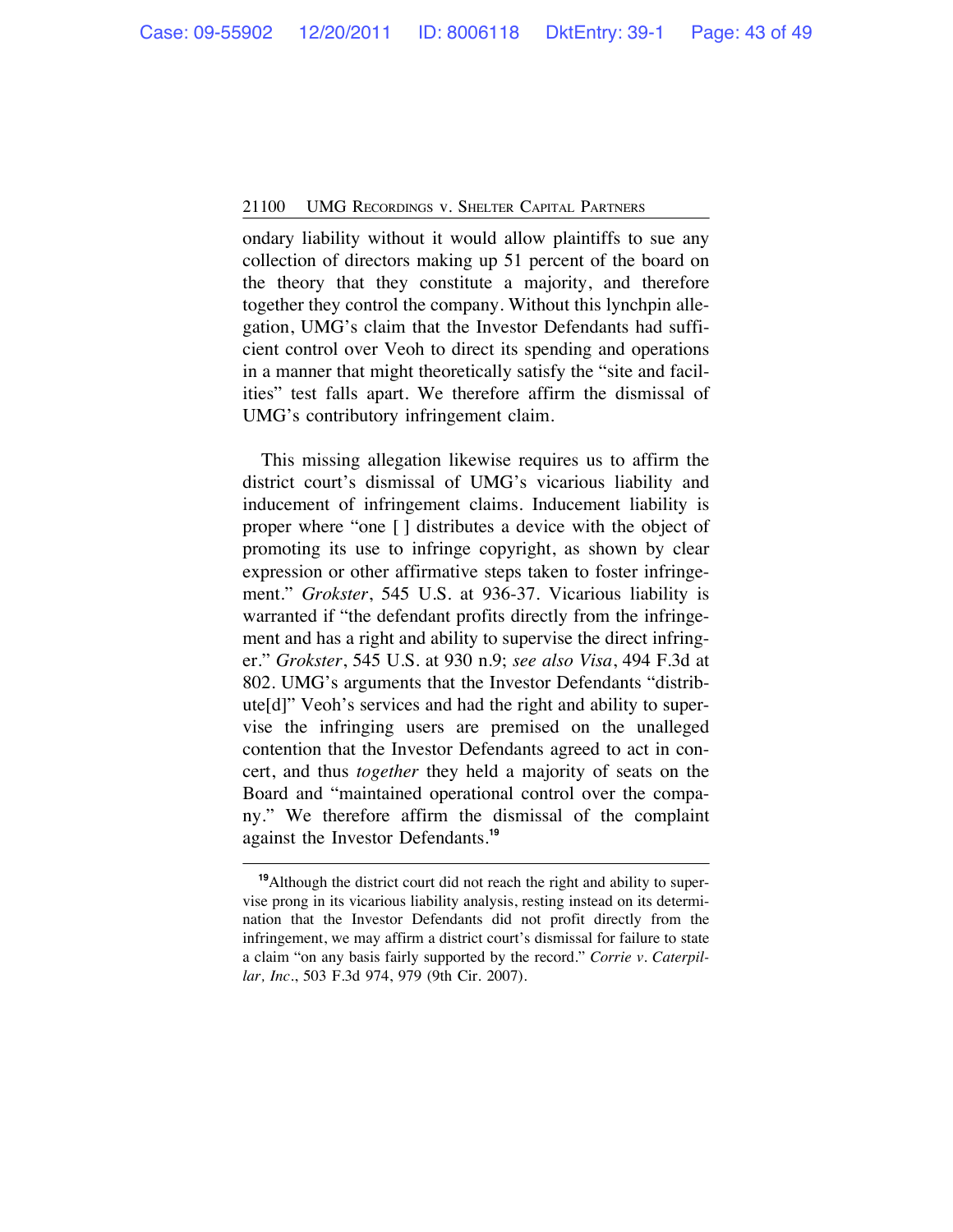# **IV.**

Veoh appeals the district court's refusal to grant it costs and attorney's fees under Federal Rule of Civil Procedure 68. "Under Rule 68, if a plaintiff rejects a defendant's offer of judgment, and the judgment finally obtained by plaintiff is not more favorable than the offer, the plaintiff must pay the costs incurred subsequent to the offer." *United States v. Trident Seafoods Corp.*, 92 F.3d 855, 859 (9th Cir. 1996).**<sup>20</sup>** "Rule 68 is designed to 'require plaintiffs to think very hard about whether continued litigation is worthwhile,' " and compensate defendants for costs they ought not have had to incur. *Champion Produce, Inc. v. Ruby Robinson Co.*, 342 F.3d 1016, 1032 (9th Cir. 2003) (quoting *Marek v. Chesny*, 473 U.S. 1, 11 (1985)). In October 2008, Veoh offered UMG \$100,000 to settle this lawsuit, pursuant to the procedures set forth in Rule 68. UMG declined the offer and ultimately failed to win any monetary relief. After the district court ruled that Veoh was entitled to § 512(c) protection, the parties requested the entry of judgment and stipulated that Veoh "agree[d] to continue to disable access to the Allegedly Infringing Video Files and to continue to use hash filtering to prevent [infringing] video files . . . from being accessed by users," and UMG "agree[d] that, even if it were to prevail on its remaining claims against Veoh . . . , it is entitled to no further relief."

**[21]** Veoh contends that it was entitled to receive Rule 68 costs incurred from the time of its October 2008 settlement offer. It argues these costs should include attorney's fees because *Marek*, 473 U.S. at 9, held that, "where the underlying statute defines 'costs' to include attorney's fees, . . . such

**<sup>20</sup>**Rule 68 provides, in relevant part: " [A] party defending against a claim may serve upon an opposing party an offer to allow judgment on specified terms, with costs then accrued. . . . *If the judgment that the offeree finally obtains is not more favorable than the unaccepted offer, the offeree must pay the costs incurred after the offer was made.*" Fed. R. Civ. P. 68 (emphasis added).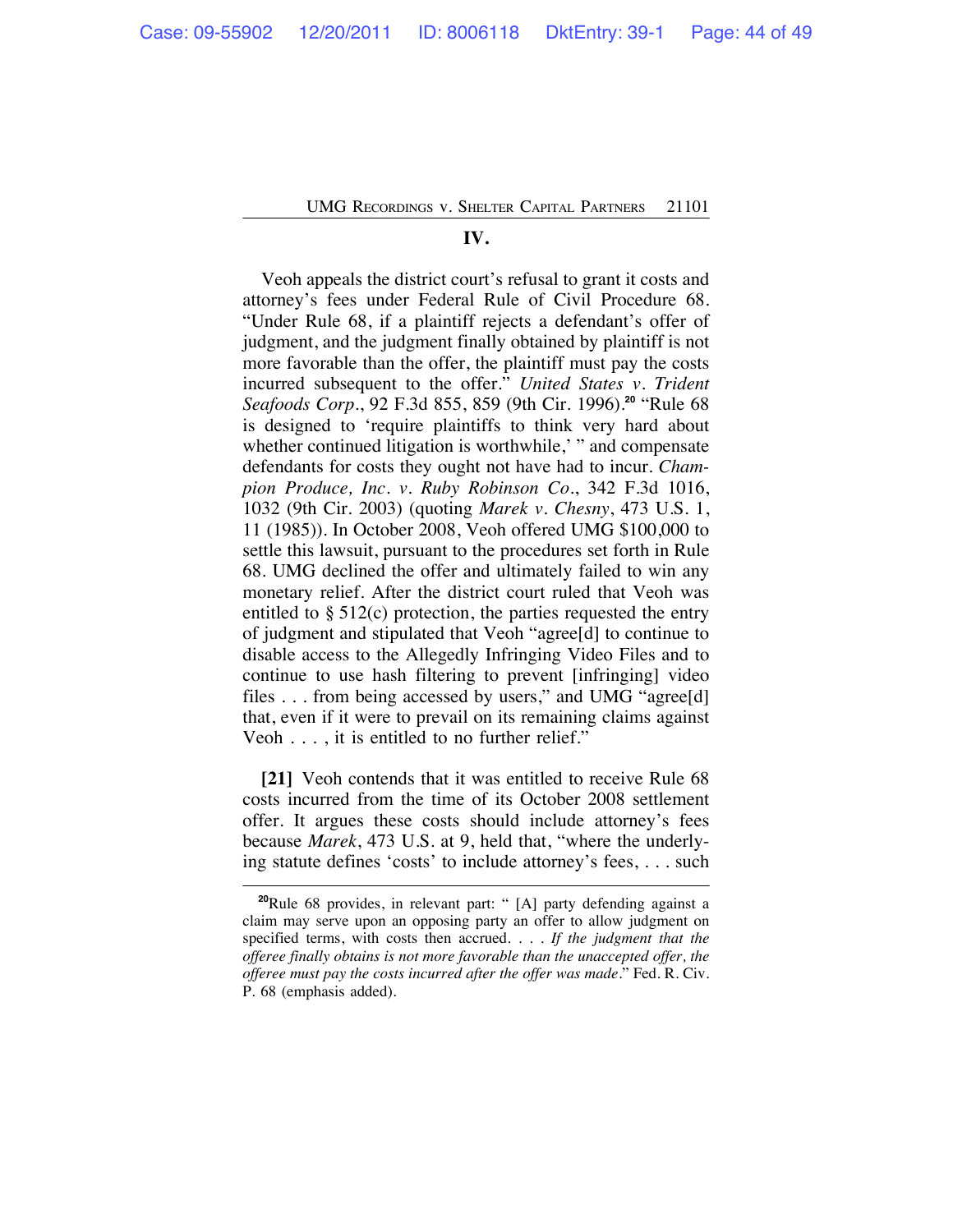fees are to be included as costs for purposes of Rule 68," and the Copyright Act, 17 U.S.C. § 505, provides that a court "may . . . award a reasonable attorney's fee to the prevailing party as part of the costs." Relying on *Trident*, the district court declined to grant attorney's fees under Rule 68 because it had previously determined that fees were not "properly awardable" under § 505.**<sup>21</sup>** Veoh has not challenged the district court's decision with regard to § 505, but argues on appeal that under Rule 68 an award of costs, including fees, was mandatory. We agree with the district court that, because it found that attorney's fees were not "properly awardable" under § 505 in this case, fees could not be awarded under Rule 68. We remand to the district court to separately analyze whether Rule 68 costs, excluding attorney's fees, are warranted.

#### **A.**

In *Marek*, the Supreme Court held that "the term 'costs' in Rule 68 was intended to refer to all costs *properly awardable* under the relevant substantive statute." 473 U.S. at 9 (emphasis added). We have interpreted this to mean that attorney's fees may be awarded as Rule 68 costs only if those fees would have been properly awarded under the relevant substantive statute in that particular case. In *Trident*, 92 F.3d at 860, for example, the issue was the interplay between the Clean Air Act (CAA) and Rule 68. Under the CAA, fees may only be awarded if the action was "unreasonable." *See id.***<sup>22</sup>** *Trident*

<sup>22</sup>When determining whether to award fees under the Copyright Act, we consider "(1) the degree of success obtained; (2) frivolousness; (3) motiva-

<sup>&</sup>lt;sup>21</sup>The court declined to exercise its discretion to grant fees under § 505 despite its conclusion that Veoh was "the prevailing party on the core issue in the litigation" because it found that, under the factors described in *Fogerty v. Fantasy, Inc.*, 510 U.S. 517, 533 & 534 n.19 (1994), UMG's legal challenge was not "improper, in bad faith, or contrary to the purposes of the Copyright Act," and the manner in which it pursued its claims was not objectively unreasonable.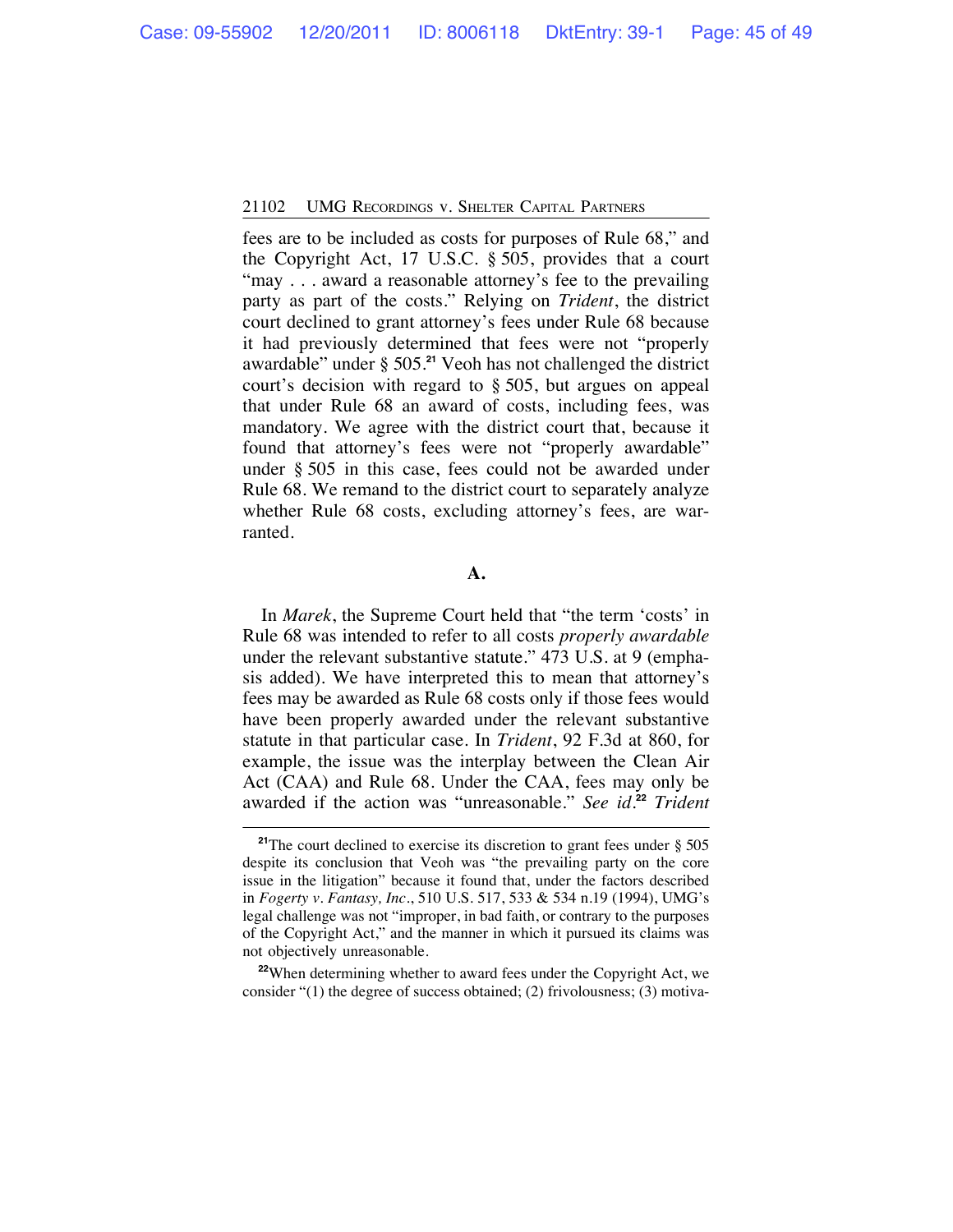held that "[t]he only interpretation that gives meaning to every word in both Rule 68 and the [CAA] is that 'costs' in Rule 68 include attorneys' fees only if the action was unreasonable." *Id.* The fact that fees *could* have been awarded under the CAA, had its requirements been met, was insufficient to make them "properly awardable" within the meaning of *Marek* when the district court decided not to grant them in that case. *See id*.

**[22]** We confronted the same issue with regard to a different substantive statute in *Champion*. There, we considered whether Rule 68 "costs" included attorney's fees where Idaho Code § 12-120(3) permitted the award of fees to a "prevailing party," and the district court expressly held that the defendant had not prevailed within the meaning of that section. *See Champion*, 342 F.3d at 1031. Relying on *Trident*, we held that "Rule 68 is not intended to expand the bases for a party's recovery of attorneys' fees," *id.* at 1029, and thus,

[j]ust as attorneys' fees are not "properly awardable" to a defendant in a Clean Air Act case unless "the court finds that such action was unreasonable," *Trident*, 92 F.3d at 860, attorneys' fees are not "properly awardable" to a defendant in a case where the relevant statute awards attorneys' fees to a prevailing party unless the defendant is a prevailing party within the meaning of that statute.

*Id.* at 1031 (citing *Payne v. Milwaukee Cnty.*, 288 F.3d 1021, 1026 (7th Cir. 2002) ("Briefly put, 'costs' cannot encompass more than the rules or other relevant statutes authorize.")).

tion; (4) the objective unreasonableness of the losing party's factual and legal arguments; and (5) the need, in particular circumstances, to advance considerations of compensation and deterrence." *Love v. Associated Newspapers, Ltd.*, 611 F.3d 601, 614-15 (9th Cir. 2010) (citing *Fogerty*, 510 U.S. at 534 n.19).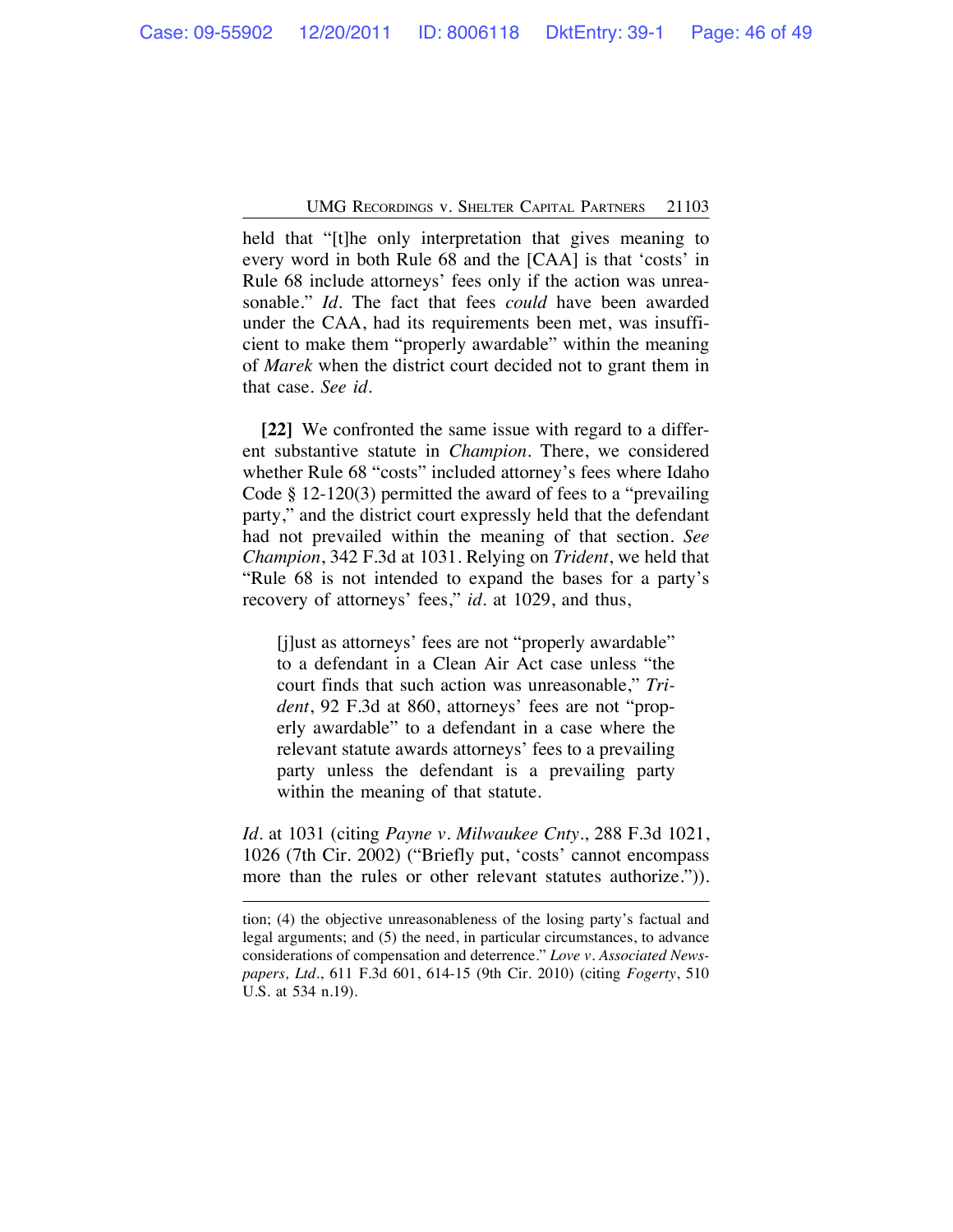Although we have not yet confronted this question in a Copyright Act case, *Trident* and *Champion* make clear that in this context as well, because the district court determined that attorney's fees were not "properly awardable" to Veoh under § 505, they were not awardable under Rule 68 either.**<sup>23</sup>**

# **B.**

Even though Veoh is not entitled to attorney's fees under Rule 68, it may be entitled to its other costs. *See, e.g.*, *Champion*, 342 F.3d at 1028 (holding that even though attorney's fees were not properly awardable under Rule 68, costs (excluding fees) were mandatory). The district court, however, did not analyze whether costs apart from fees were warranted. Veoh has already been awarded some of its costs under Federal Rule of Civil Procedure 54(d), but it argues on appeal that it is entitled to all of its post-settlement offer costs under Rule 68. This may be true, if certain conditions are met. First, costs are awardable under Rule 68 where "the judgment that the offeree finally obtains is not more favorable than the unaccepted offer." Fed. R. Civ. P. 68(d). Veoh argues that "[b]ecause Veoh was already taking the measures set forth in the [stipulated] injunction, and UMG was primarily seeking monetary damages, the value of that stipulation was less than Veoh's Rule 68 Offer." Although this may prove true, the value of the stipulated injunction is not clear on this record.

Second, Veoh can recover Rule 68 costs only if it is not a prevailing defendant. In *Delta Air Lines, Inc. v. August*, 450 U.S. 346, 352 (1981), the Supreme Court held that Rule 68 "applies only to offers made by the defendant and only to

**<sup>23</sup>**Veoh argues that we should not follow *Trident* because it "misapplied the Supreme Court's approach in *Marek*," and urges us instead to follow the Eleventh Circuit's contrary approach in *Jordan v. Time, Inc.*, 111 F.3d 102, 105 (11th Cir. 1997). We disagree. In *Champion*, 342 F.3d at 1029- 31, we reaffirmed *Trident*'s application of *Marek* and explicitly rejected the Eleventh Circuit's approach in *Jordan*.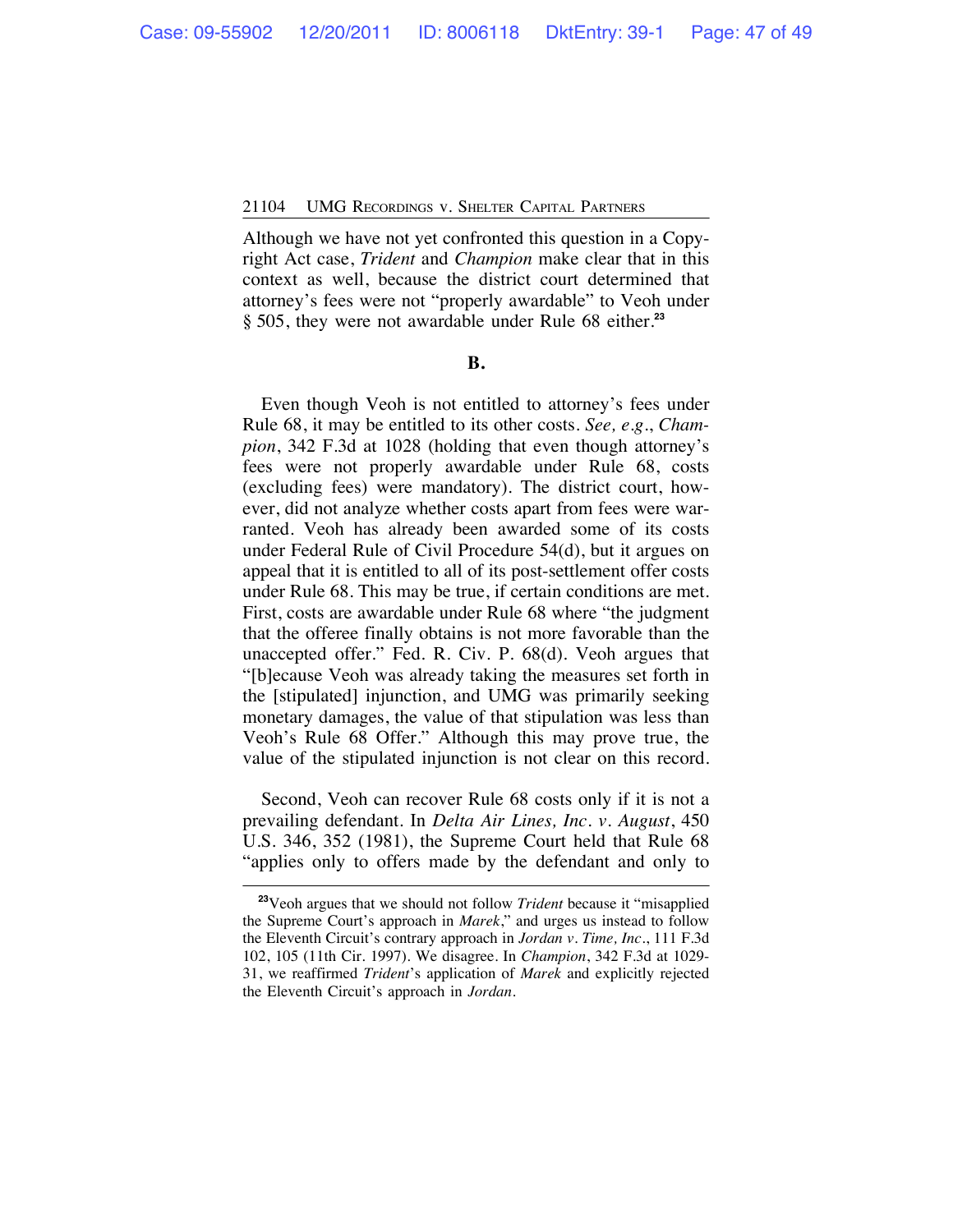judgments obtained by the plaintiff," and "therefore is simply inapplicable [where] it was the defendant that obtained the judgment." *See also Goldberg v. Pac. Indem. Co.*, 627 F.3d 752, 755 (9th Cir. 2010) ("Rule 68 does not allow a defendant to recover costs when judgment is entered in the defendant's favor."). The Court observed that holding otherwise would create an odd system in which "any settlement offer, no matter how small, would apparently trigger the operation of the Rule," and "[t]hus any defendant, by performing the meaningless act of making a nominal settlement offer, could eliminate the trial judge's discretion under Rule 54(d)." *Delta*, 450 U.S. at 353. *Delta* rejected such an understanding of Rule 68:

We cannot reasonably conclude that the drafters of the Federal Rules intended on the one hand affirmatively to grant the district judge discretion to deny costs to the prevailing party under Rule 54(d) and then on the other hand to give defendants — and only defendants — the power to take away that discretion by performing a token act.

*Id.*; *see also MRO Commc'ns, Inc. v. Am. Tel. & Tel. Co.*, 197 F.3d 1276, 1280 (9th Cir. 1999) ("Where a defendant prevails after making an offer of judgment, 'the trial judge retains his Rule 54(d) discretion.' " (quoting *Delta*, 450 U.S. at 354)).

Veoh argues that *Delta* does not apply because UMG "actually obtained certain relief" in the form of the parties' stipulation that Veoh would continue removing infringing content discovered by its hash filtering system, and thus UMG rather than Veoh "obtained the judgment." *Delta*, 450 U.S. at 352. Although the district court determined that Veoh was "the prevailing party on the core issue in the litigation" for § 505 purposes, it did not clarify whether it also concluded that Veoh was a prevailing defendant under *Delta* for Rule 68 purposes. We therefore remand to the district court to consider in the first instance whether Veoh is eligible to receive Rule 68 costs under *Delta*, and, if so, whether "the judgment that the